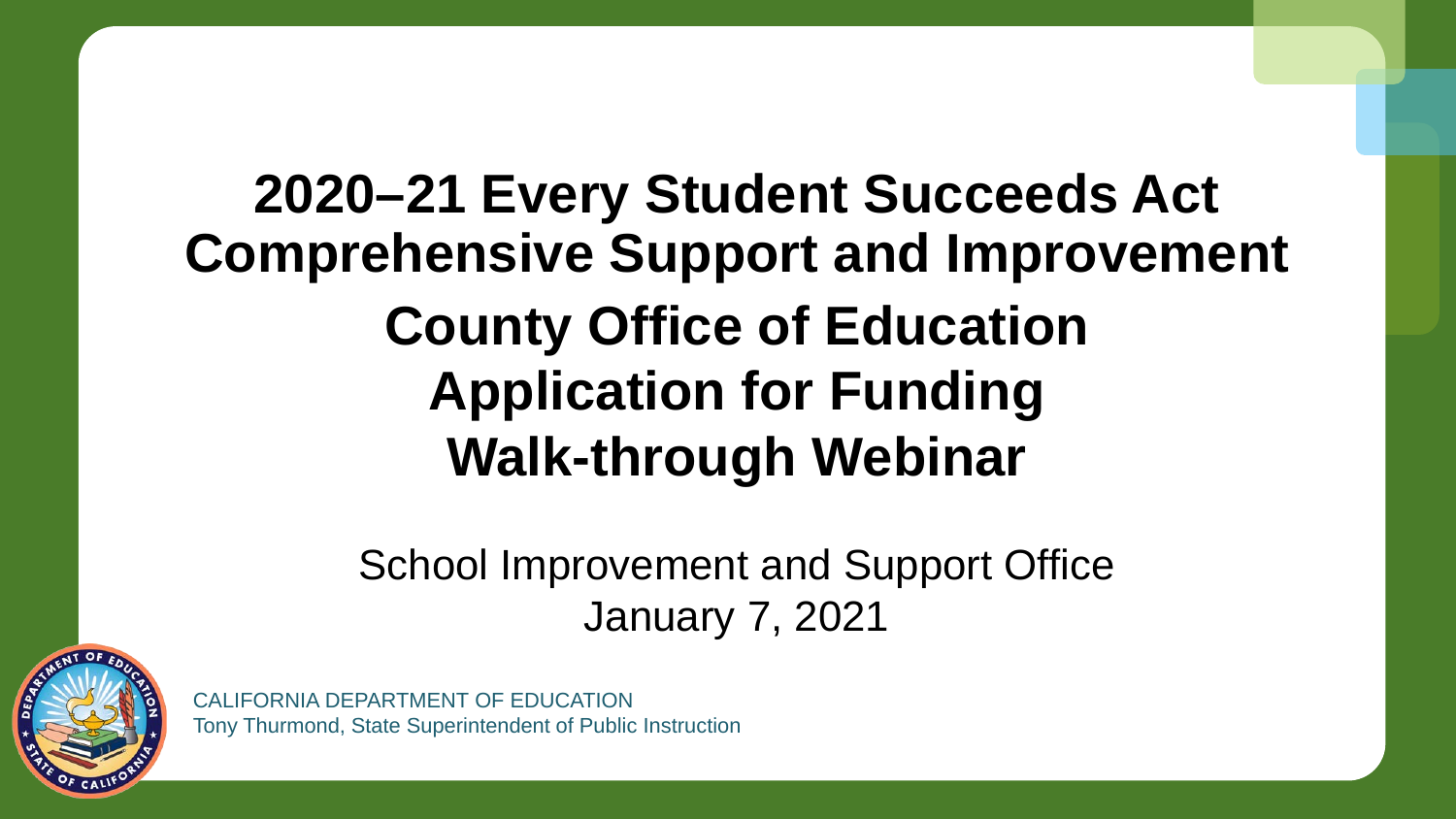# **Acronyms**

- **CDE**—California Department of Education
- **COE**—County Office of **Education**
- **CSI**—Comprehensive Support and Improvement
- **ESSA**—Every Student Succeeds Act of 2015
- **SBE**—State Board of **Education**
- **SEA**—State Educational Agency
- **FY**—Fiscal Year
- **GMART**—Grant Management and Reporting Tool
- **LCAP**—Local Control and Accountability Plan
- **LEA**—Local Educational Agency
- **SISO**—School Improvement and Support Office
- **SPSA**—School Plan for Student Achievement
- **SY**—School Year

2

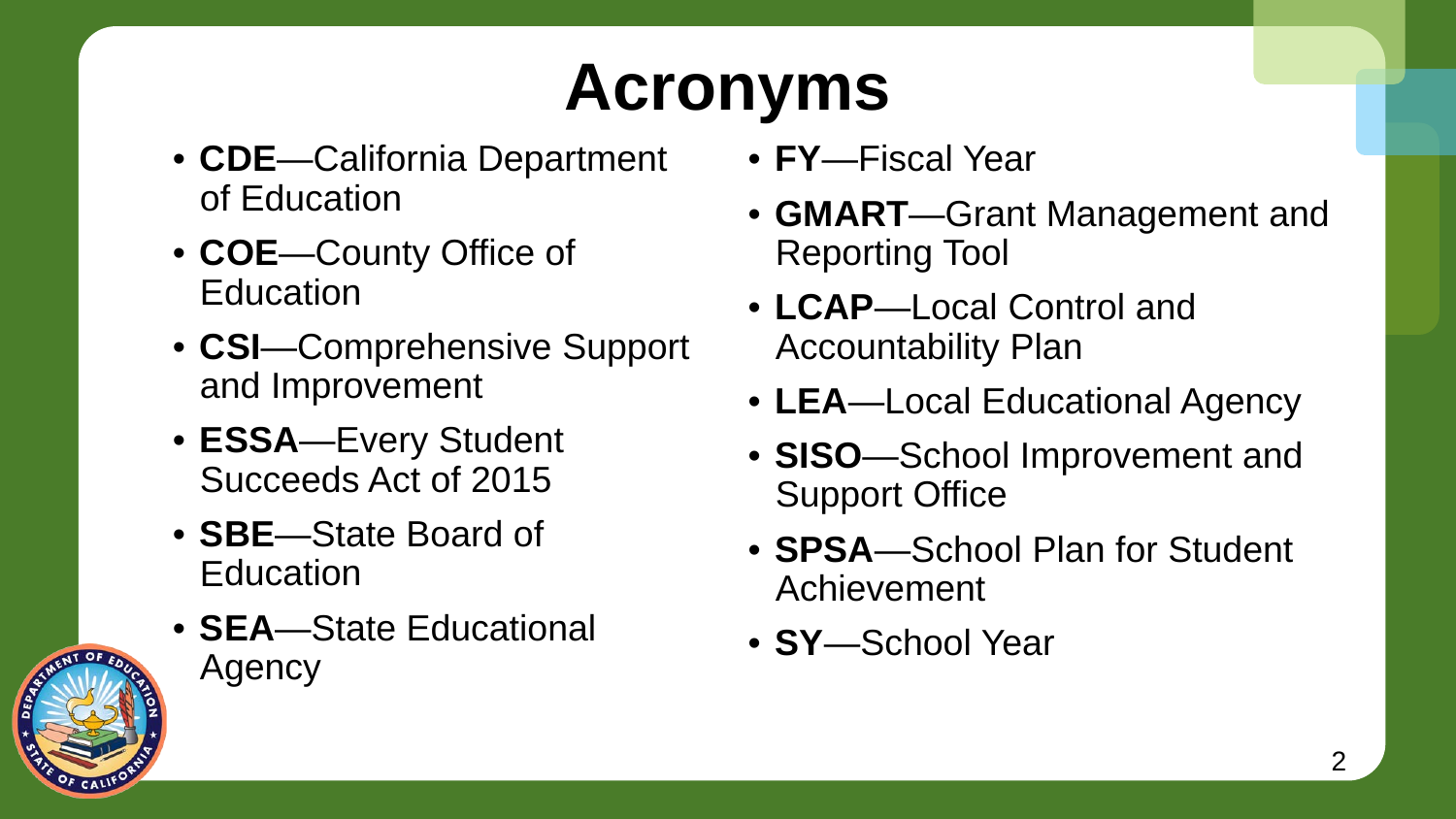### **Housekeeping**

- Please use the question and answer feature to post questions.
- A PDF of today's presentation is located on the CDE's CSI web page at:

<https://www.cde.ca.gov/sp/sw/t1/csiwebinars.asp>

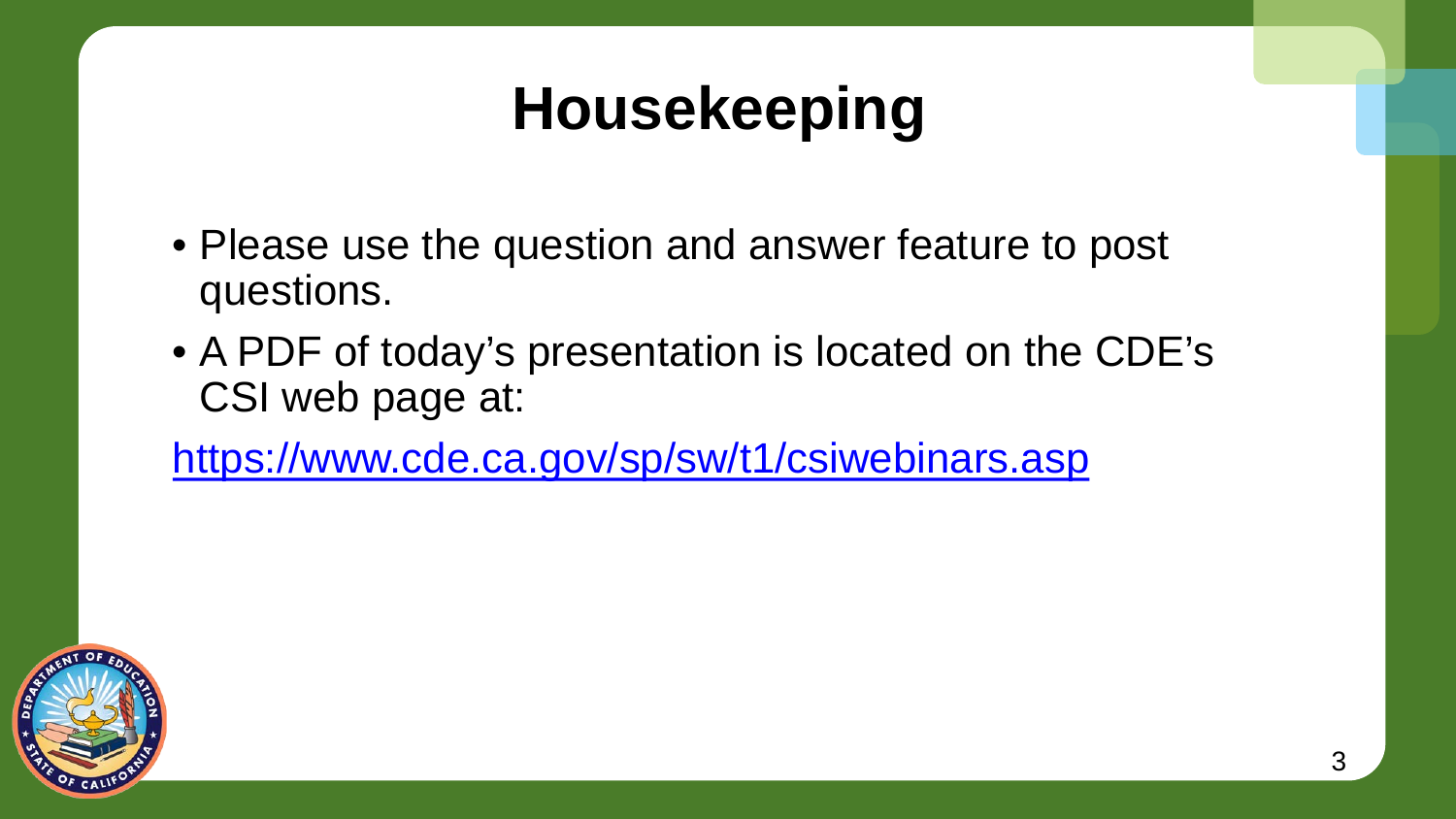# **Agenda**

- Purpose
- CSI Prompts
- FY 2020 CSI COE Funds
- CSI Planning Requirements
- Statutory Authority
- Subgrant Information
- Eligibility Requirements
- Allowable Activities
- Technical Assistance
- LEA Activities
- Evidence and the ESSA
- Disallowable Activities
- Reporting Requirements
- Apportionments
- **Application Process**
	- The GMART
	- Application Sections

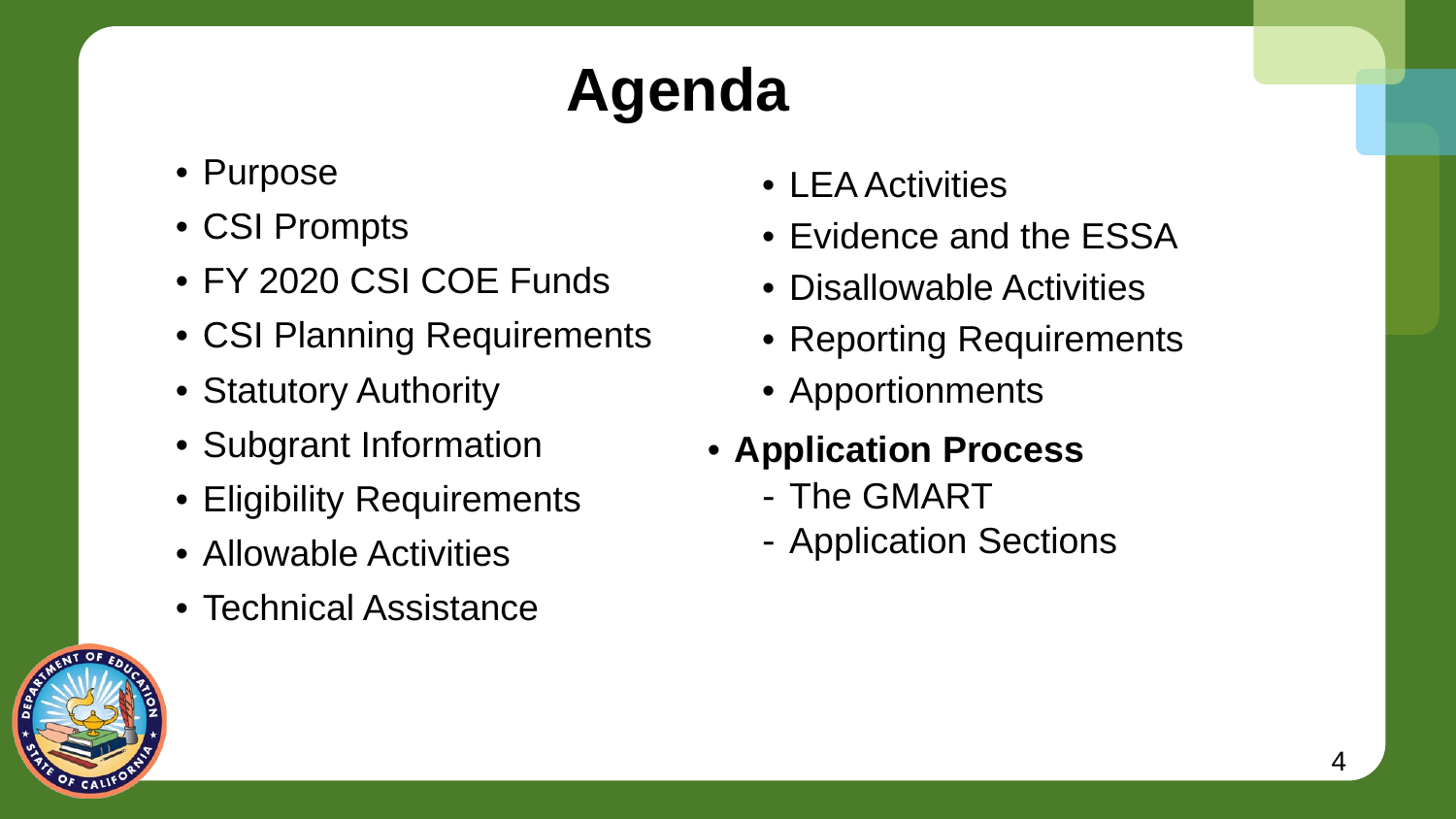### **Purpose (1)**

Consistent with the system of support's focus on increasing the capacity of LEAs to meet the needs of all students, the Budget Act of 2020 appropriates **\$10 million** in **FY 2020** ESSA, Section 1003 funds to COEs for the purpose of **supporting the statewide system of technical assistance and support** for LEAs in their county that serve schools meeting the criteria for CSI.

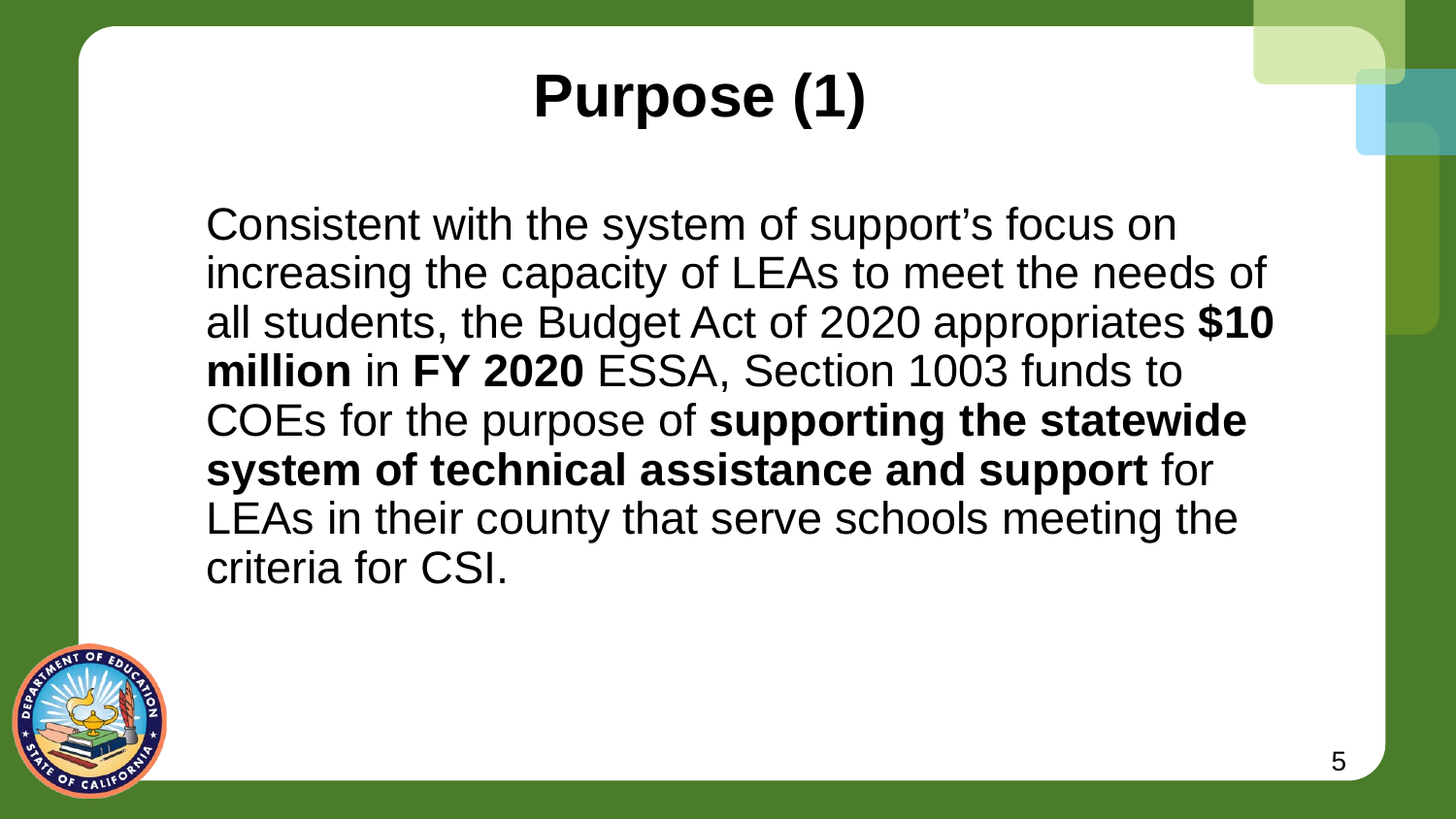### **Purpose (2)**

- For purposes of CSI for the COE, **supporting the statewide system of technical assistance and support** means:
	- 1. Supporting LEAs to meaningfully address specific provisions of the CSI Prompts in the LCAP.
	- 2. Reviewing and approving LEA responses to the CSI Prompts.

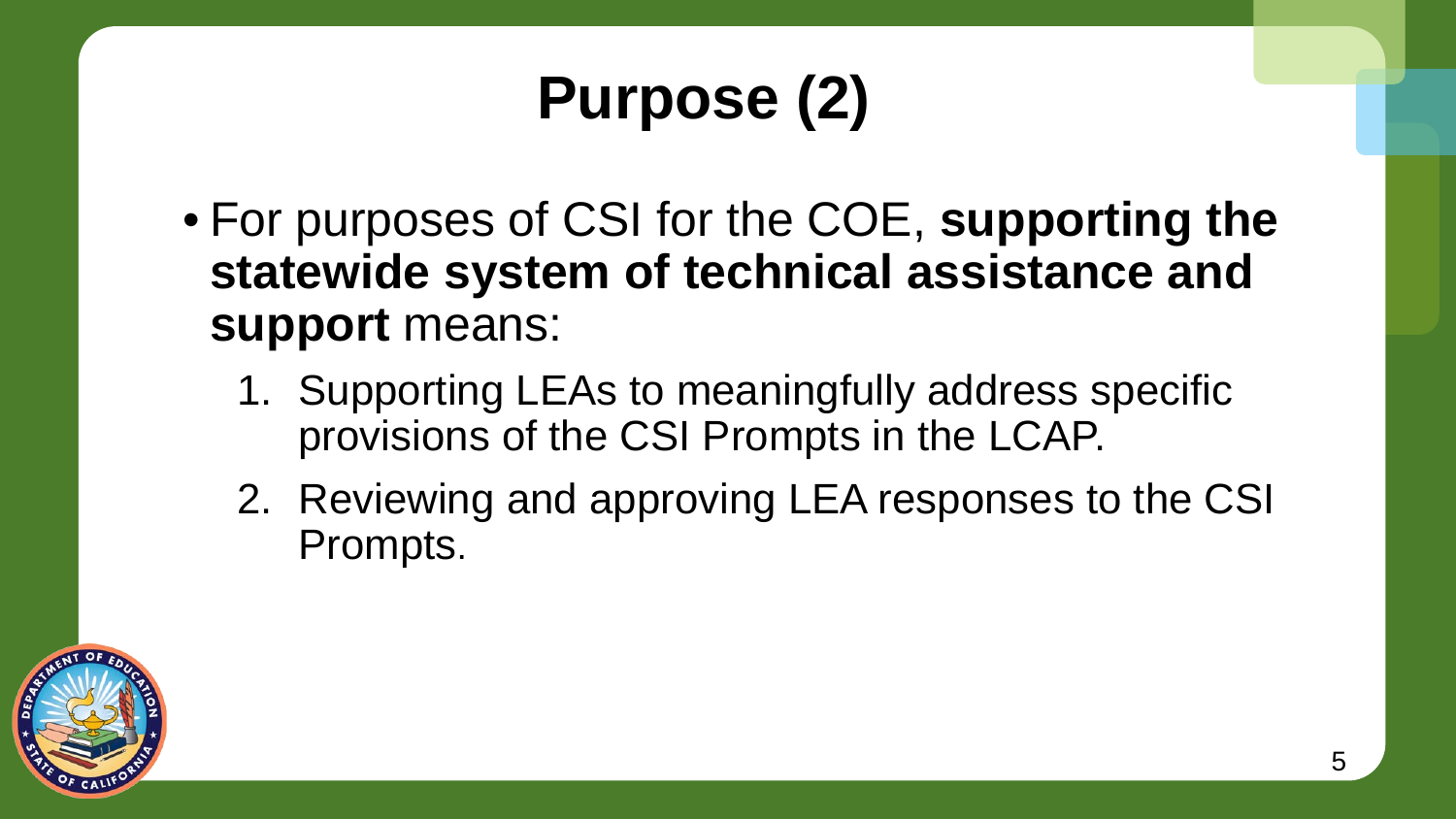#### **CSI Prompts in the LCAP Plan Summary (1)**

- ESSA requires that CSI plans are approved by the school, LEA, and SEA. For purposes of the ESSA, the **SBE serves as the SEA**.
- In January 2019, the SBE took action to include three CSI Prompts in the Plan Summary section of the LCAP. In this way, LEA responses to the CSI Prompts serve as the mechanism by which the SBE approves the LEA's CSI plans.
- **The COE plays a critical role in assisting the SBE** by reviewing and approving LEA responses to the CSI Prompts.

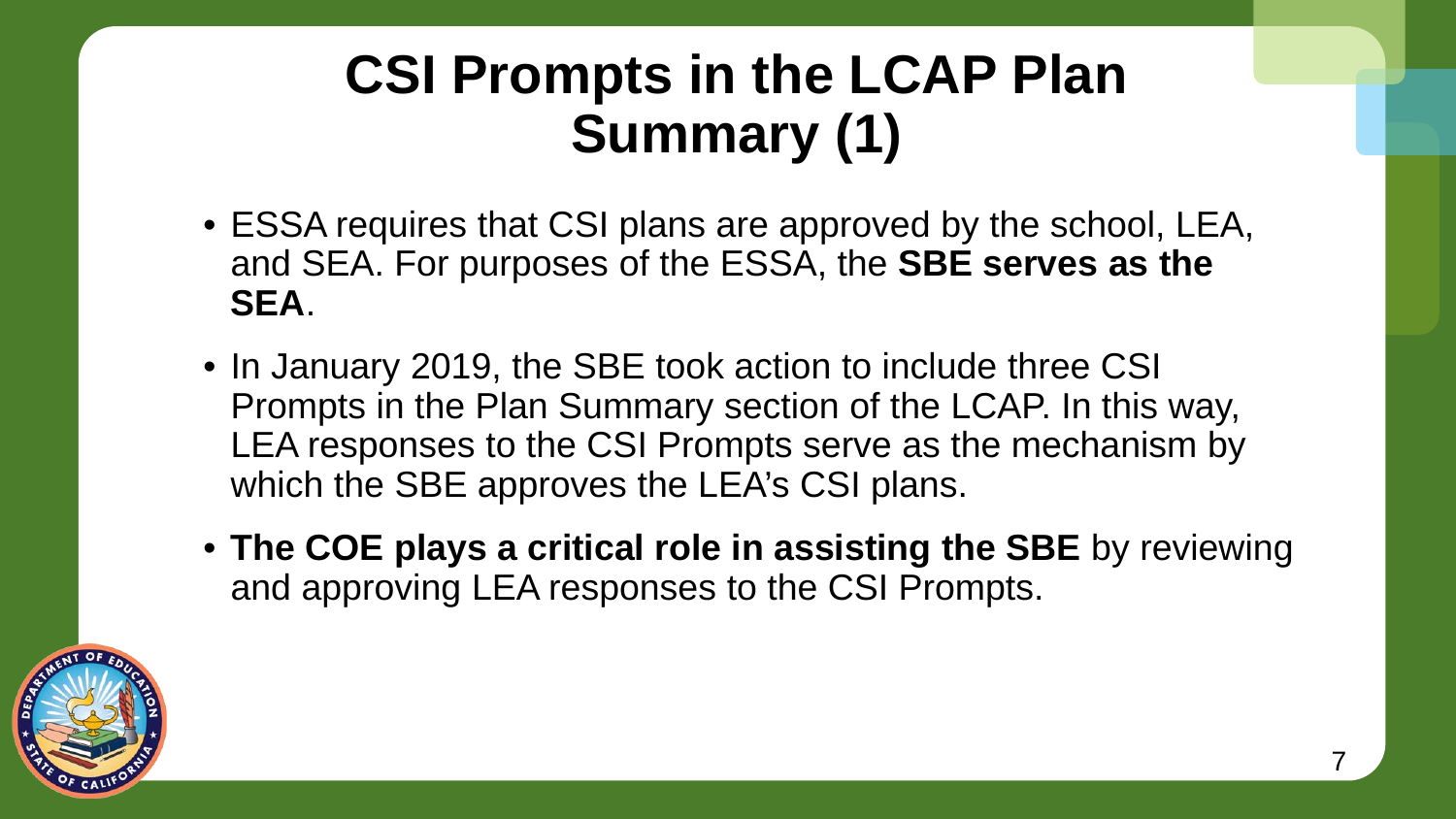#### **CSI Prompts in the LCAP Plan Summary (2)**

- 1. Identify the schools within the LEA that have been identified for CSI.
- 2. Describe how the LEA is supporting the identified schools to develop the CSI plans.
- 3. Describe how the LEA will monitor and evaluate the implementation and effectiveness of the CSI plan to support student and school improvement.

The LCAP template is located at:

<https://lcaptemplate.org/login>

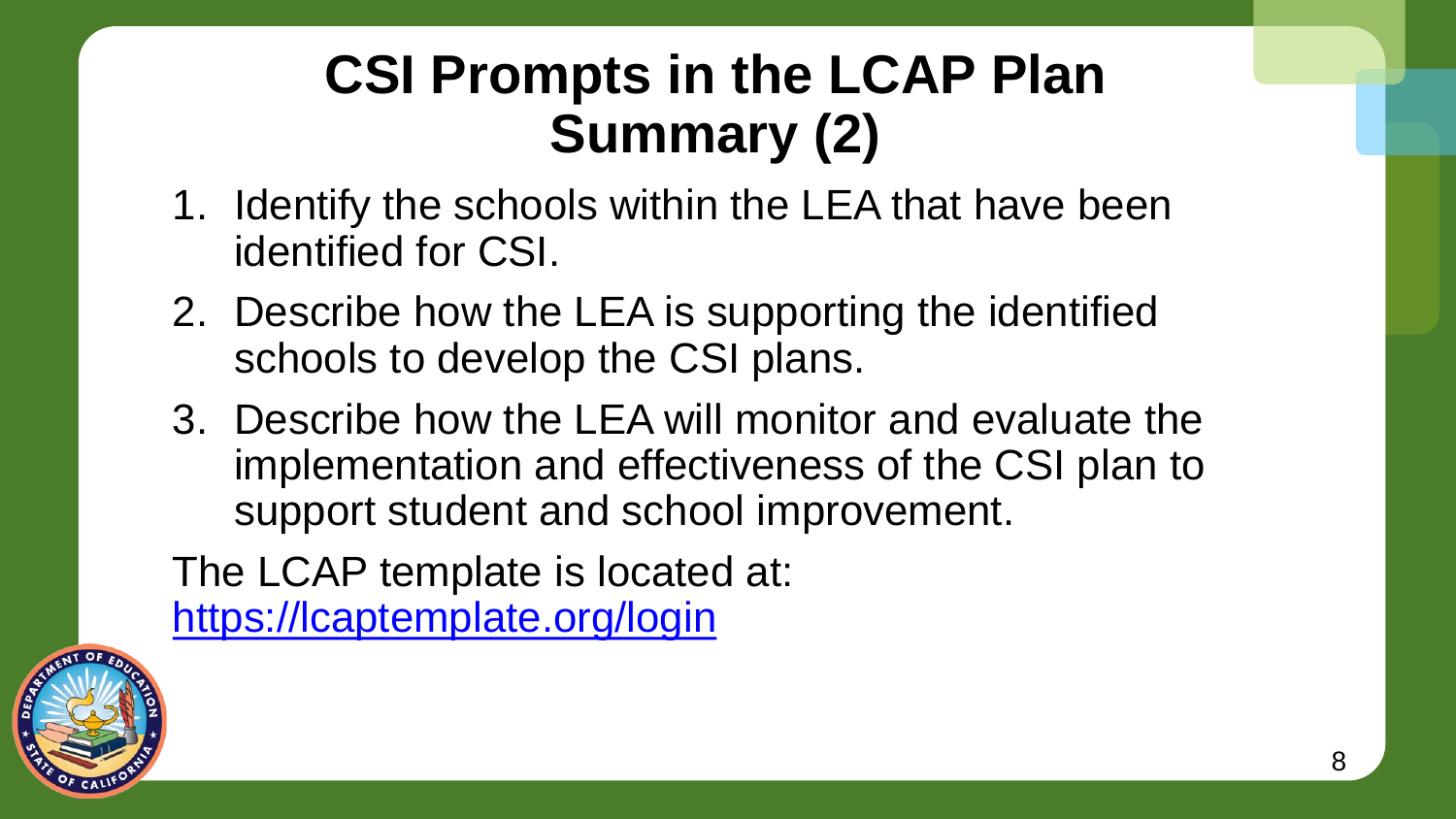### **FY 2020 CSI COE Funds**

- The 2020–21 ESSA CSI COE Application for Funding is used for COEs with LEAs in their county that serve school(s) meeting the criteria for CSI based on the **2019 California School Dashboard** (Dashboard)**.**
	- To learn more about school eligibility for CSI on the 2019 Dashboard visit the CDE CSI web page located at <https://www.cde.ca.gov/sp/sw/t1/csi.asp>
- FY 2020 CSI COE funds are used to support LEAs that are developing and implementing CSI plans for the **2021–22 SY**.

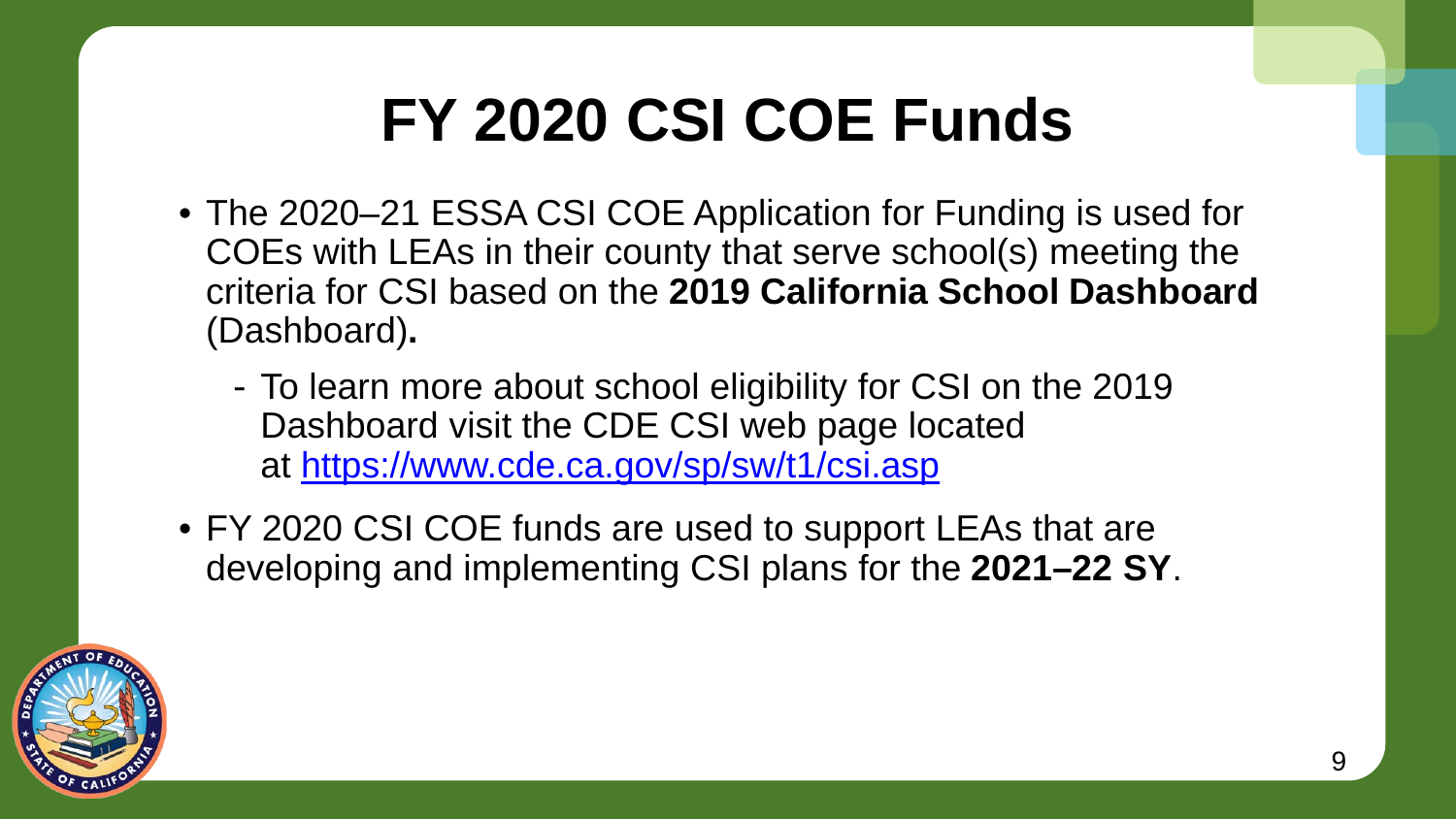#### **CSI Planning Requirements for LEAs (1)**

- LEAs receive ESSA, Section 1003 funding to develop and implement improvement plans for each school identified for CSI.
- In California, federal CSI planning requirements are met through the SPSA (as codified in California *Education Code* Section 64001 at [https://bit.ly/2G9Fn1a\)](https://bit.ly/2G9Fn1a) and LCAP planning processes (CSI Prompts).
	- Single School Districts and charter schools may use their LCAP as their CSI plan if it addresses all CSI planning requirements.

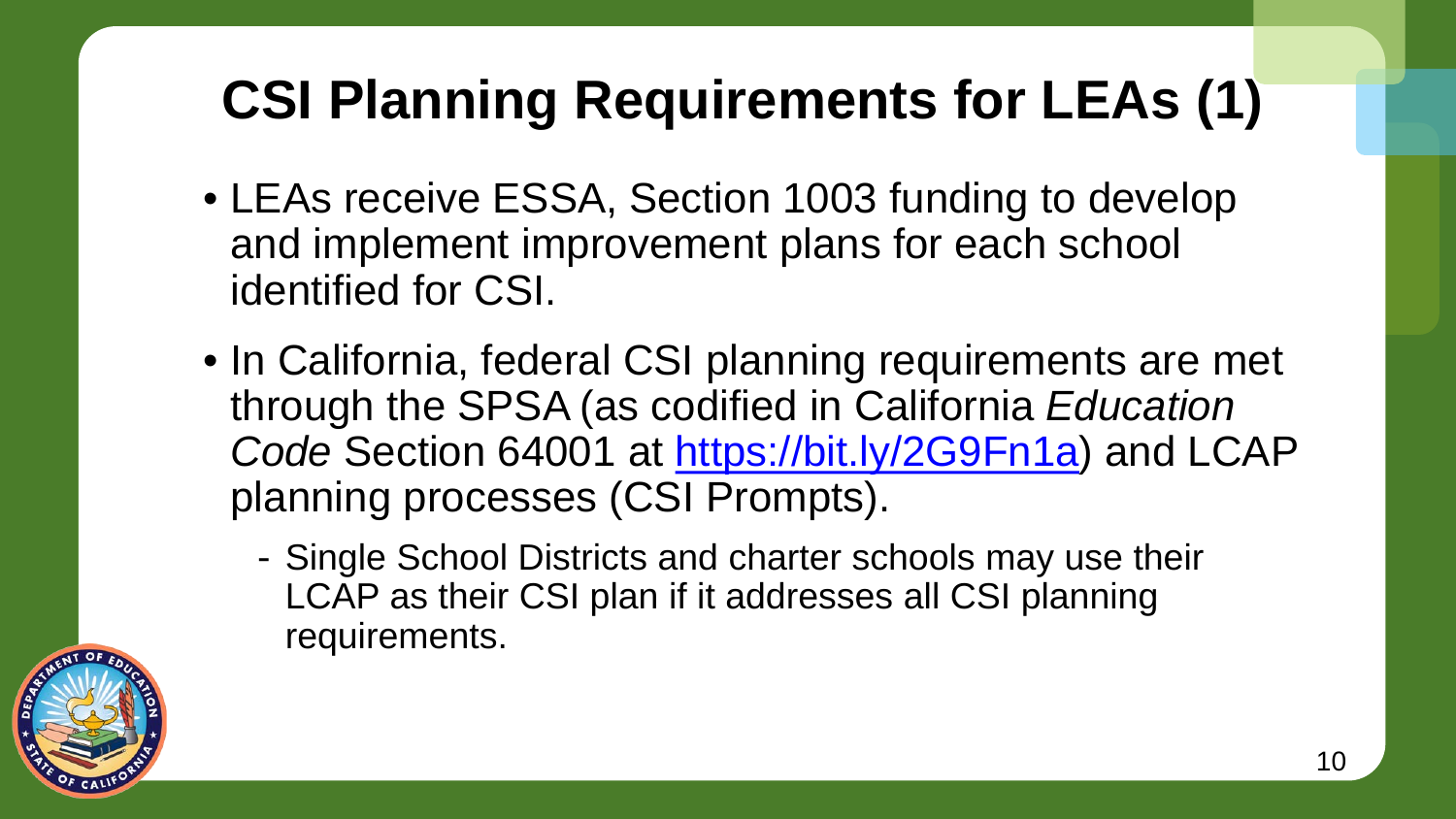#### **CSI Planning Requirements for LEAs (2)**

- Templates and instructions for the LCAP and SPSA are located at <https://www.cde.ca.gov/re/lc/>.
- CSI requirements and information are located at [https://www.cde.ca.gov/sp/sw/t1/csi.asp.](https://www.cde.ca.gov/sp/sw/t1/csi.asp)

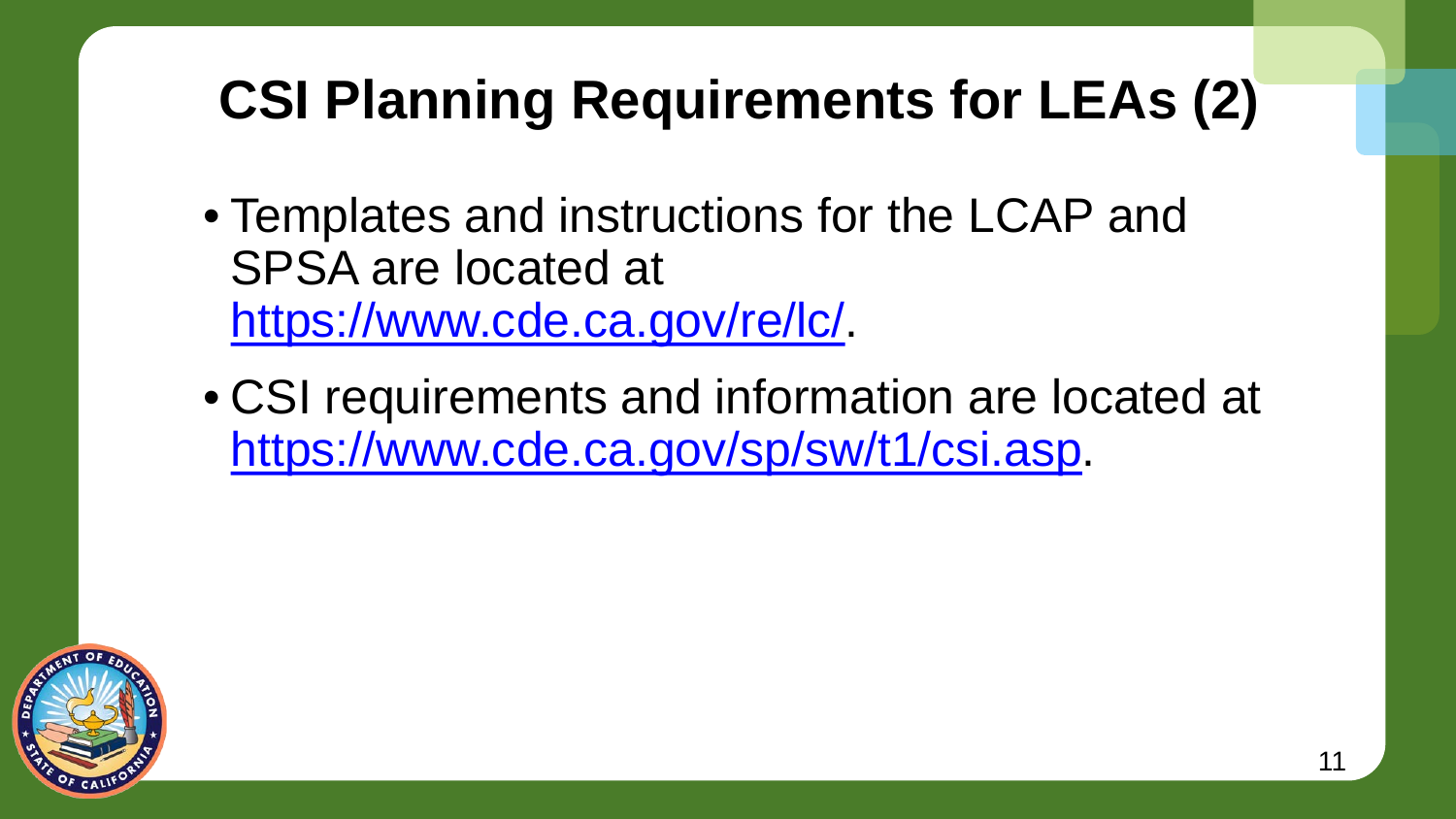#### **Statutory Authority for the FY 2020 CSI Funds**

- **Federal**: ESSA [https://bit.ly/2GG2iSp](https://www2.ed.gov/documents/essa-act-of-1965.pdf)
	- Section 1003—School Improvement Funding (pages 9–11)
	- Section 1111(d)(1)—Comprehensive Support and Improvement Planning Requirements (pages 33–35)
- **State Spending Authority**: Senate Bill 115 Budget Act of 2020 Chapter 6 Section 2 Item 6100-134-0890 Schedule (2) located at



[https://leginfo.legislature.ca.gov/faces/billNavClient.xhtml?bil](https://leginfo.legislature.ca.gov/faces/billNavClient.xhtml?bill_id=201920200SB74) l\_id=201920200SB74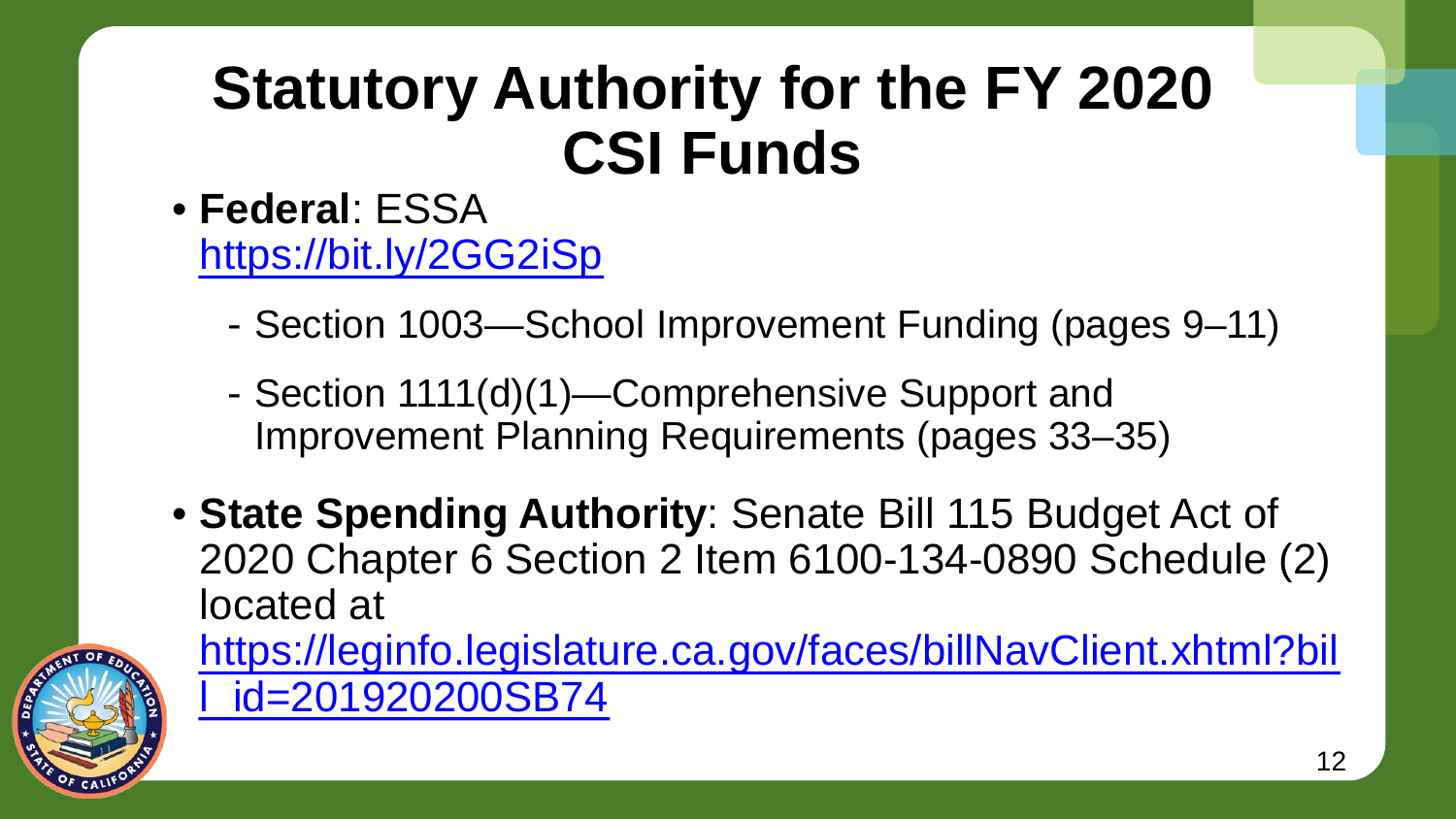#### **Subgrant Information—Subgrant Period**

- The 2020–21 ESSA CSI COE Application for Funding covers a subgrant period beginning **February 15, 2021**, and ending **September 30, 2022**.
- FY 2020 ESSA, Section 1003 funding is available to each eligible COE that submits an approvable application.
- Applications are due to the CDE no later than 4 p.m. on January 20, 2021.

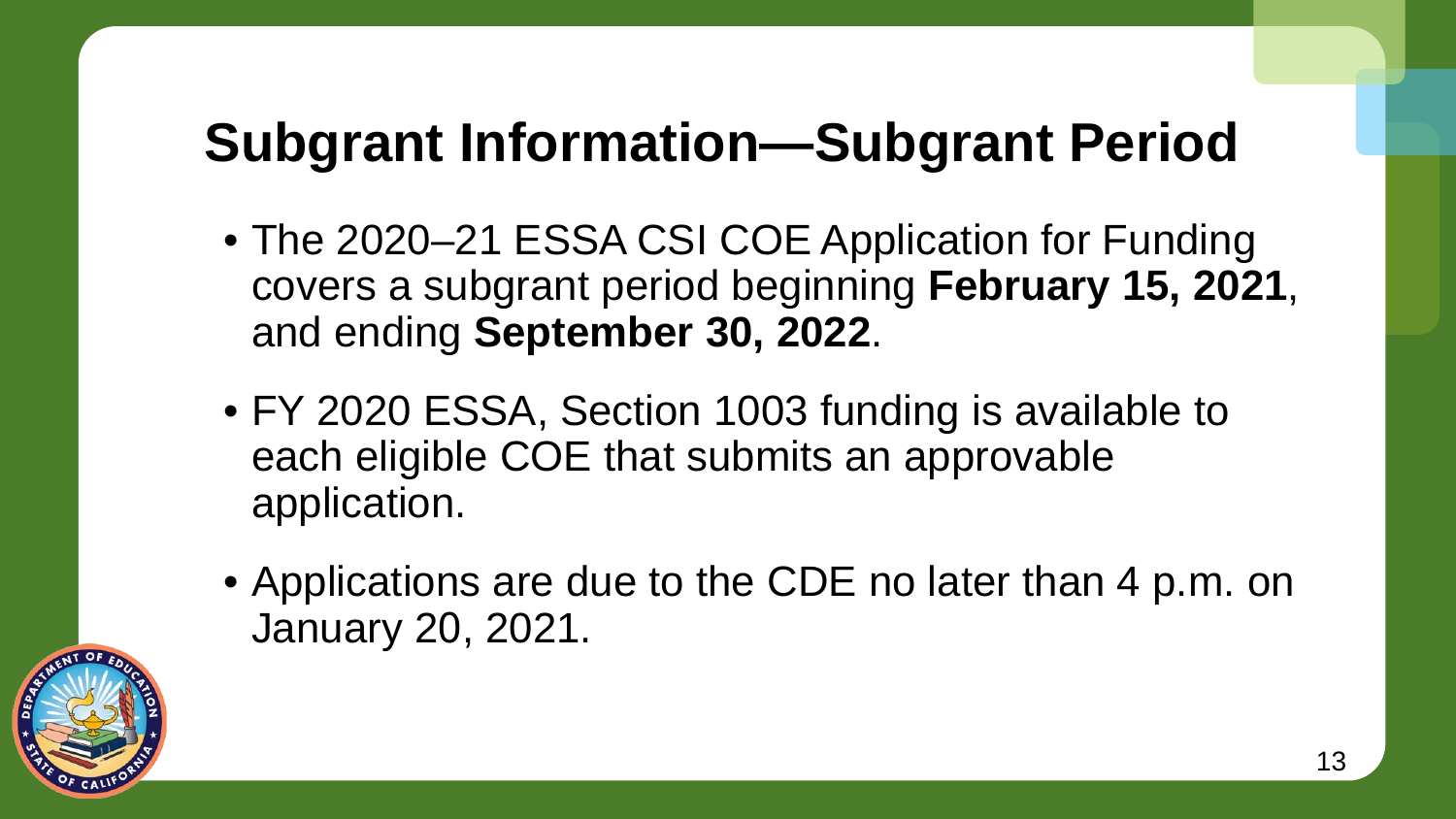### **Subgrant Information—Funding (1)**

- FY 2020 ESSA, Section 1003 funds are allocated to COEs based on a formula.
- The funding formula takes into consideration the number of schools within the county that are eligible for CSI.

- Based on the work that the COE performs–review and approval of LEA responses to the CSI Prompts.

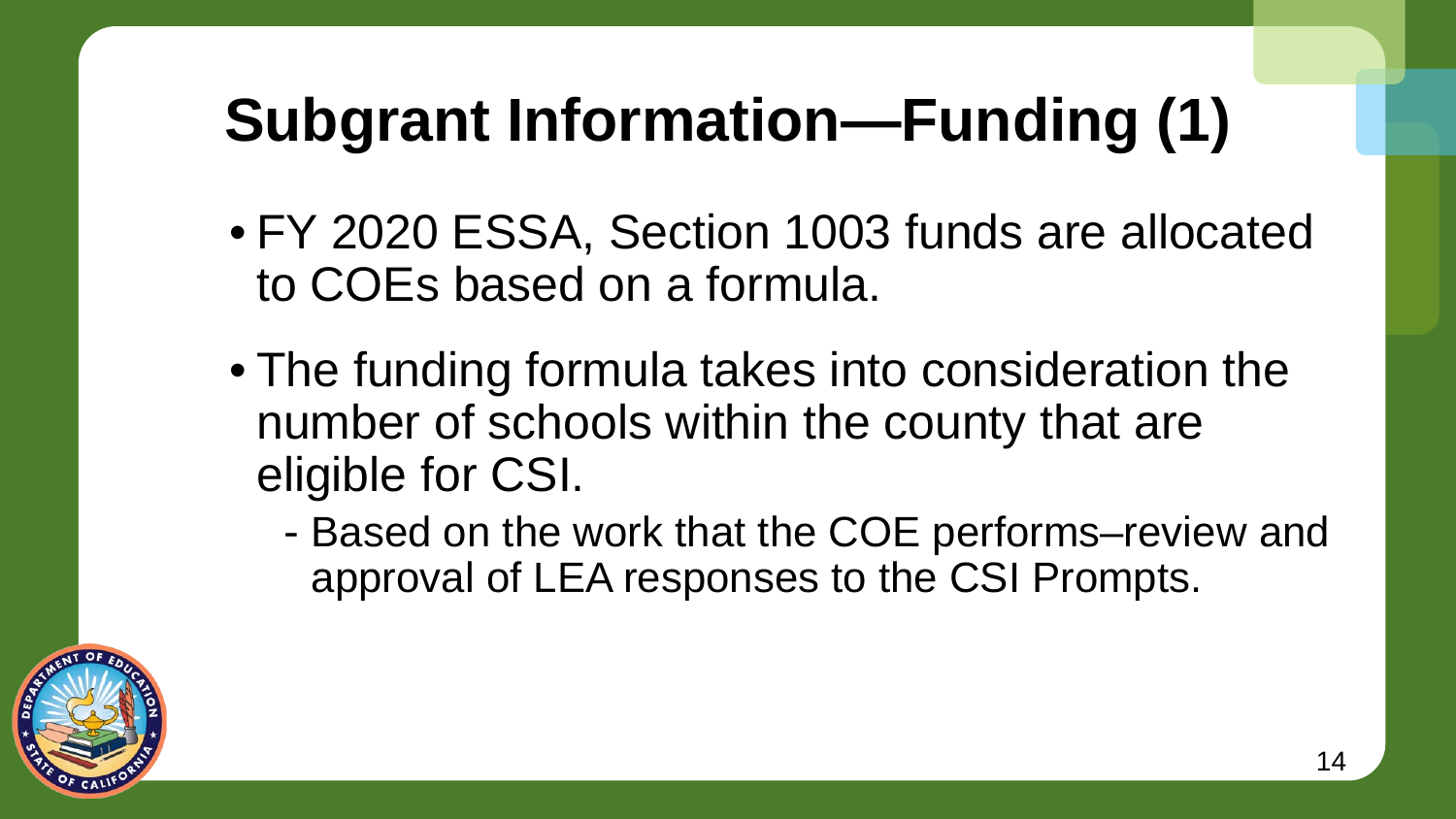## **Subgrant Information—Funding (2)**

Removed from the COE base calculation are school counts related to the following scenarios:

- 1. COE serves as the LEA (COE does not review and approve its own LCAP)
- 2. COE does not review or approve the LEA LCAP CSI prompts (i.e., single district county)

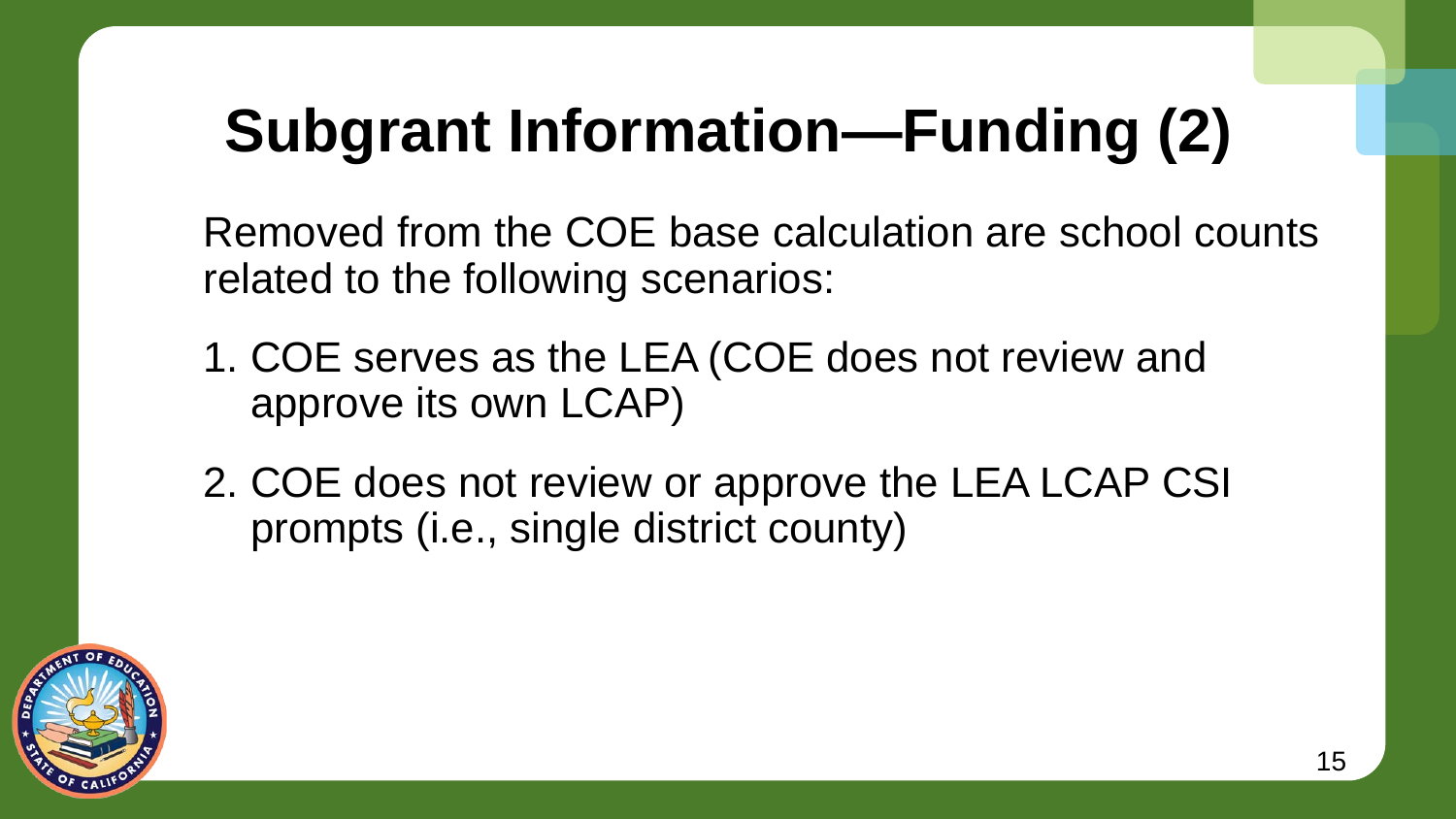#### **Subgrant Eligibility Requirements— COEs**

- Applicants must be a COE with at least one LEA in its county that serves school(s) eligible for CSI.
- 2019–20 ESSAAssistance Status Data Files, CSI criteria, and other program information can be found on the Eligibility and Funding tabs on the CSI web page located at<https://www.cde.ca.gov/sp/sw/t1/csi.asp>.

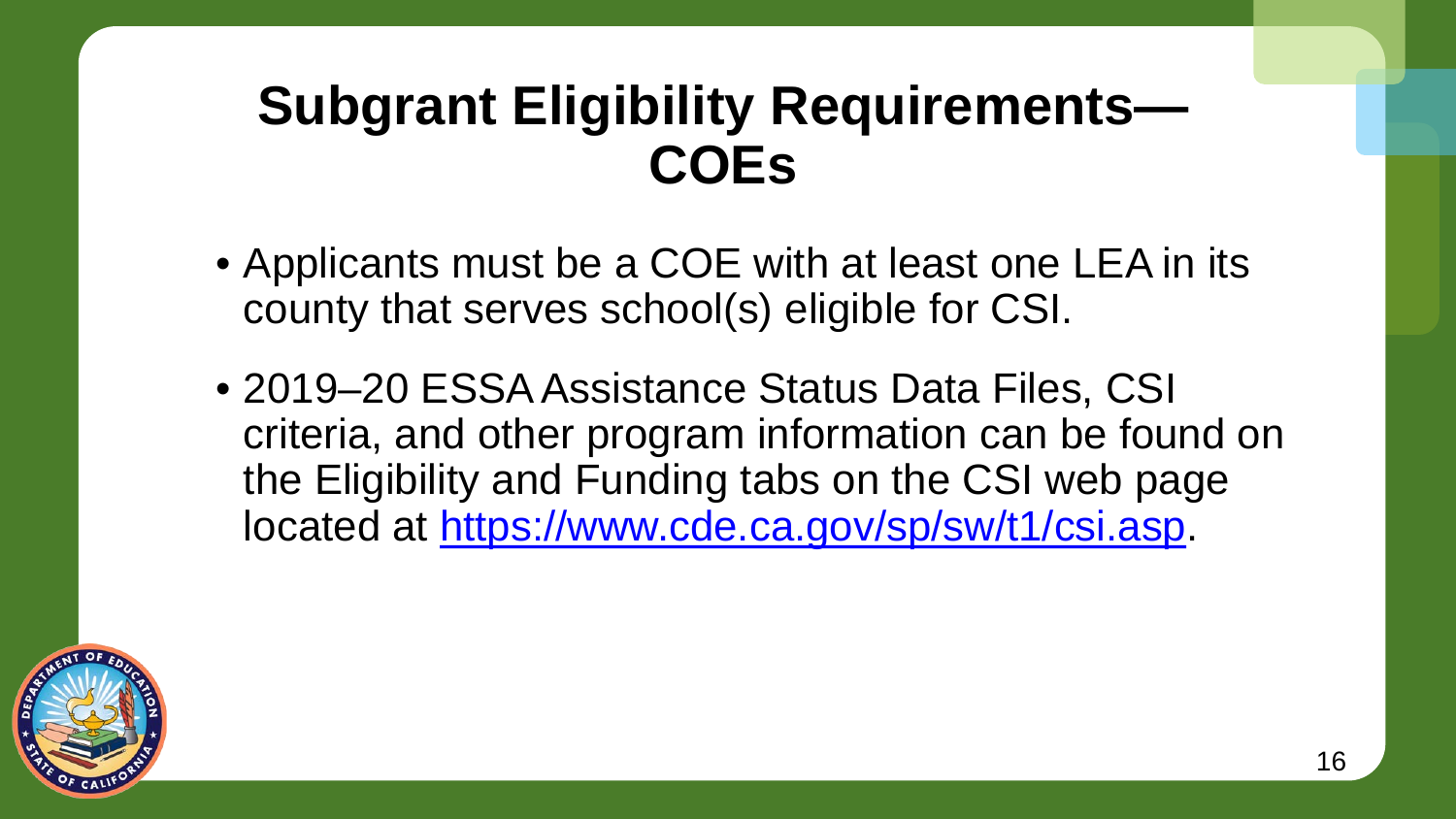#### **Allowable Activities and Costs (1)**

FY 2020 funds authorized under this subgrant **must** be spent on the following activities:

- 1. Support LEAs to meaningfully address specific provisions and CSI prompts related to developing and implementing CSI plans in the **2021–22 SY**.
- 2. Review and approve the CSI prompts.

The ESSA CSI COE Authorized Use of Funds web page is located at <https://www.cde.ca.gov/sp/sw/t1/csicoeauthusefunds.asp>

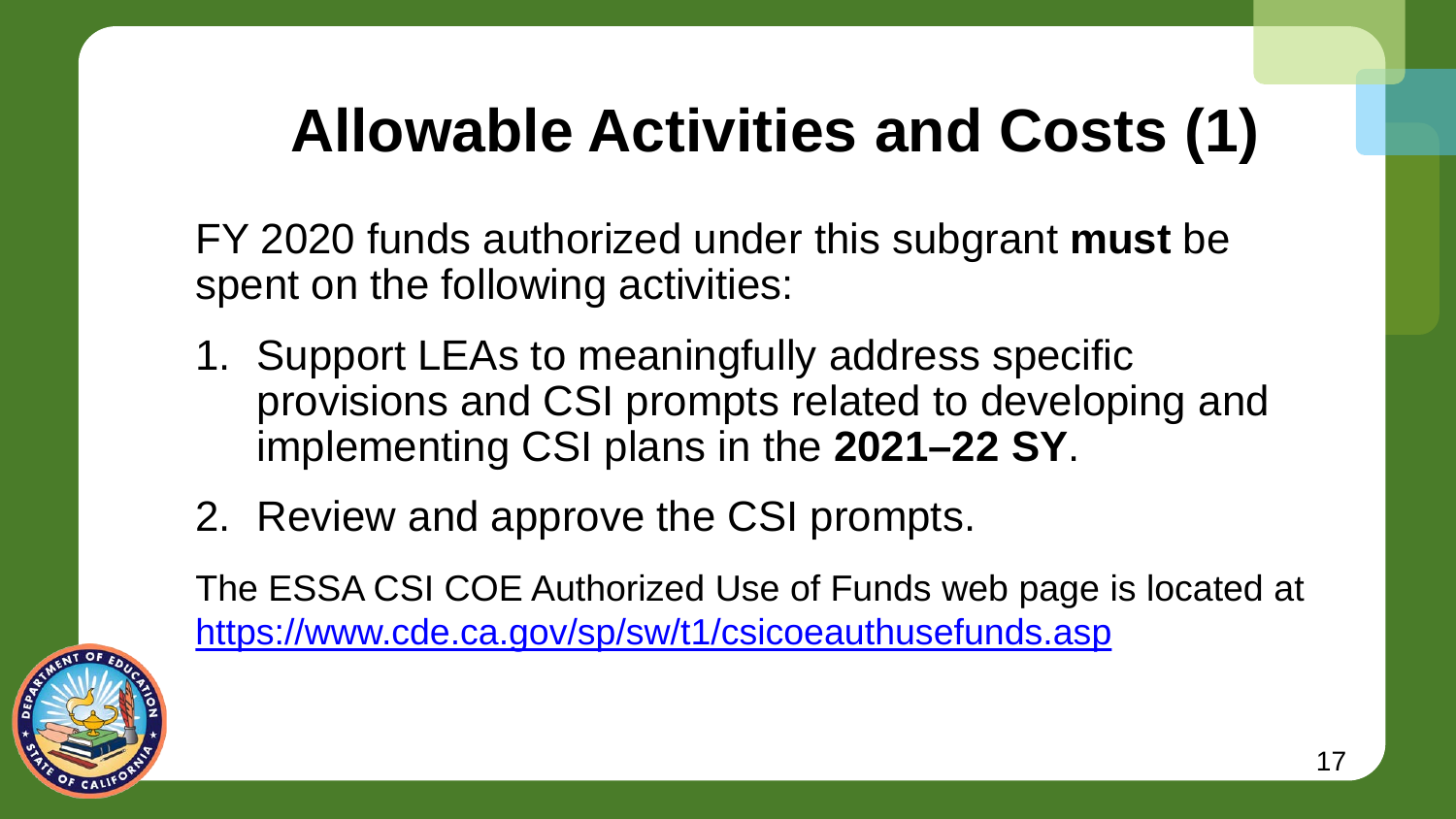#### **COE Technical Assistance and Support Activities**

- Review and approve LEA responses to the CSI Prompts located in the Plan Summary section of the LCAP.
	- **Includes reviewing and approving responses to CSI Prompts from any charter school in the county that is identified for CSI.**
- Utilize this work as an opportunity to build LEA capacity to support their schools through meaningful engagement in the school improvement planning and implementation processes.



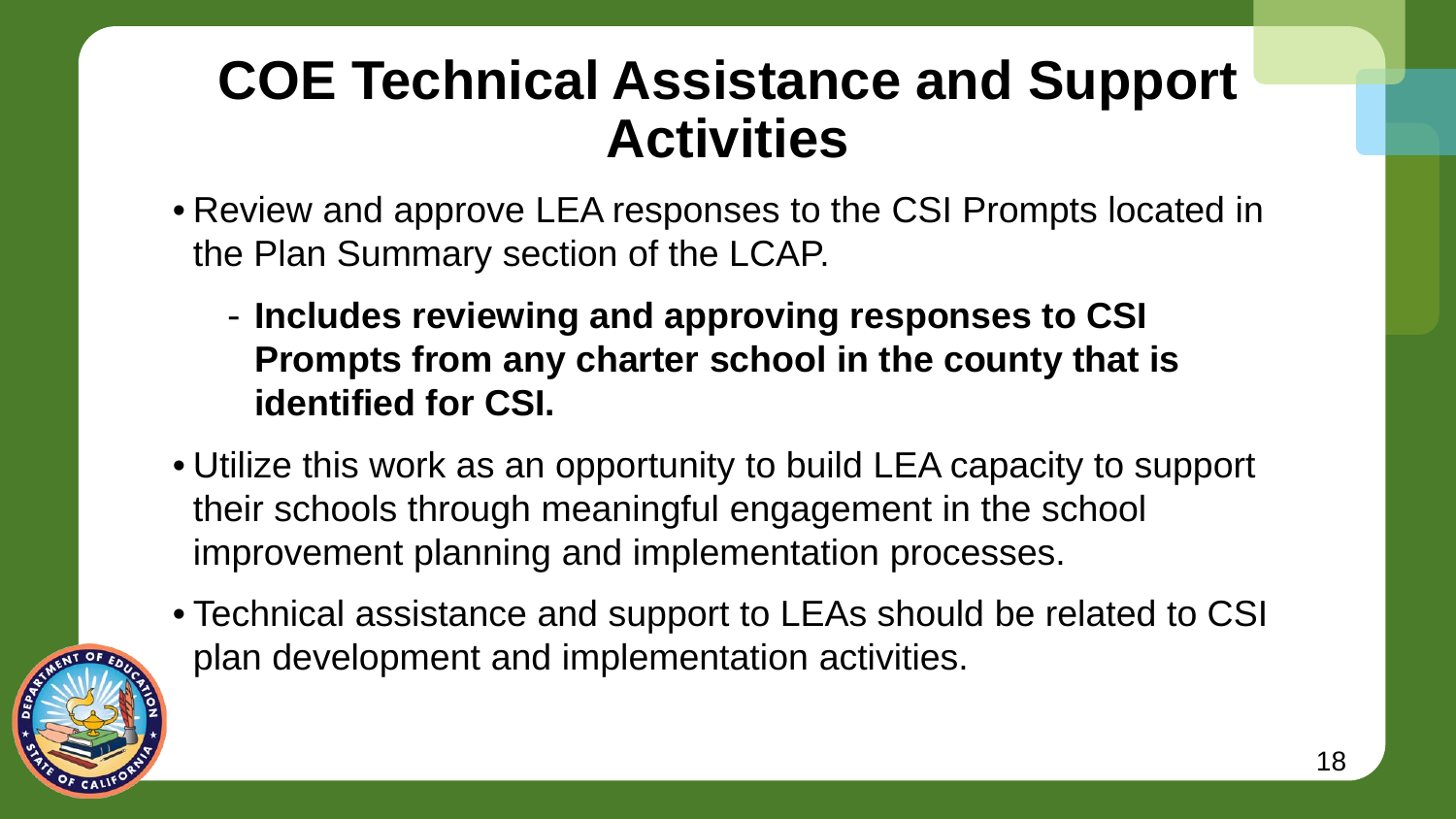### **LEA Activities**

- Complete the CSI Prompts in the Plan Summary section of the LCAP to summarize and report its efforts to develop, implement, and monitor CSI plans.
- CSI Plan Development and Implementation:
	- Building capacity
	- ‒ Partnering with stakeholders
	- ‒ Conducting needs assessments and root cause analysis
	- Selecting and implementing evidence-based interventions/strategies/activities
	- Using data and outcomes to monitor and evaluate efforts
	- ‒ Reviewing/identifying and addressing, through implementation of the CSI plan, resource inequities, which may include a review of LEA- and school-level budgeting

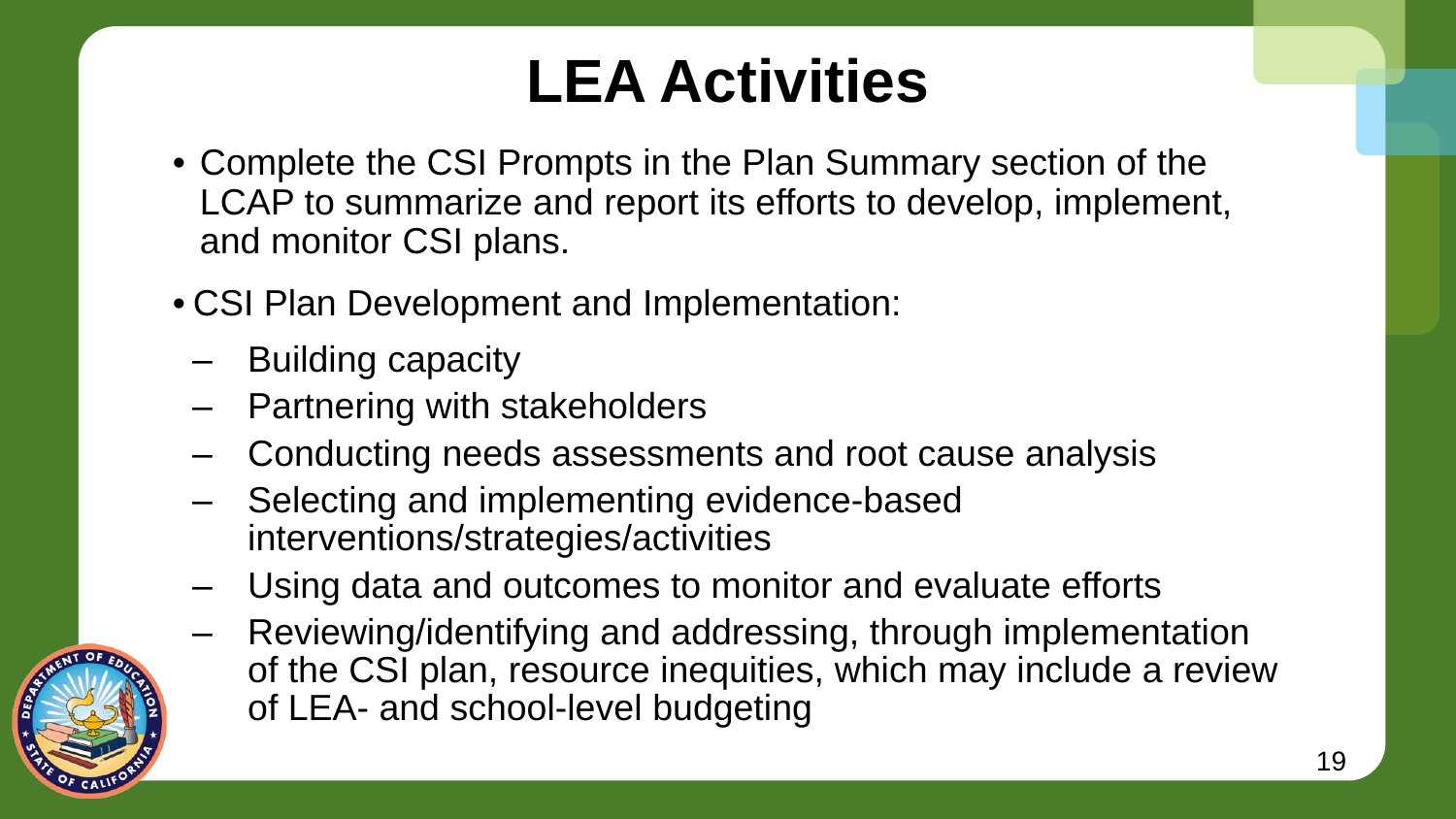### **Evidence and the ESSA (1)**

Under the ESSA, CSI plans are required to be evidencebased. Section 8101(21)(A) of the ESEA defines an evidence-based intervention as being supported by *strong evidence, moderate evidence, promising evidence,* or evidence that *demonstrates a rationale.*  ESSA, Section 1003 funds require the use of "evidencebased" interventions that meet higher levels of evidence. The table below lists ESSA's top three levels of evidence.

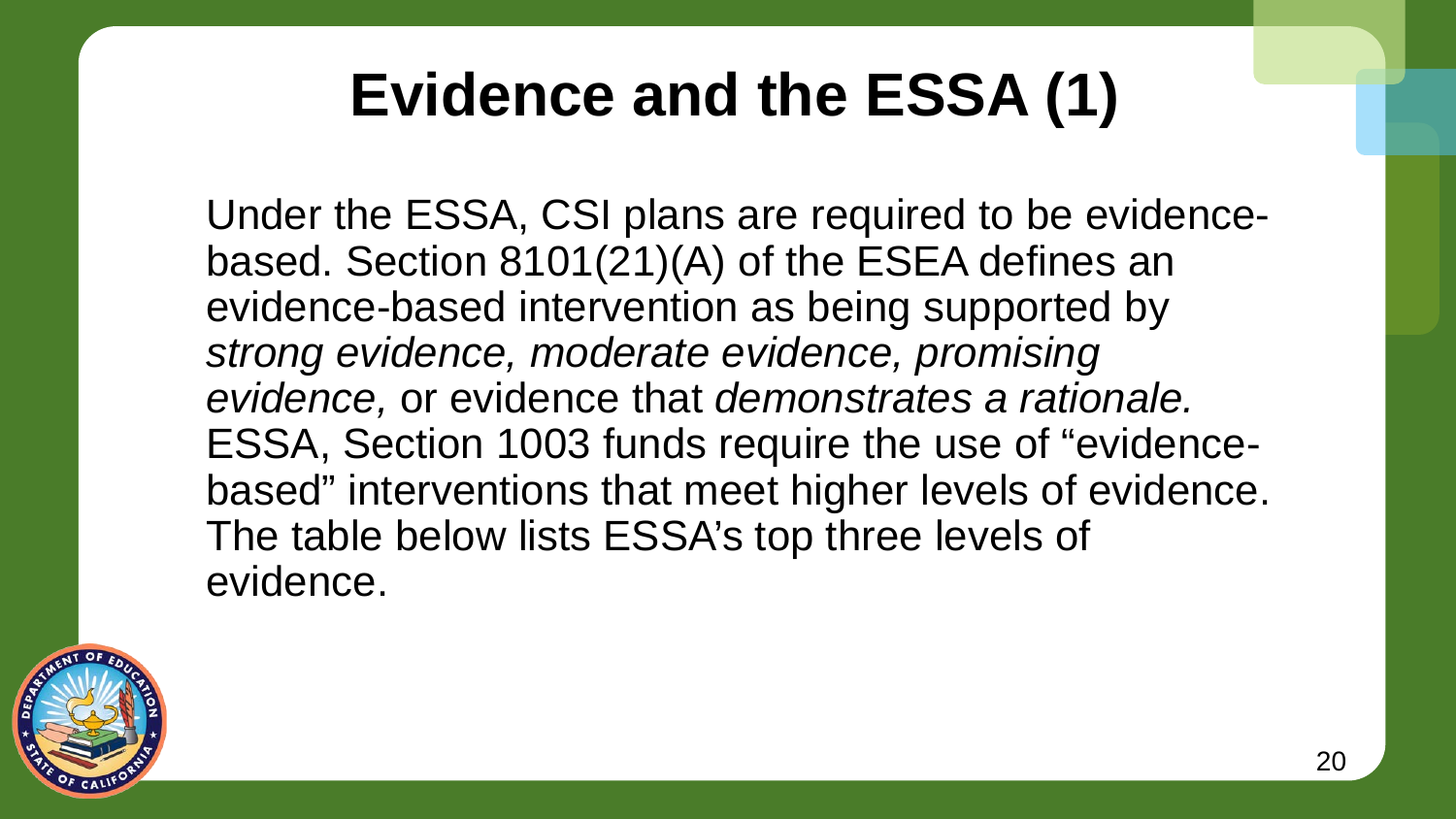### **Evidence and the ESSA (2)**

| <b>Evidence Level</b>              | <b>Description</b>                                                                                                               |
|------------------------------------|----------------------------------------------------------------------------------------------------------------------------------|
| <b>Level 1: Strong Evidence</b>    | Based on at least one well-designed and well-<br>implemented experimental study                                                  |
| Level 2: Moderate evidence         | Based on at least one well-designed and well-<br>implemented quasi-experimental study                                            |
| <b>Level 3: Promising Evidence</b> | Based on at least one well-designed and well-<br>implemented correlational study with statistical<br>controls for selection bias |

The United States Department of Education's non-regulatory guidance is located at



[https://www2.ed.gov/policy/elsec/leg/essa/guidanceuseseinvestment.pdf.](https://www2.ed.gov/policy/elsec/leg/essa/guidanceuseseinvestment.pdf)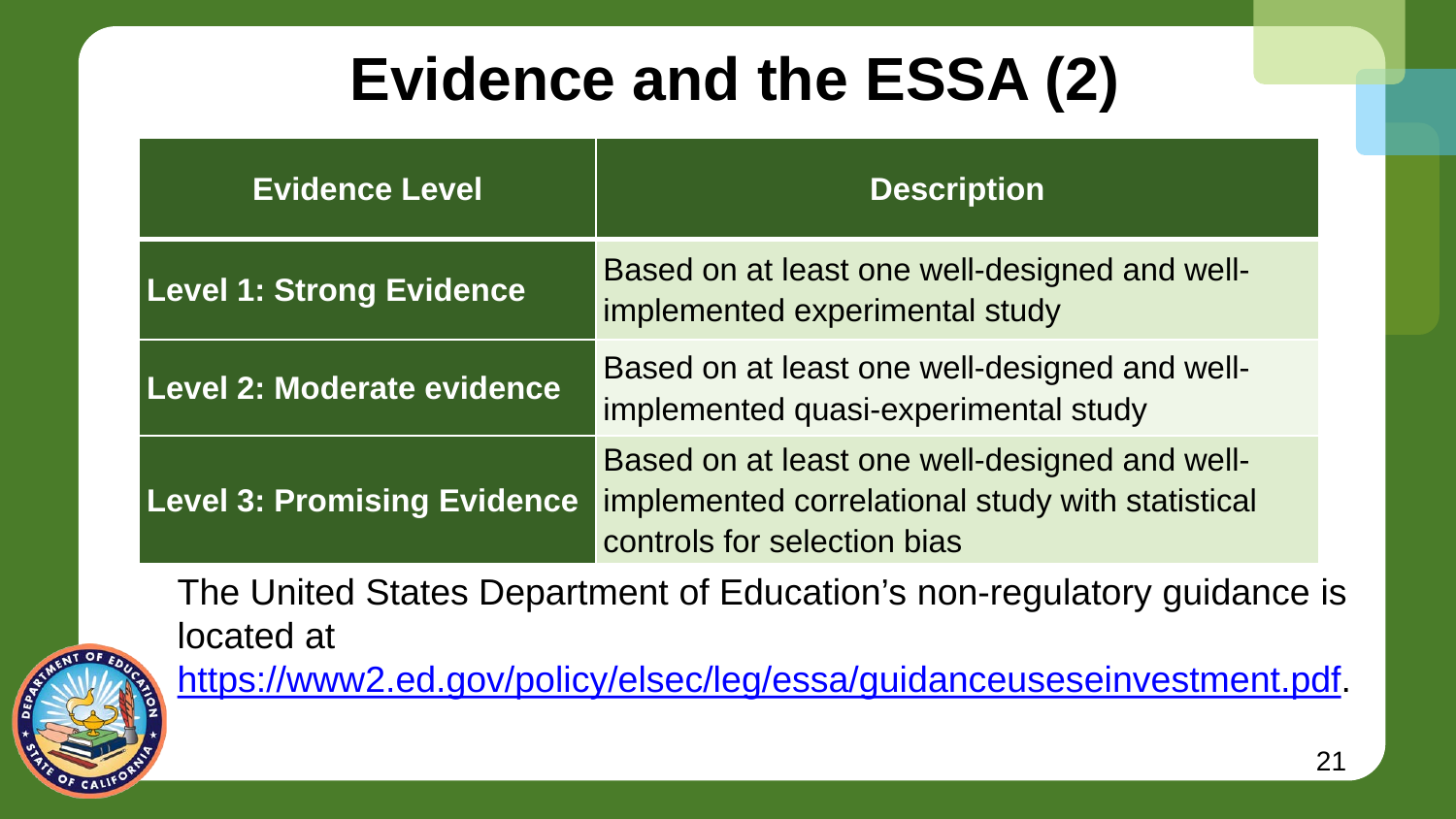### **Disallowable Activities and Costs**

- The use of federal funds must be consistent with the Office of Management and Budget Uniform Administrative Requirements, Cost Principles, and Audit Requirements for Federal Awards: [https://www.grants.gov/web/grants/learn-grants/grant-policies/omb](https://www.grants.gov/web/grants/learn-grants/grant-policies/omb-uniform-guidance-2014.html)uniform-guidance-2014.html.
- For federal guidance on Supplement not Supplant for school improvement, see question 29a, pages 21–22, located at [https://www2.ed.gov/policy/elsec/leg/essa/snsfinalguidance0619201](https://www2.ed.gov/policy/elsec/leg/essa/snsfinalguidance06192019.pdf) 9.pdf.

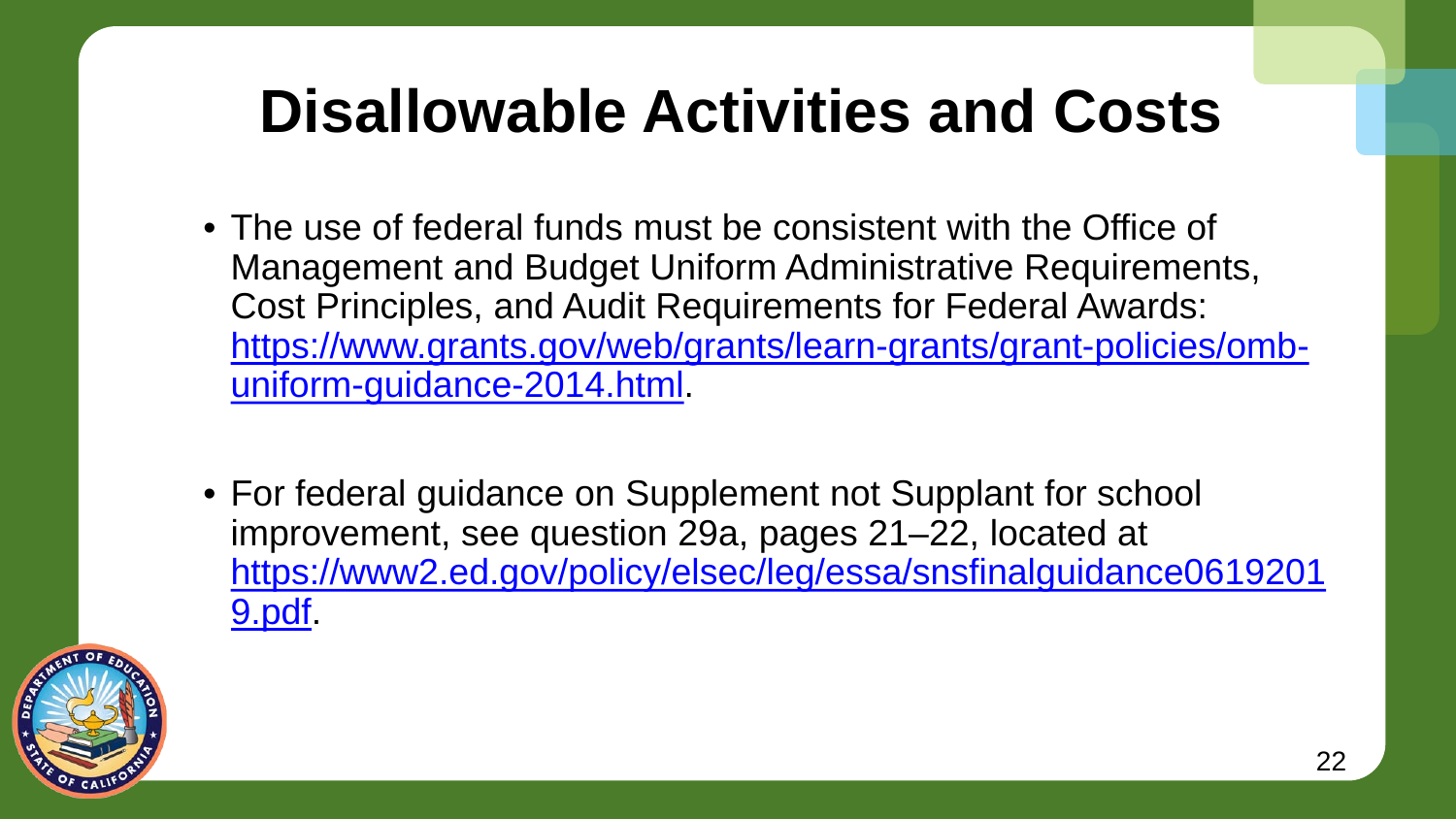#### **COE Subgrant Reporting Requirements (1)**

| <b>Report</b><br><b>Name</b> | <b>Reporting Data</b>                     | <b>Performance Period</b> | <b>Reporting Due Date</b> |
|------------------------------|-------------------------------------------|---------------------------|---------------------------|
| Report 1                     | <b>Budget Revisions (BR)</b><br>$\bullet$ | February 15, 2021, to     | July 15, 2021 (BR)        |
|                              | Expenditures (E)                          | June 30, 2021             | July 31, 2021 (E)         |
| Report 2                     | <b>Budget Revisions (BR)</b><br>$\bullet$ | July 1, 2021,             | October 15, 2021 (BR)     |
|                              | Expenditures (E)                          | to September 30, 2021     | October 31, 2021 (E)      |
| Report 3                     | <b>Budget Revisions (BR)</b><br>$\bullet$ | October 1, 2021, to       | February 15, 2022 (BR)    |
|                              | Expenditures (E)                          | <b>January 31, 2022</b>   | February 28, 2022 (E)     |
| Report 4                     | <b>Budget Revisions (BR)</b><br>$\bullet$ | February 1, 2022, to      | July 15, 2022 (BR)        |
|                              | Expenditures (E)                          | June 30, 2022             | July 31, 2022 (E)         |
| <b>Final Report</b>          | <b>Budget Revisions (BR)</b><br>$\bullet$ | July 1, 2022, to          | October 15, 2022 (BR)     |
| and Evaluati                 | Expenditures (E)                          | September 30, 2022        | October 31, 2022 (E)      |
| on                           | <b>Subgrant Performance</b><br>Report     |                           |                           |

**ENT OF** 

**A**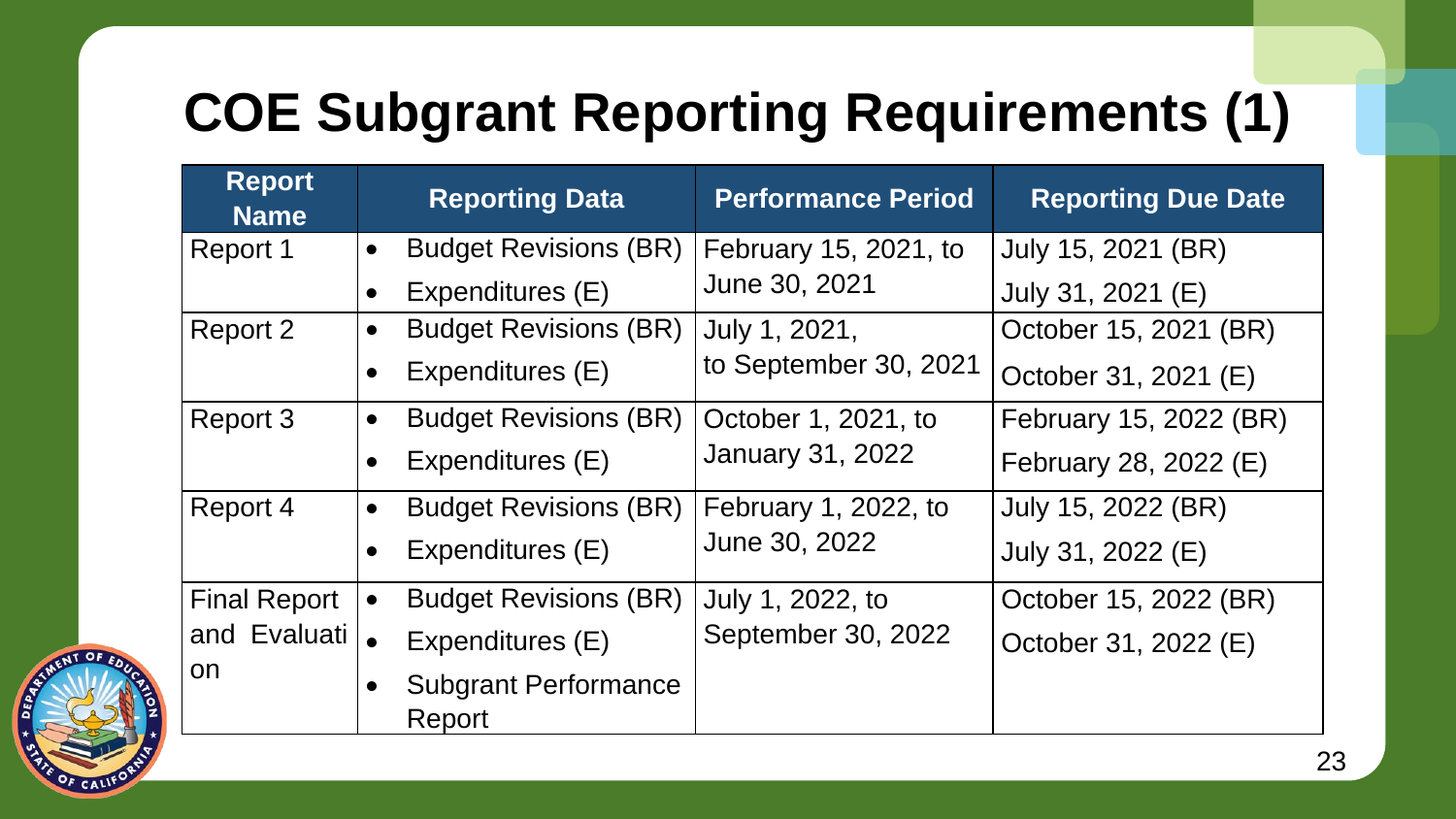#### **COE Subgrant Reporting Requirements (2)**

- The COE reports actual expenditures to the CDE for each performance period within the subgrant period.
- The Final Report will include a Subgrant Performance Report.
- The acceptance and approval of reported expenditures does not preclude the CDE in any way from conducting program monitoring or audits.
- If the CDE does not receive the required reports, funding may be delayed or the CDE may bill the COE to recover funds already apportioned.



**Prior to the first reporting due date, the CDE will host a webinar for FY 2020 COE subrecipients to review all reporting requirements. Later this spring, expect to receive webinar invitations and login instructions.** 24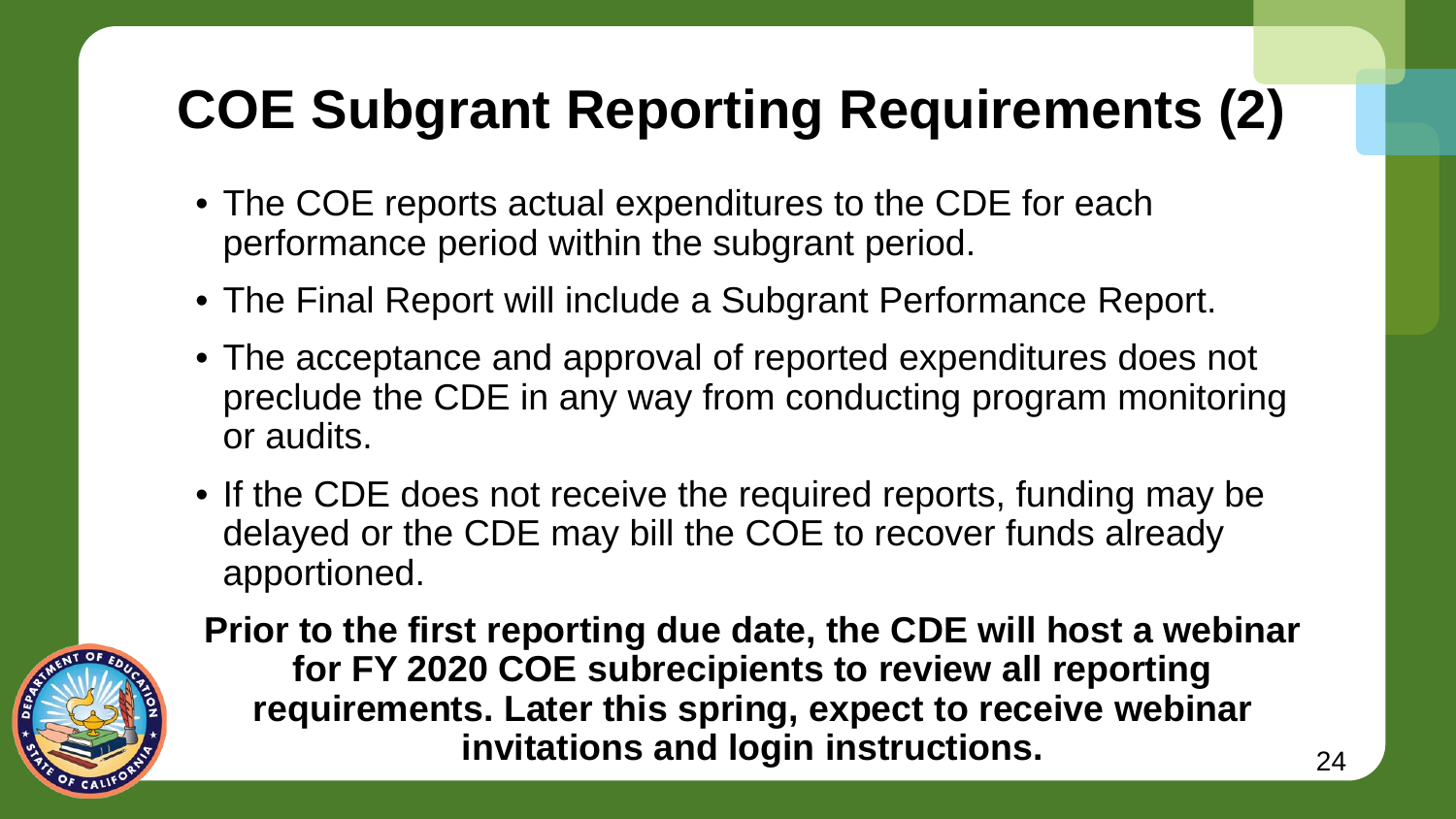# **Apportionments (1)**

| <b>First Apportionment</b><br><b>(Approved Application)</b> | <b>Subsequent Apportionments</b>                                                       |  |
|-------------------------------------------------------------|----------------------------------------------------------------------------------------|--|
| 25 percent of the total COE<br>allocation                   | Claimed expenditures for each<br>performance period less prior<br>cumulative payments. |  |

The first apportionment will be processed in spring 2021 and subsequent apportionments approximately one month after the final date of each reporting period.

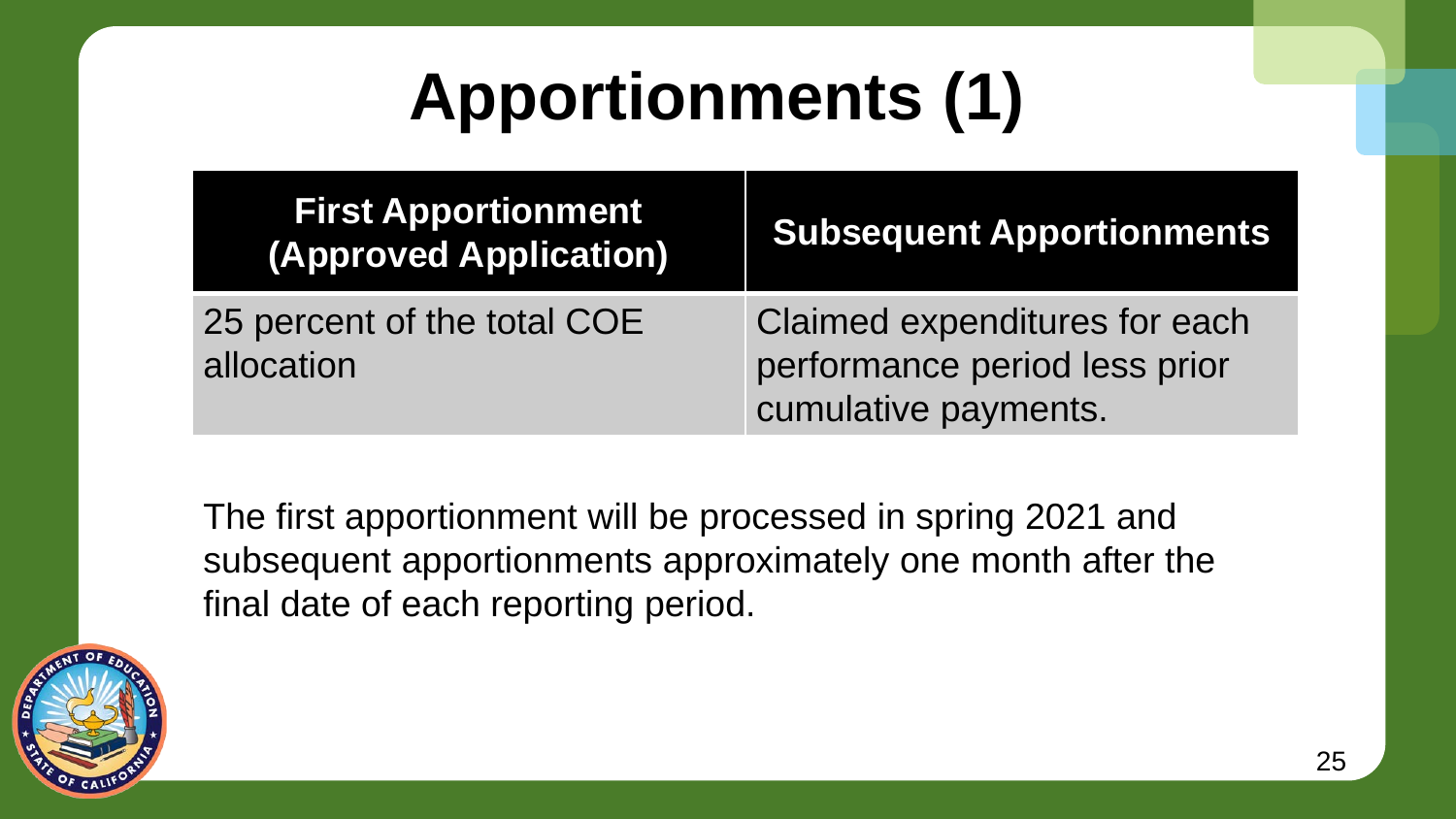# **Apportionments (2)**

Note: Reported expenditures are used for the purpose of calculating the COE's apportionment. The use of federal funds must be consistent with the Office of Management and Budget's (OMB) Uniform Administrative Requirements, Cost Principles, and Audit Requirements for Federal Awards; ESSA requirements, and requirements in the 2020-21 ESSA CSI COE Application for Funding.

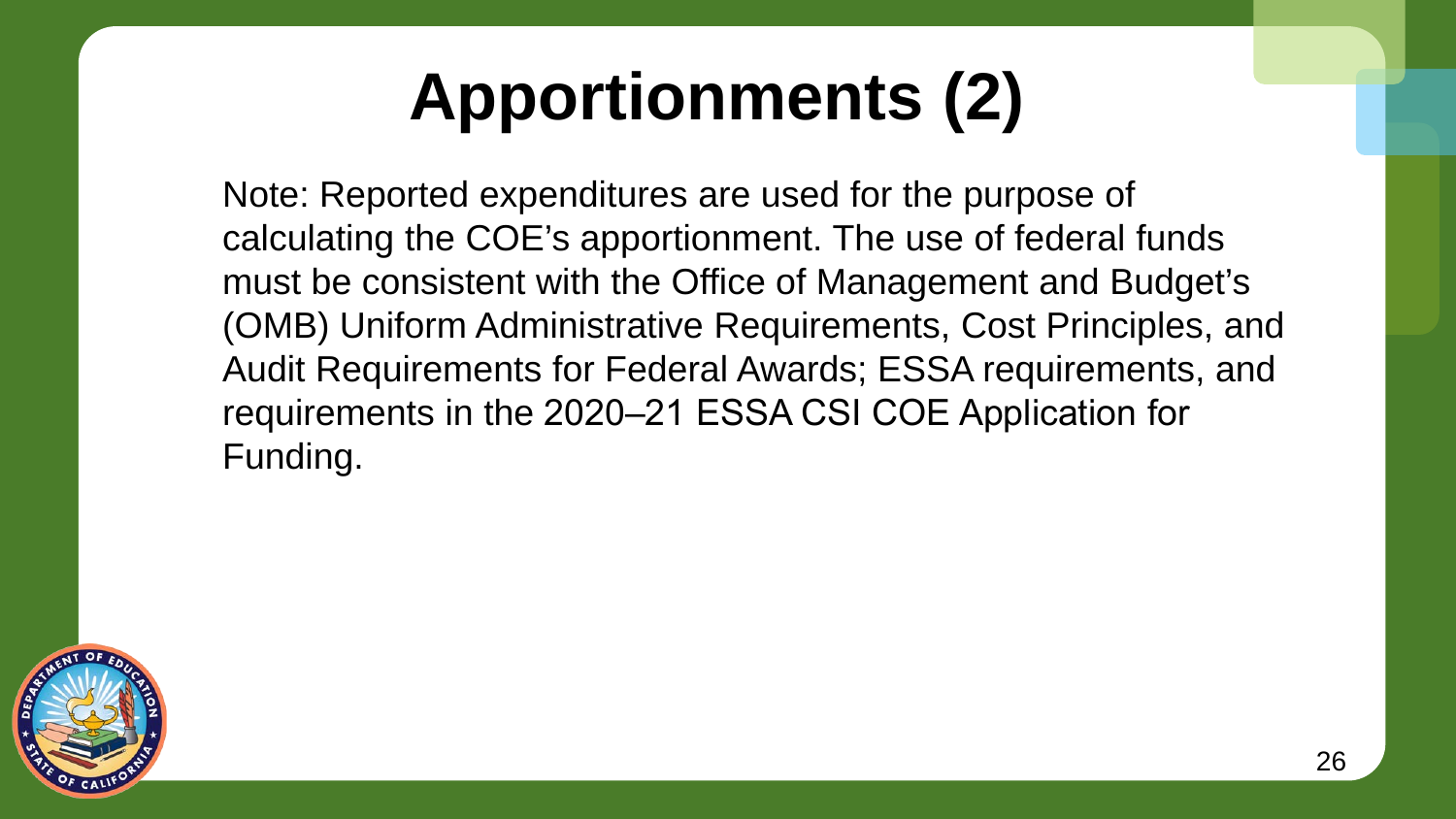#### **Application and Funding Results Timeline**

| <b>Activity</b>                                                                     | <b>Due Date</b>             |
|-------------------------------------------------------------------------------------|-----------------------------|
| Funding Profile Posted to the CDE Web Page                                          | December 2020               |
| 2020–21 ESSA CSI COE Application for Funding<br><b>Release Date</b>                 | <b>January 6, 2021</b>      |
| 2020-21 ESSA CSI COE Application for Funding<br>Webinar                             | January 7, 2021, at 2 p.m.  |
| 2020–21 ESSA CSI COE Application for Funding<br>Due to CDE                          | January 20, 2021, by 4 p.m. |
| 2020–21 ESSA CSI COE Application for Funding<br><b>Review by CDE Staff</b>          | February 2021               |
| <b>Funding Results and Schedule of Apportionments</b><br>Posted to the CDE Web Page | April/May 2021              |

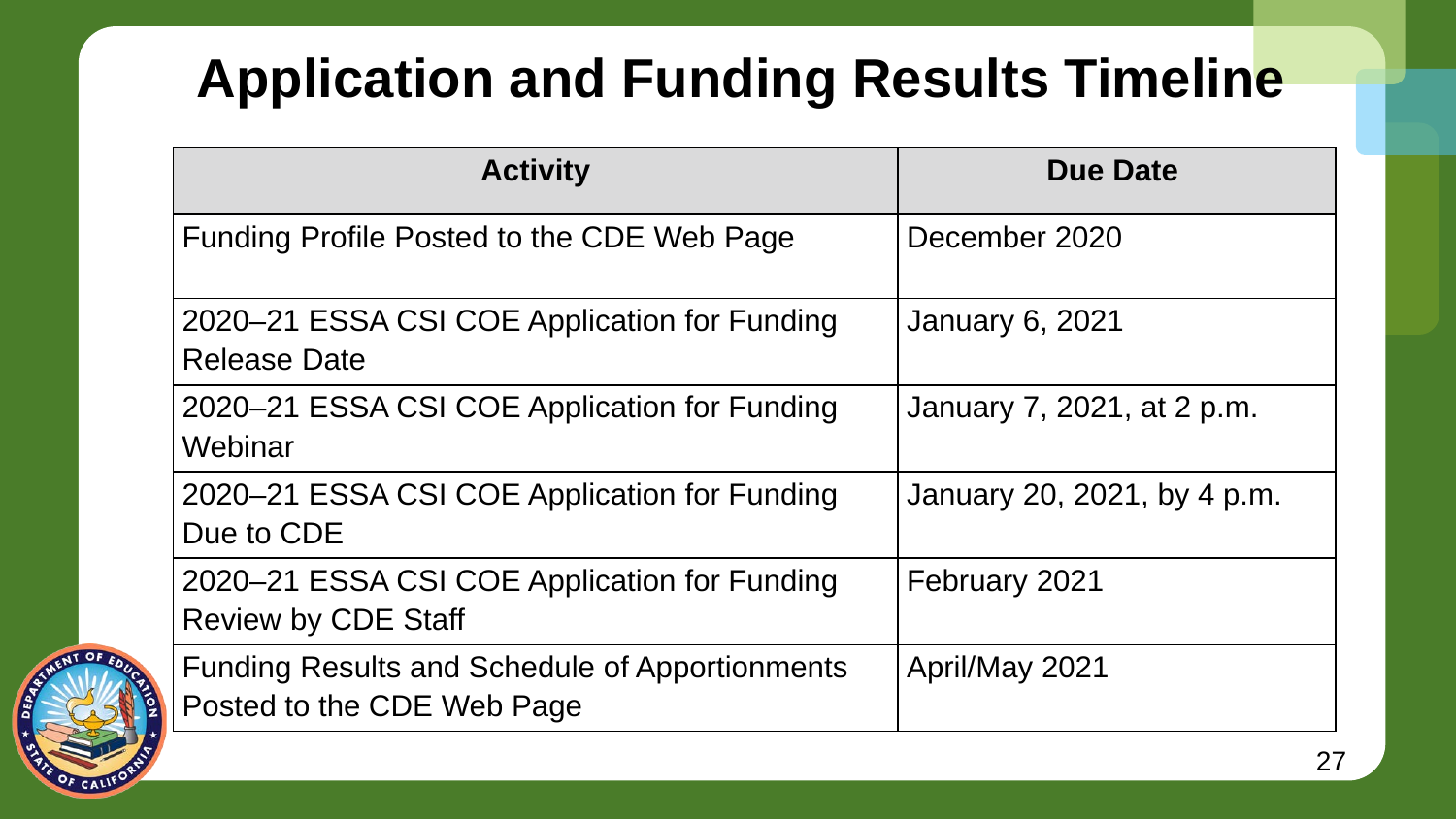#### **Application Process**

The 2020–21 ESSA CSI COE Application for Funding includes five sections:

**Section 1**: General Assurances, Certifications, Terms, and Conditions

**Section 2**: COE Applicant Information

**Section 3**: Narrative Responses

**Section 4**: Proposed Project Budget

**Section 5**: Signatures and Submission

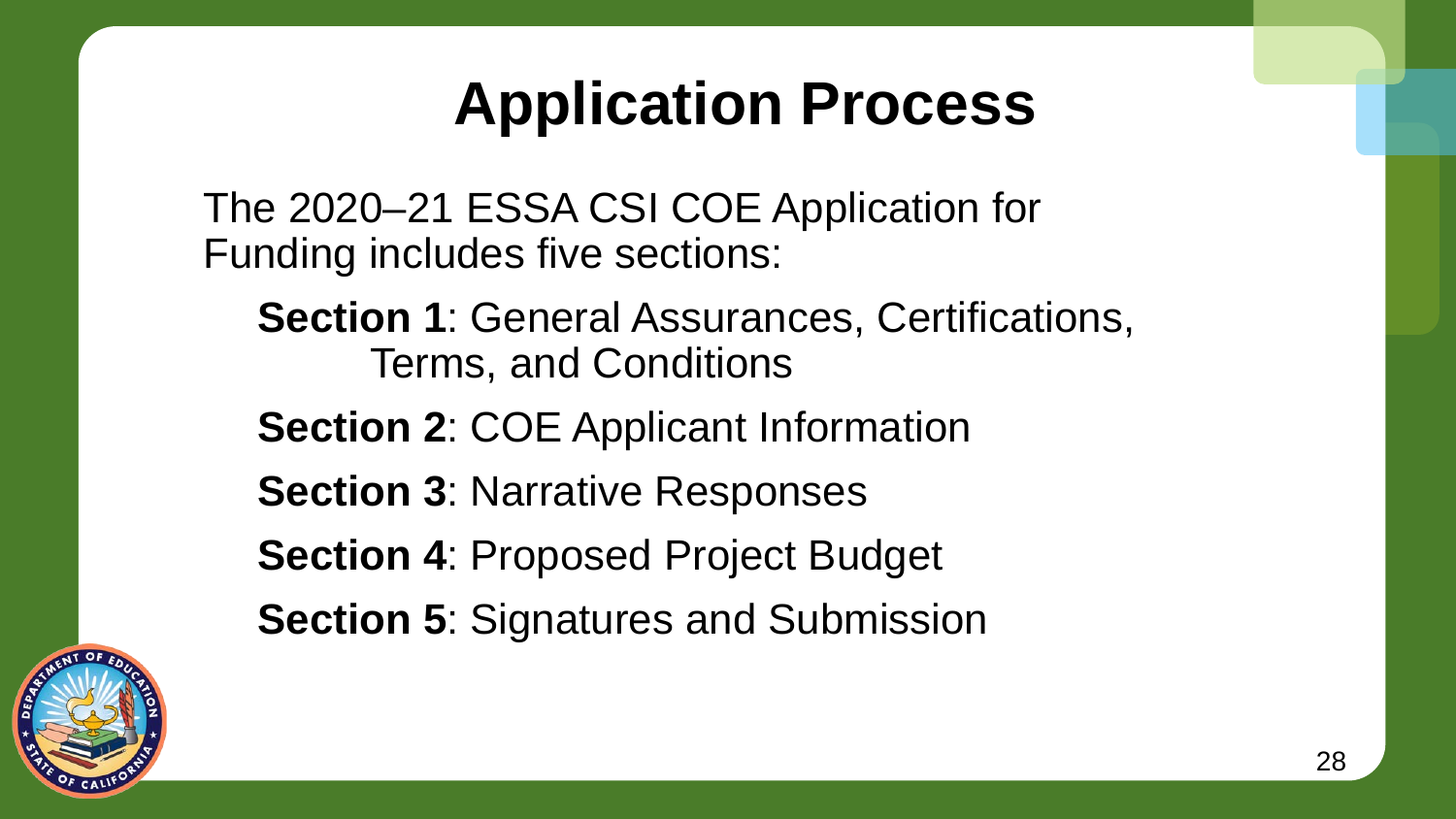# **The GMART (1)**

- The 2020–21 ESSA CSI COE Application for Funding and all COE subgrant reporting will be managed in the GMART.
- The GMART is a web-based system that allows COEs to submit, view, print, and modify the application for funding. It is located at

<https://www3.cde.ca.gov/gmart/gmartlogon.aspx>

• A reference-only PDF of the application is posted to the Funding tab of the CSI web page located at <https://www.cde.ca.gov/sp/sw/t1/csicoeapp.asp>

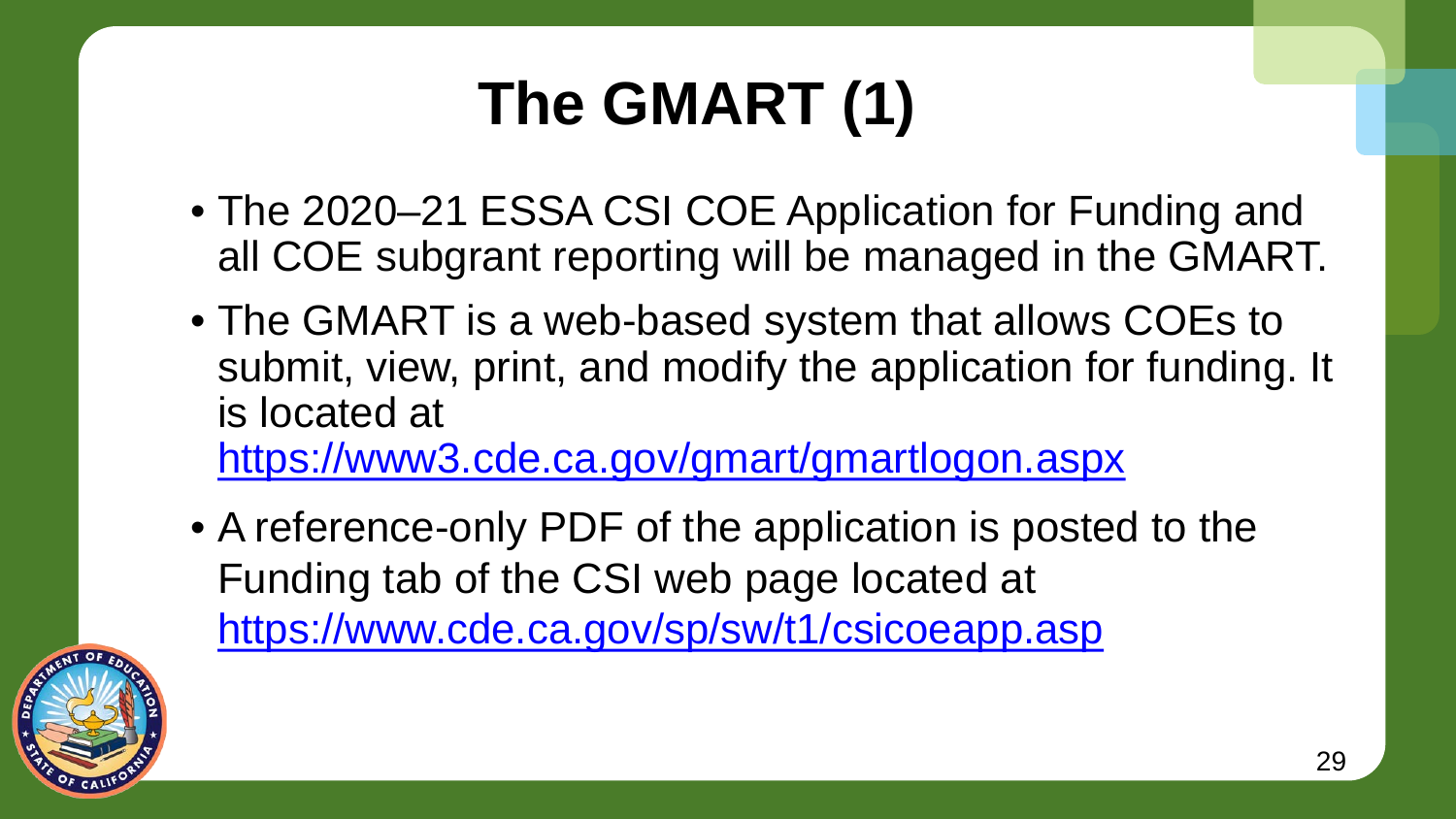### **The GMART (2)**

Usernames and passwords:

- Are the same for 2020–21 as 2019–20
- Were emailed to county superintendents
- Are case-sensitive

For more information, visit the GMART instructions web page located at <https://www.cde.ca.gov/sp/sw/t1/gmartinstructions.asp>.

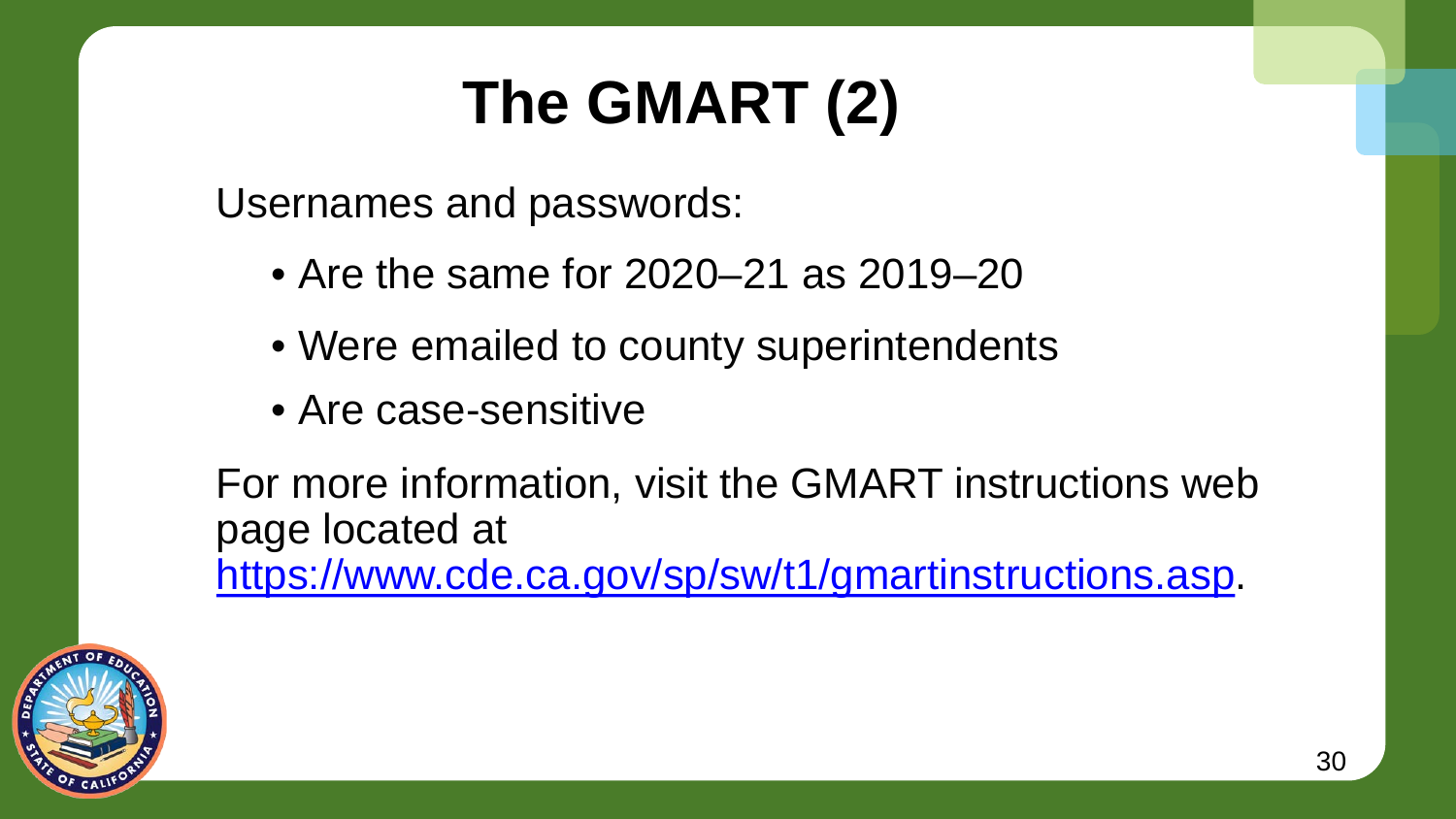# **Logging on to the GMART (1)**

- On the GMART landing page, the COE will enter their unique username and password.
- The COE will be prompted to select a link labeled "2020–21 Comprehensive Support and Improvement County Office of Education Application for Funding."
- The COE will be navigated to the Application Overview.
- The Application Overview page will show tabs for all sections of the application.

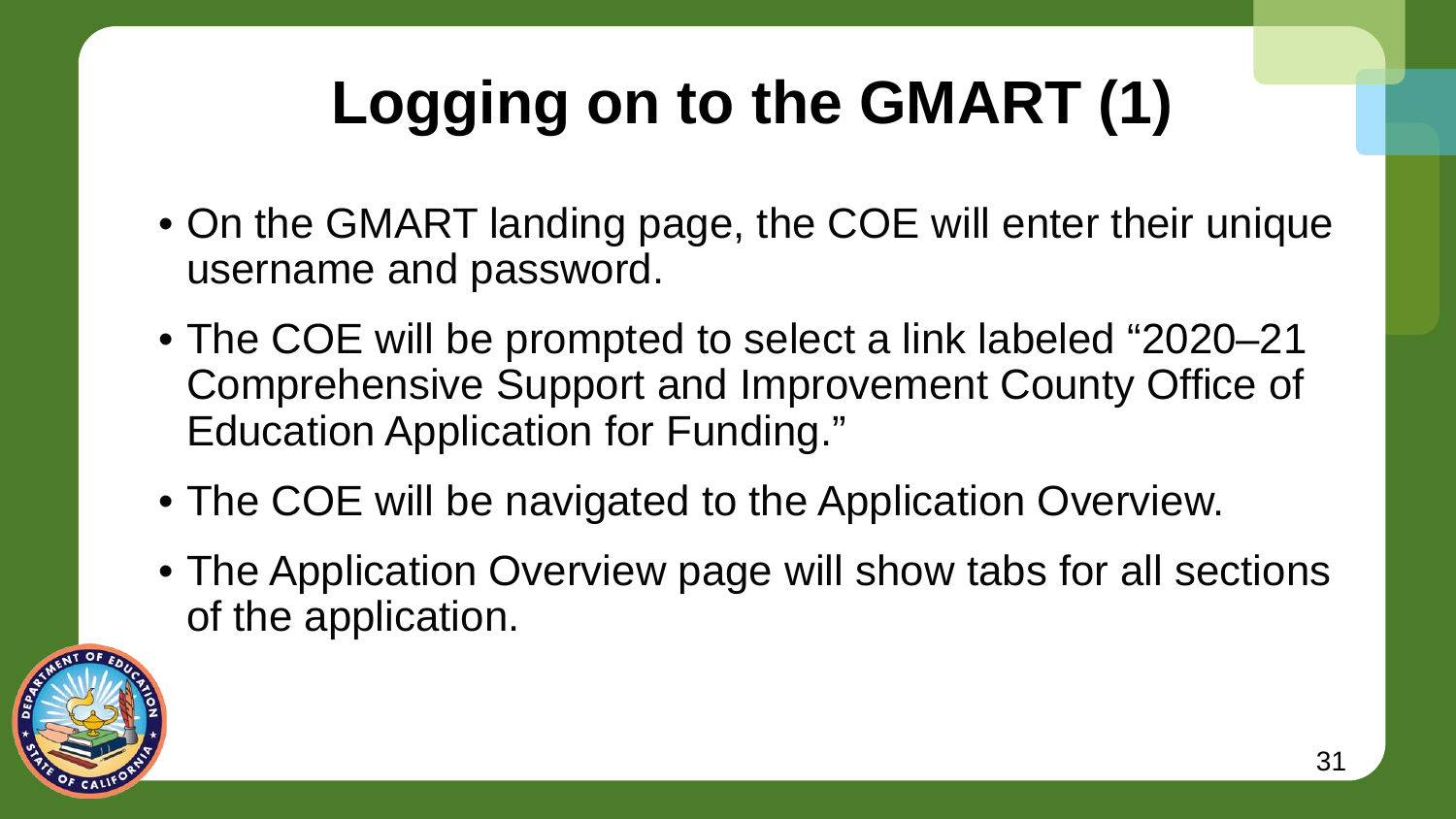# **Logging on to the GMART (2)**

- **Grant Management And Reporting Tool (GMART)**
	- **Logon**
	- Username:
	- Password:



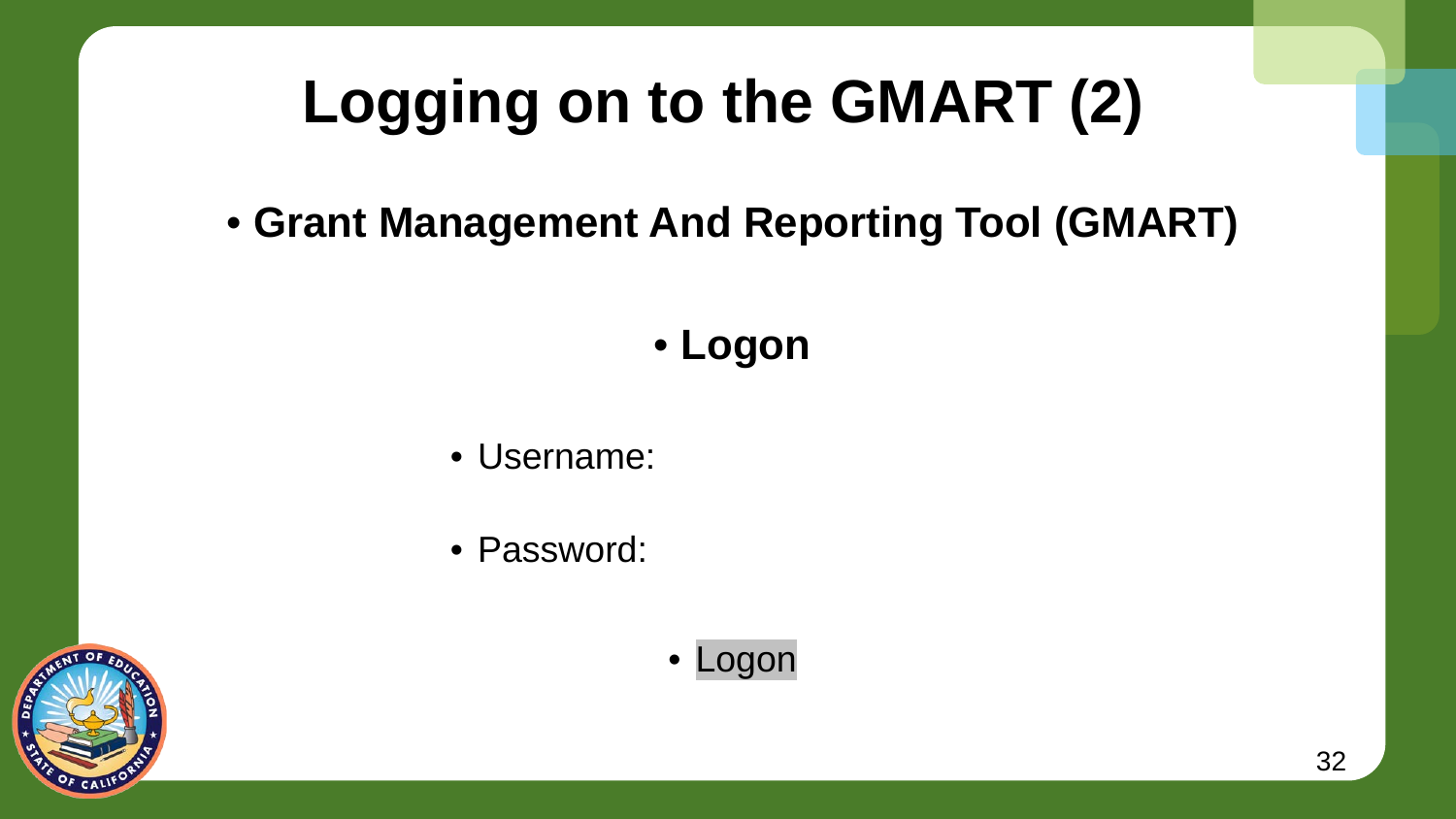# **Selecting the Subgrant Application**

- **Grant Management And Reporting Tool (GMART)**
	- **Select Grant**

• **Logoff**

**Please select the link below to begin or continue with your application:**

• **2020–21 Every Student Succeeds Act Comprehensive Support and Improvement County Office of Education Grant Application for Funding**

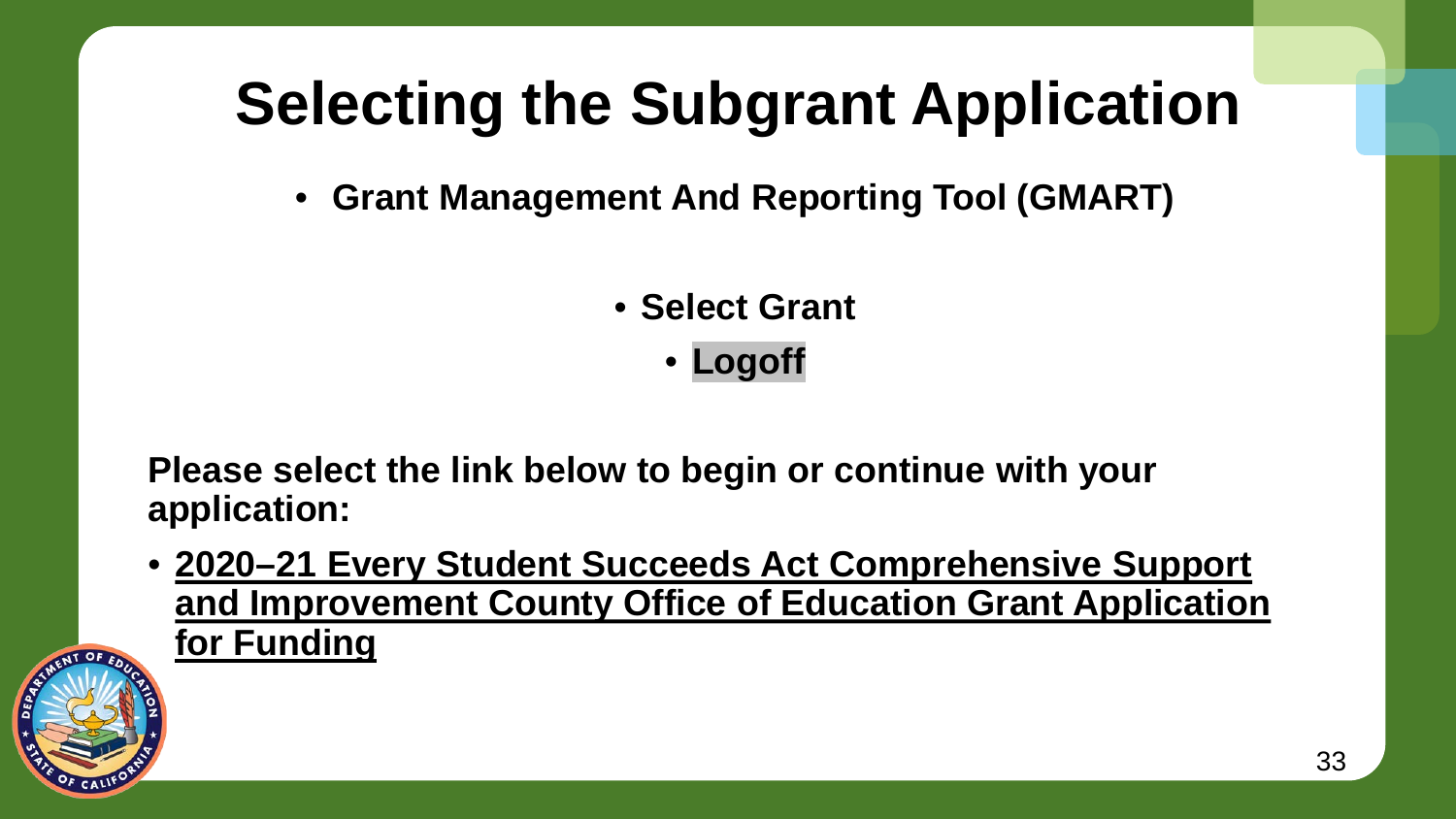### **Application Overview (1)**

Grant Management and Reporting Tool (GMART)

GMART Home Application Review Sec 1-Assurances Sec 2-COE Info Sec 3-Narrative Resp. Sec 4-Project Budget Sec 5-Signatures Application Status CDE Contact Info

#### Logoff

2020–21 Every Student Succeeds Act Comprehensive Support and Improvement County Office of Education Application for Funding

**Due: January 20, 2021**

#### **Application Status: Not Submitted**

Application Overview



**Note:** Each section of this application must be completed before advancing to subsequent sections.

Reference the Appendix for alternative text version.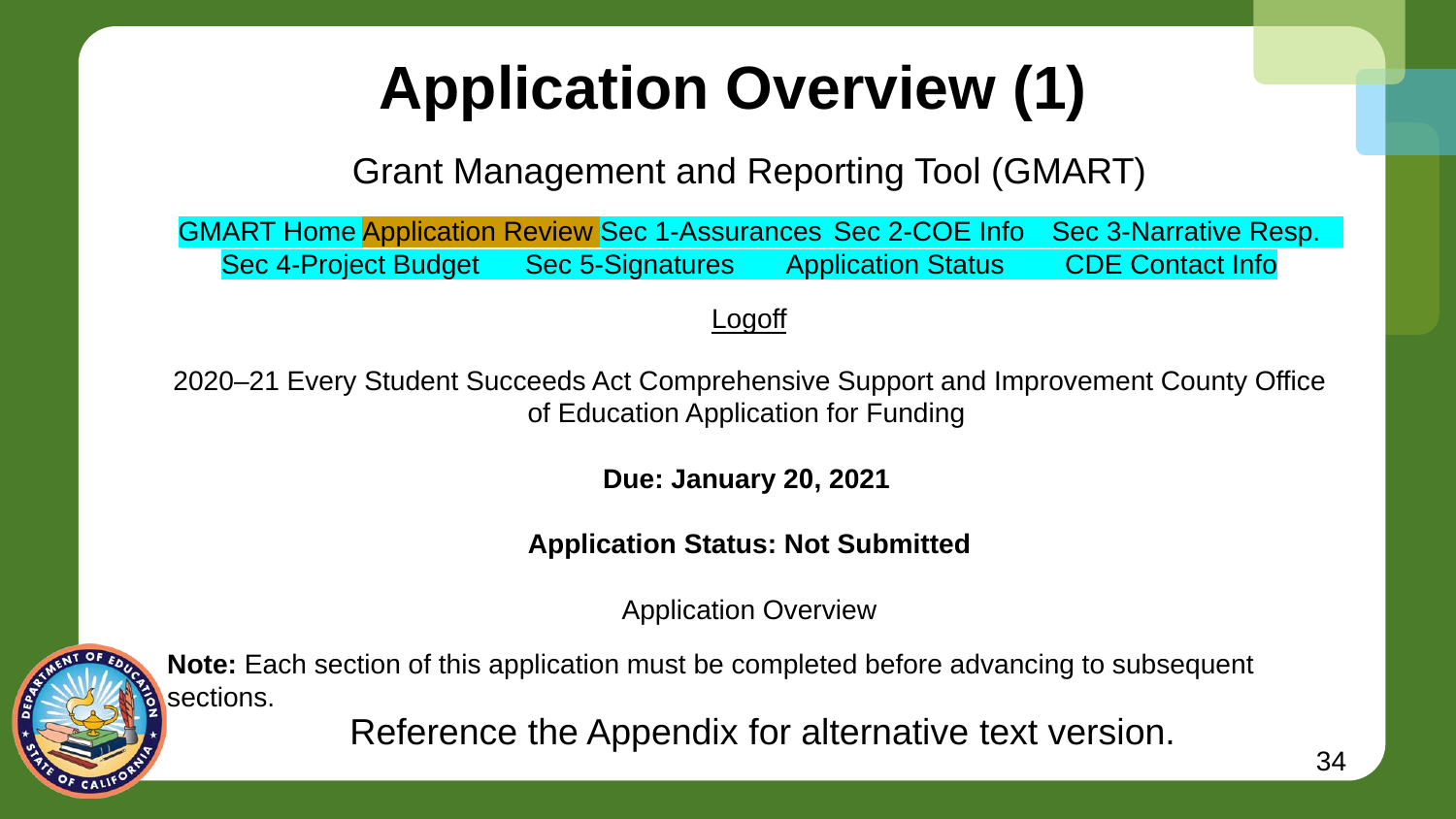#### **Application Overview (2)**

#### Select to Display More Information

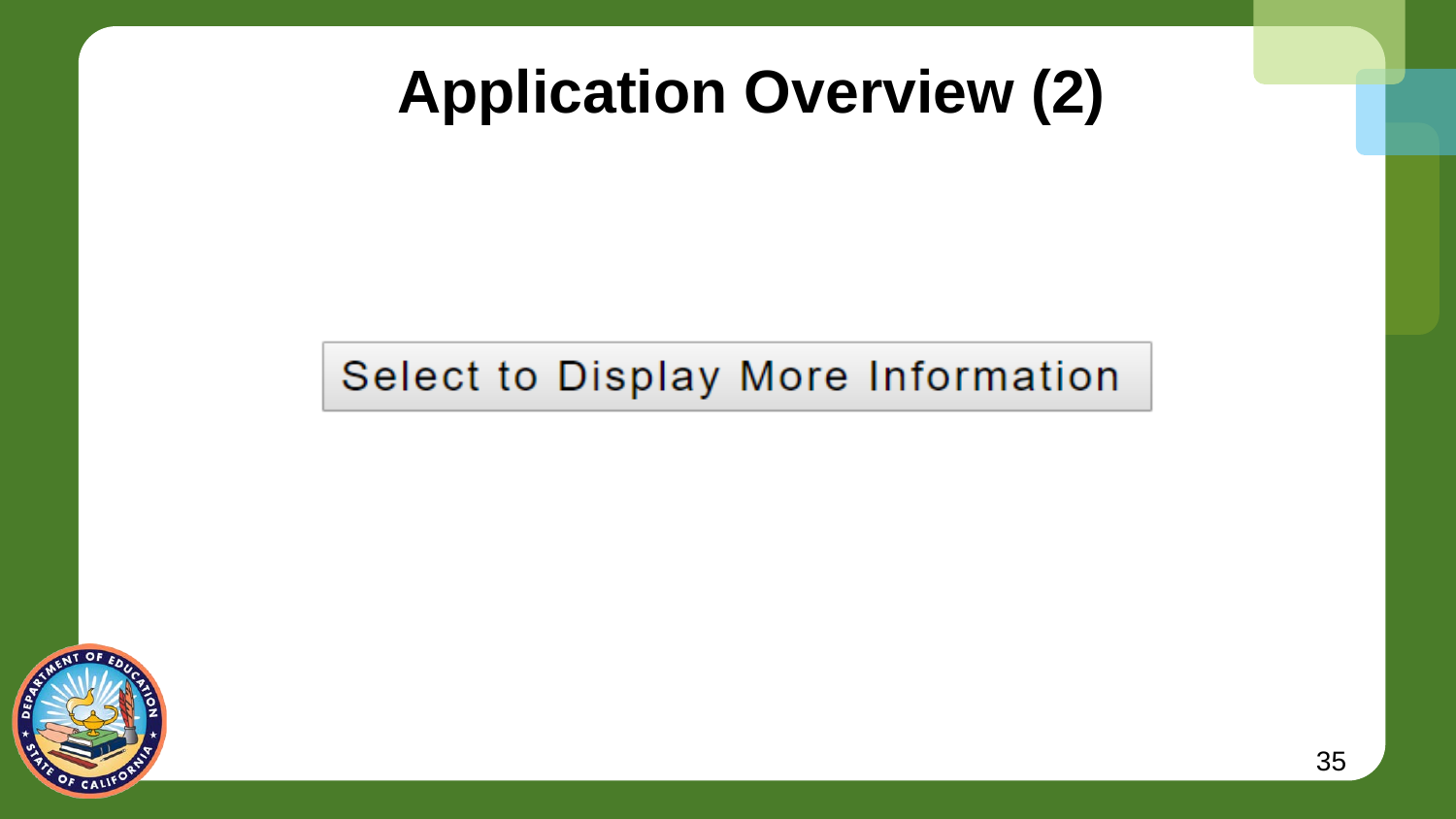# **Application Overview (3)**

I certify that I have read the above information and would like to continue to Section 1 of the application.

Save and Continue to Section 1

or

Save and Logoff

Reference the Appendix for alternative text version.

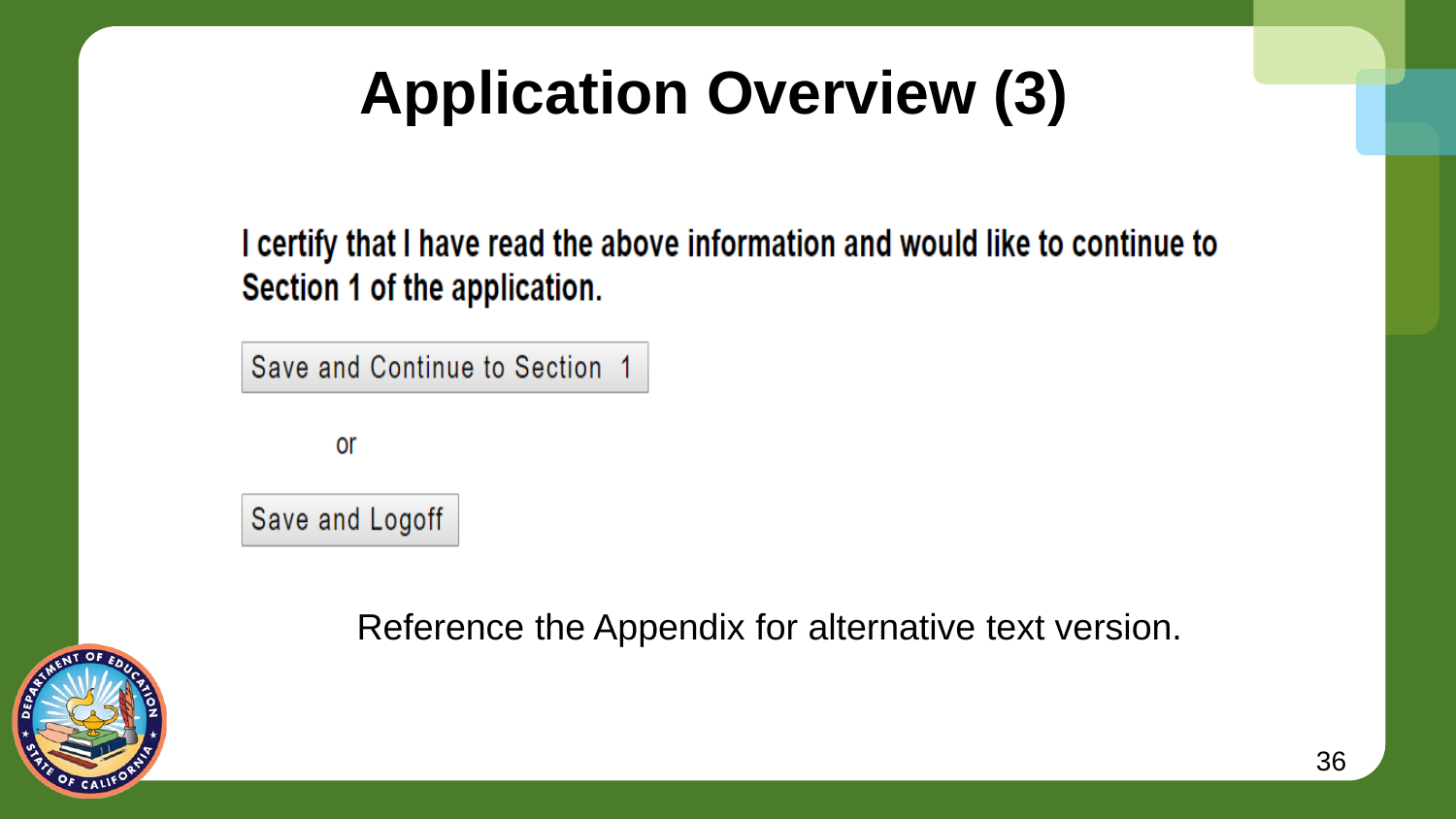# **Application Section 1 (1)**

#### **General Assurances, Certifications, Terms, and Conditions**

- Assurances, certifications, terms, and conditions are requirements of applicants and sub-grantees as a condition of receiving funds.
- General Assurances and Certifications are available on the CDE Funding Forms web page located at <https://www.cde.ca.gov/fg/fo/fm/ff.asp>.

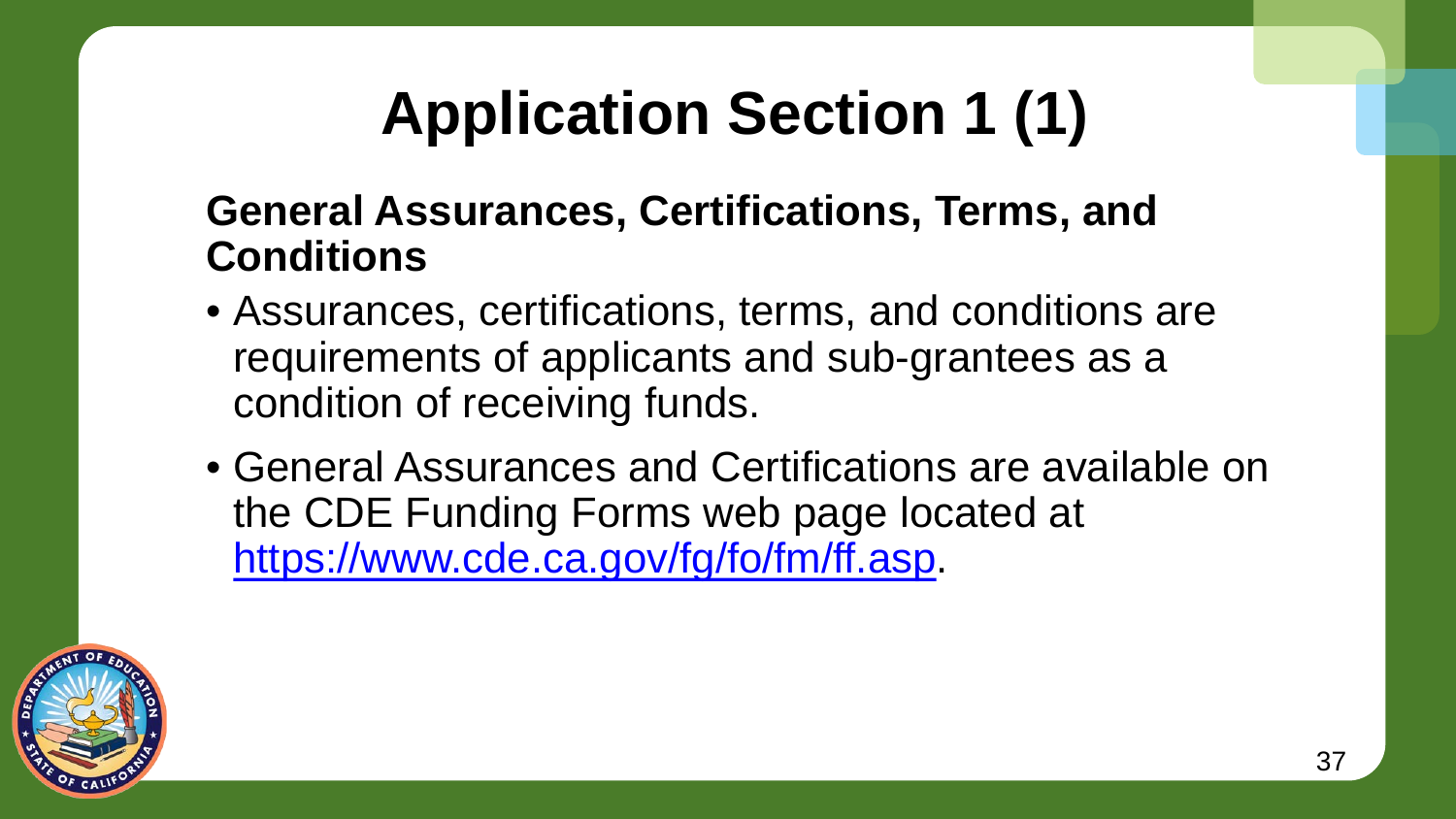# **Application Section 1 (2)**

- All funds must be encumbered, expended, and legally obligated within the dates designated and must not exceed the maximum amount indicated in the Apportionment Letters. **No extensions or carryover of this subgrant will be allowed.**
- The COE must ensure that FY 2020 ESSA, Section 1003 funds are spent as indicated in this application and agree that funds will be used only to provide technical assistance and support to LEAs with the purpose of improving and sustaining student outcomes in schools meeting the criteria for CSI.

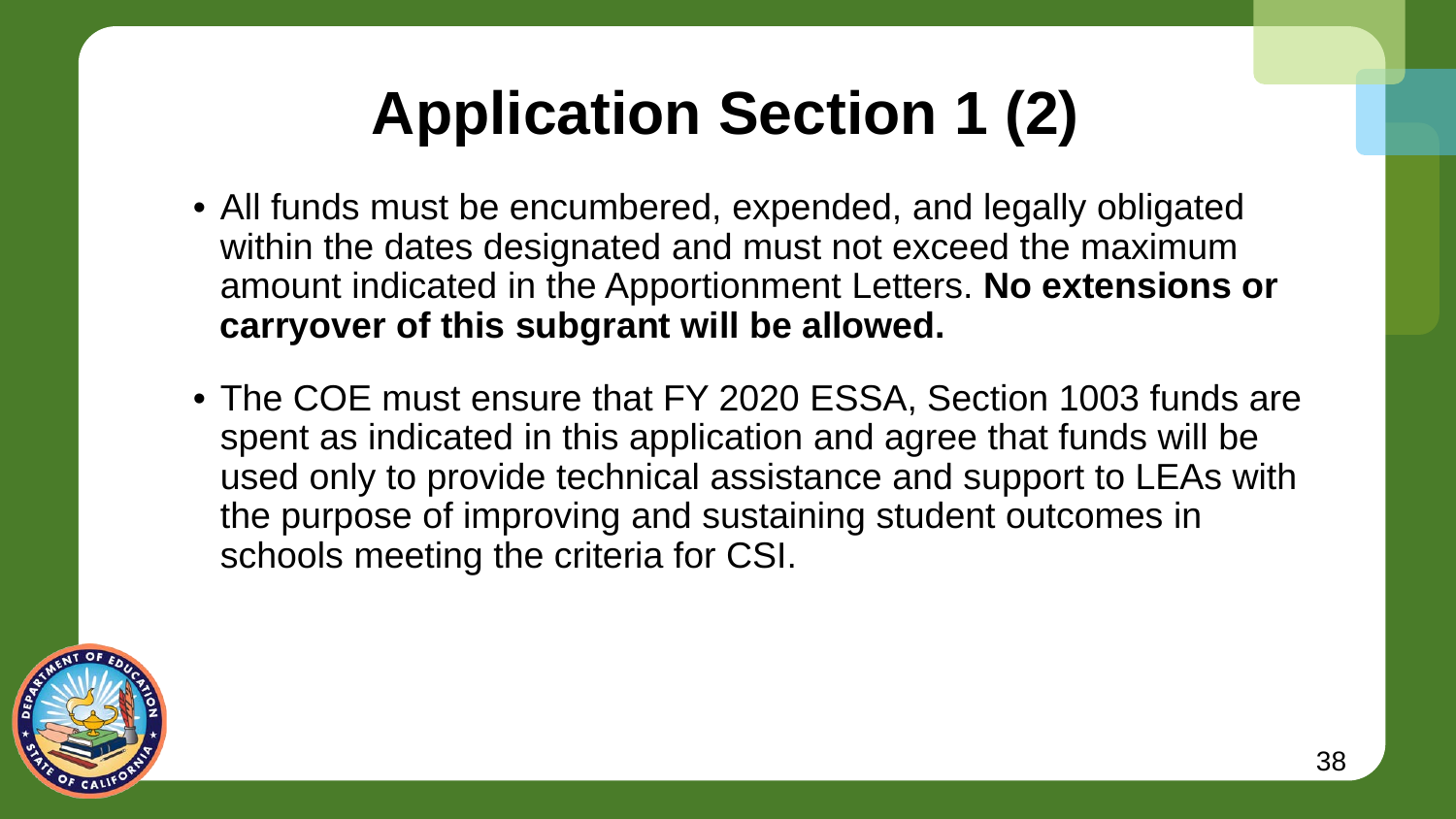#### **Application Section 1 (3)**

Save and Continue to Section 2

or

Save and Logoff

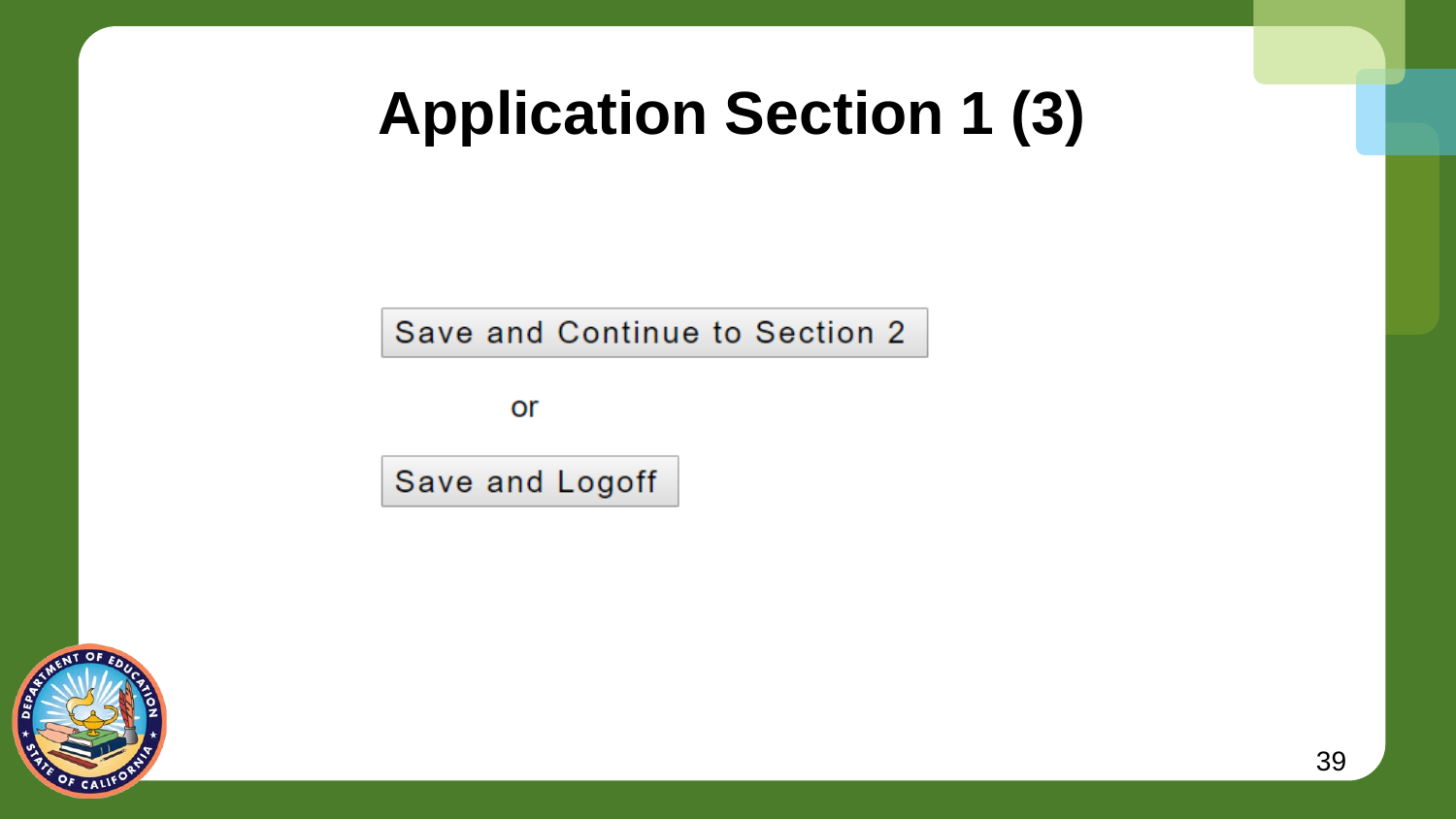# **Application Section 2 (1)**

#### **COE Applicant Information**

The COE will be asked to verify the pre-populated applicant information including:

- County name
- COE Preliminary Fiscal Year 2020 Allocation Amount
- County/District Code (see the California School Directory web page at [https://www.cde.ca.gov/schooldirectory/\)](https://www.cde.ca.gov/schooldirectory/)
- National Center for Education Statistics (NCES)
- Data Universal Number System (DUNS) See the Online Public Update for Schools web page located at [https://www3.cde.ca.gov/opuscds/default.aspx.](https://www3.cde.ca.gov/opuscds/default.aspx)

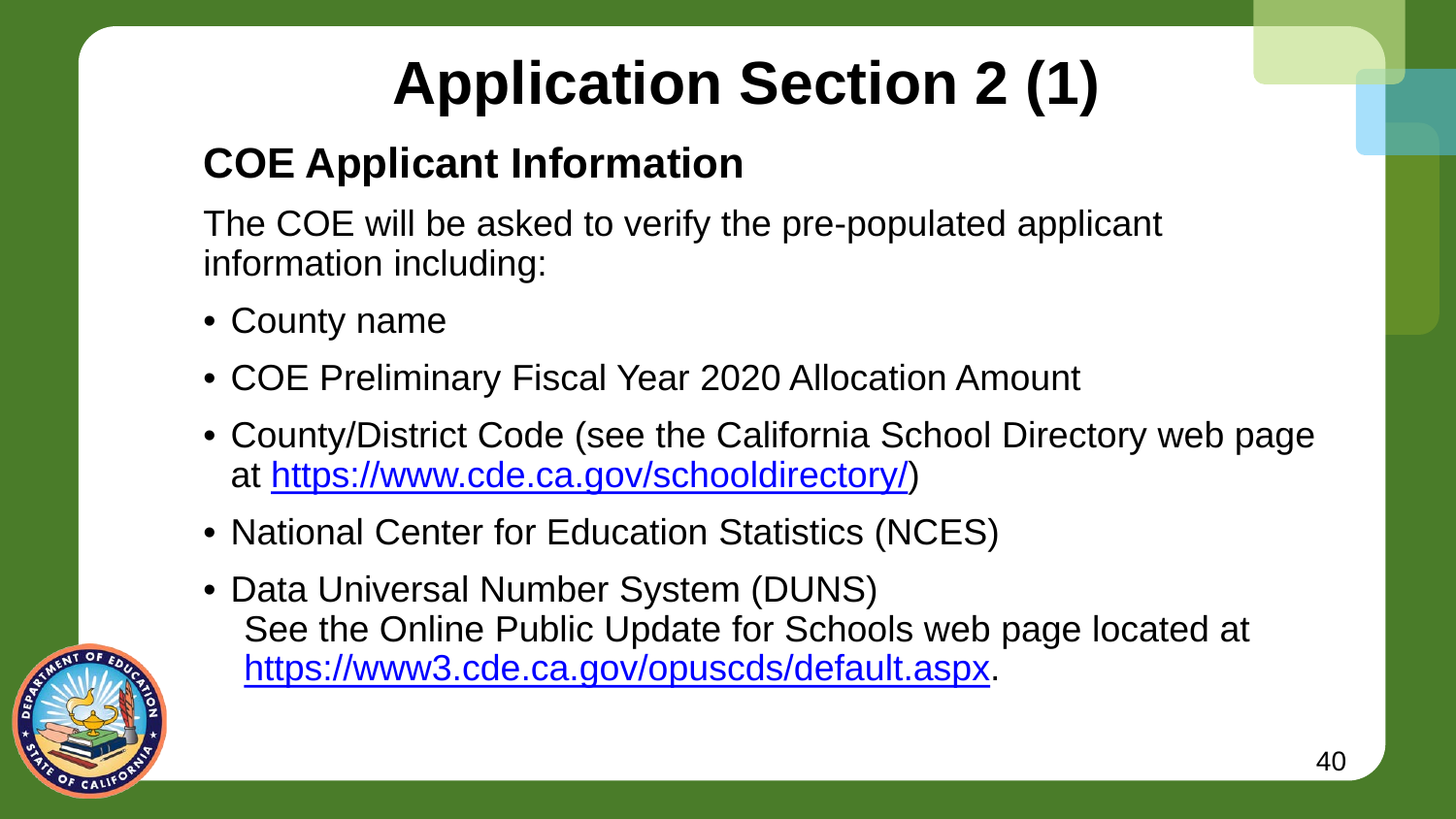# **Application Section 2 (2)**

- If the information is inaccurate, **do not** submit the application.
- Use the "**Save and Logoff**" button and contact the School Improvement and Support Office for assistance.
	- Phone: 916-319-0833
	- Email: **ESSACOE@cde.ca.gov**

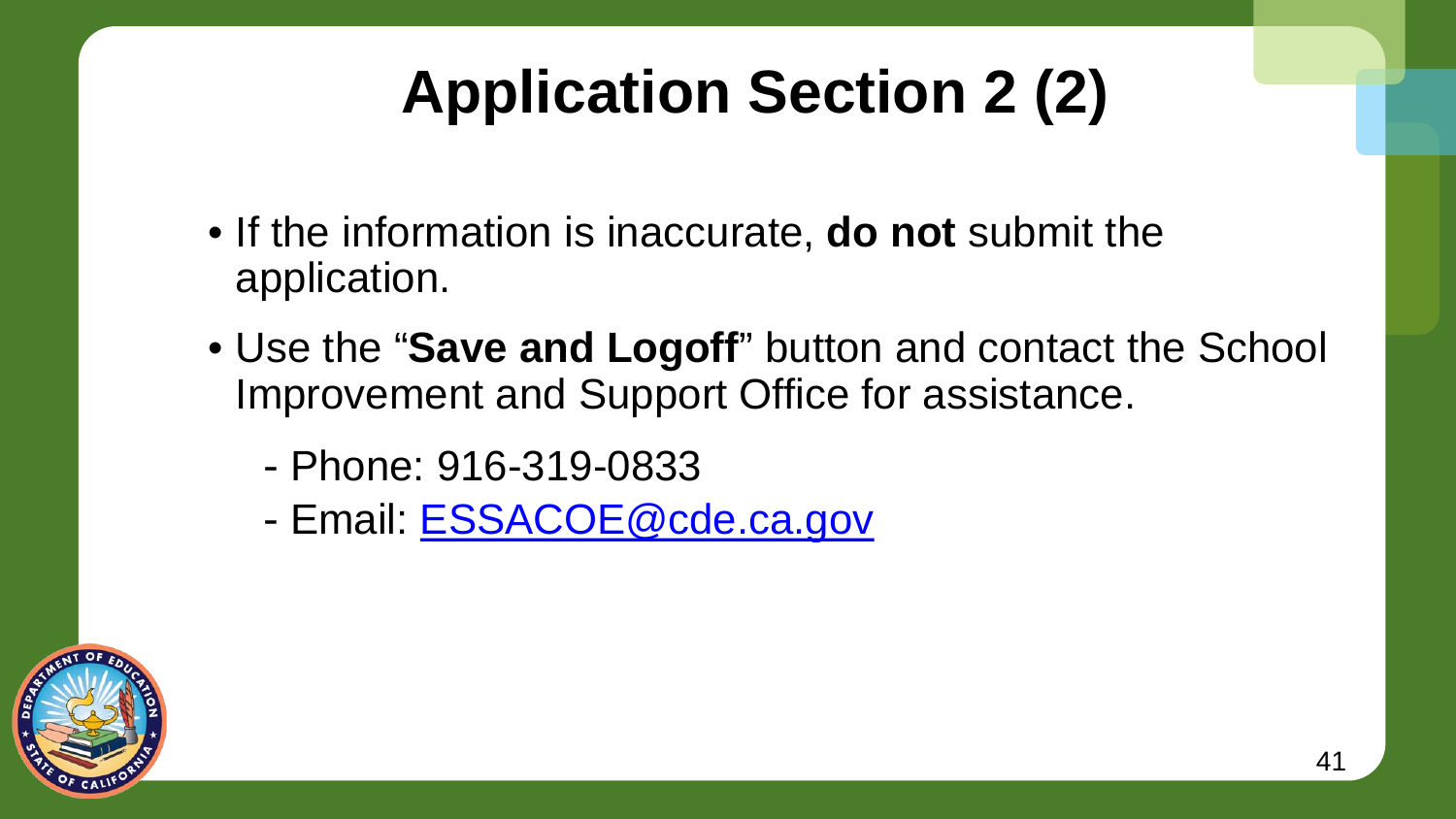# **Application Section 2 (3)**

#### **Edit Contact Information**

The COE provides name and contact information for:

- Primary Grant Coordinator
- **Secondary Grant Coordinator**
- Fiscal Coordinator

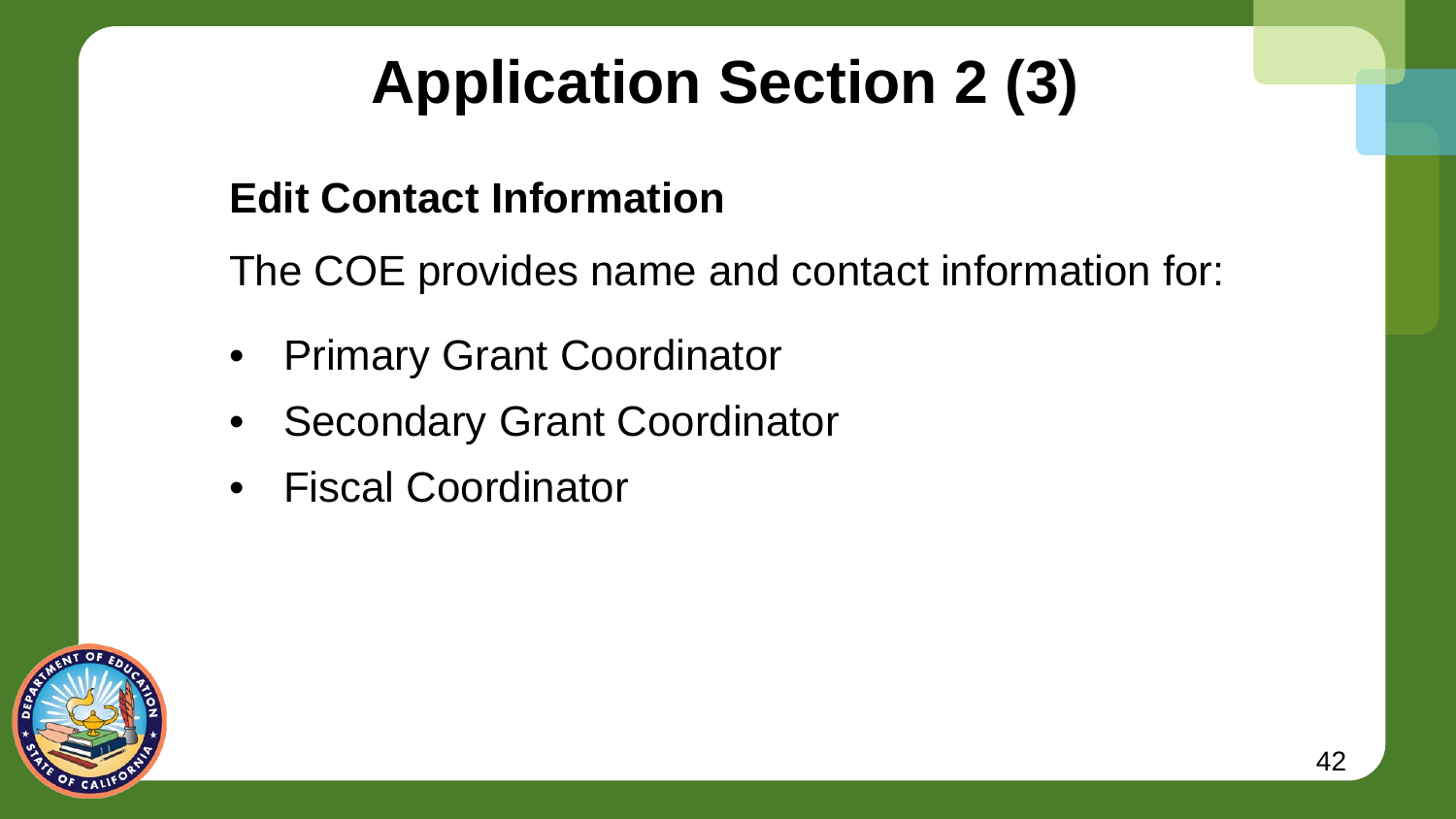#### **Application Section 2 (4)**

**Edit Contact Information** Cancel

#### **Primary Grant Coordinator**

| <b>First and Last</b><br>Name: |
|--------------------------------|
| Title:                         |
| Phone:                         |
| Ext:                           |
| E-mail:                        |
| Fax:                           |



Reference the Appendix for alternative text version.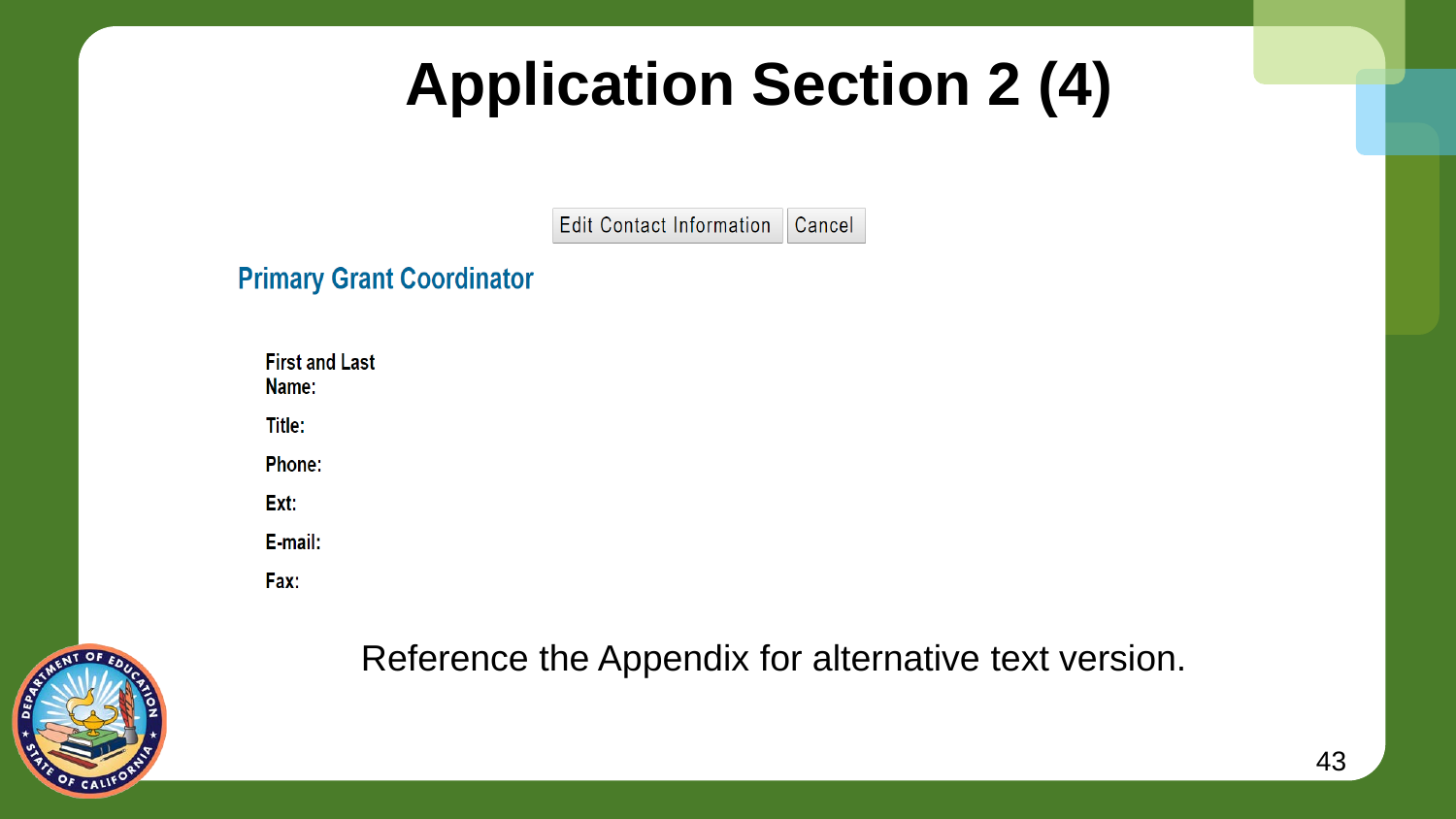#### **Application Section 2 (5)**

Save and Continue to Section 3

оr

Save and Logoff

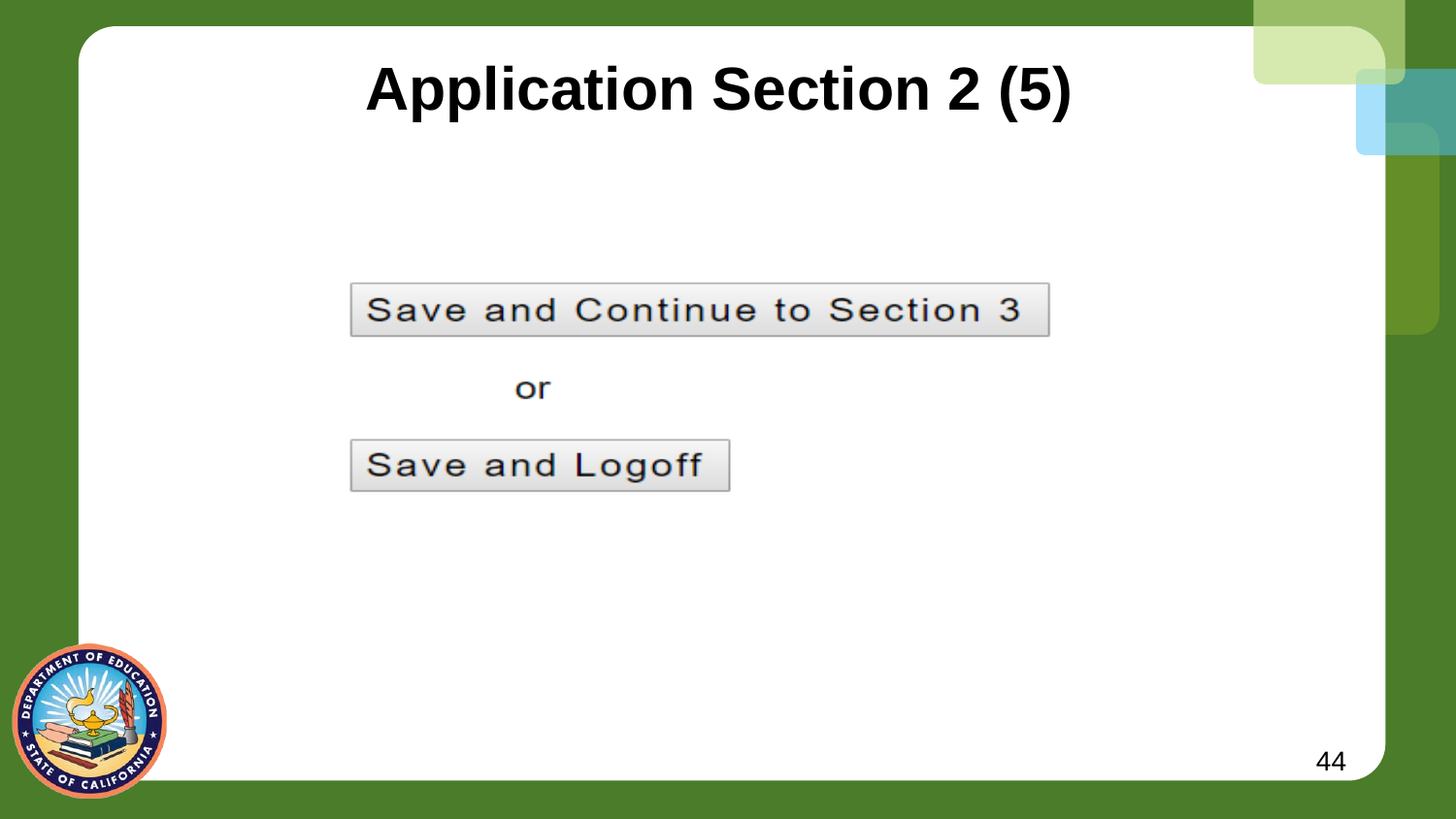# **Application Section 3 (1)**

#### **Narrative Responses**

- **Prompt 1:** Describe the county office of education (COE) process for reviewing and approving the Comprehensive Support and Improvement (CSI) prompts in the local educational agency (LEA) Local Control and Accountability Plan (LCAP) Summary. Include details describing how the COE will utilize ESSA, Section 1003 funds to support LEAs to meaningfully address specific provisions of how the LEA will develop, implement, monitor, and evaluate CSI plans in schools identified for comprehensive support.
- **Prompt 2:** Describe how the COE will use CSI funds to build the capacity of LEAs to improve school and student outcomes.
- Max **2000** characters for each

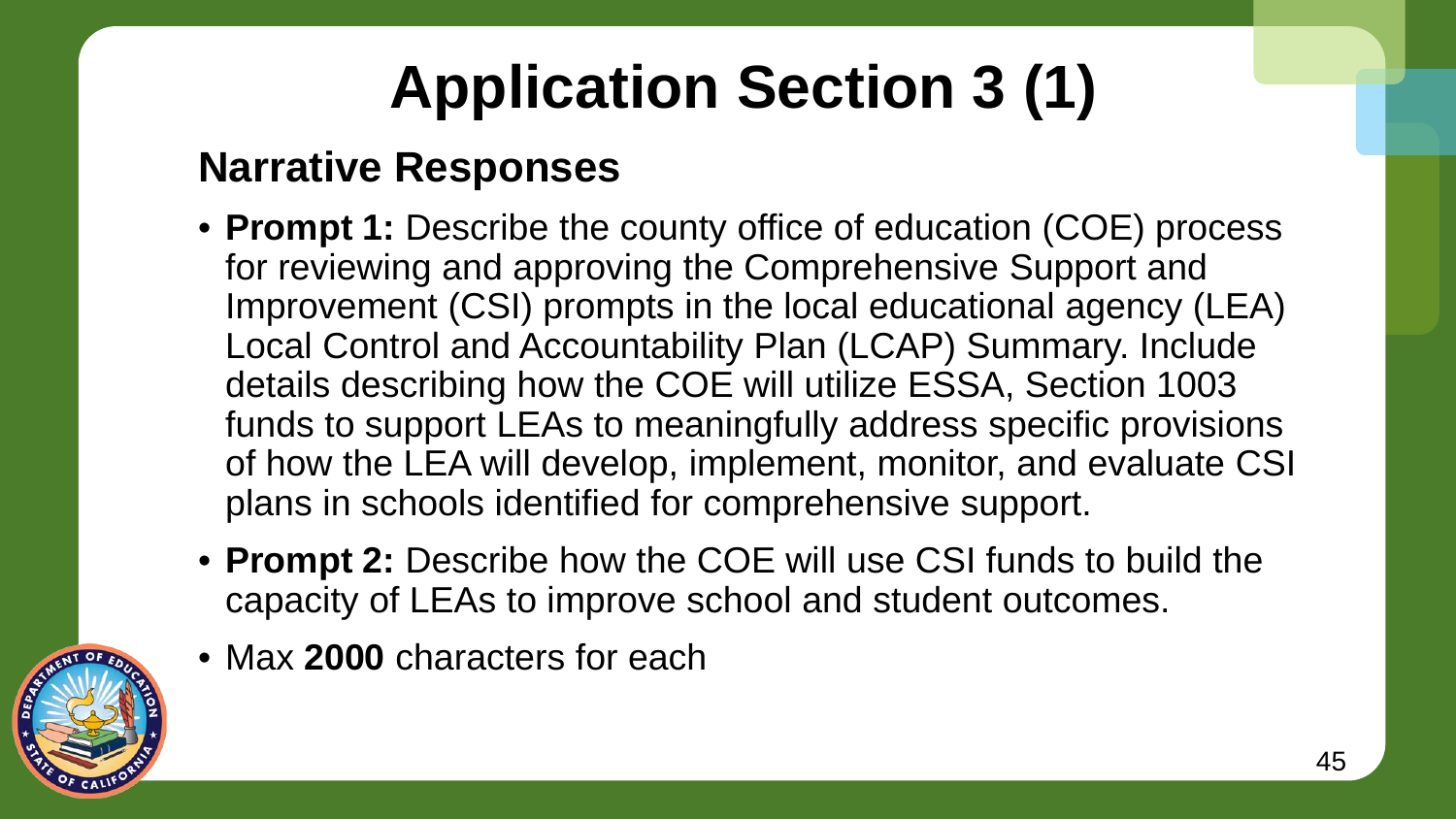#### **Application Section 3 (2)**

#### Save and Continue to Section 4 Or Save and Logoff

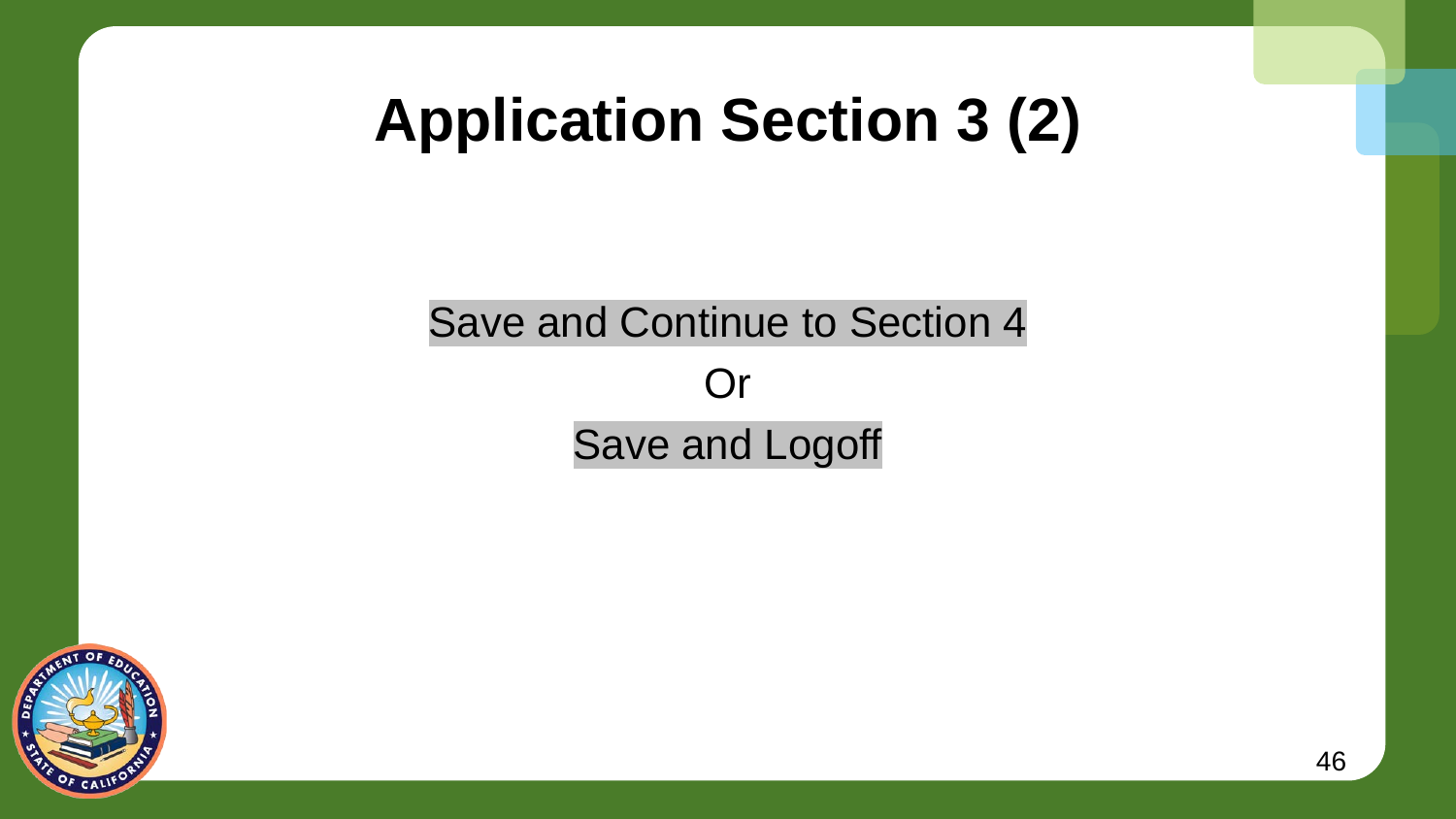# **Application Section 4 (1)**

#### **Project Budget**

- A proposed project budget is required.
- FY 2020 subgrant funds must support the requirements of the subgrant.
- All expenditures must be allowable activities and costs as outlined in the 2020–21 ESSA CSI COE Application for Funding.
- The project budget must be approved by the CDE.

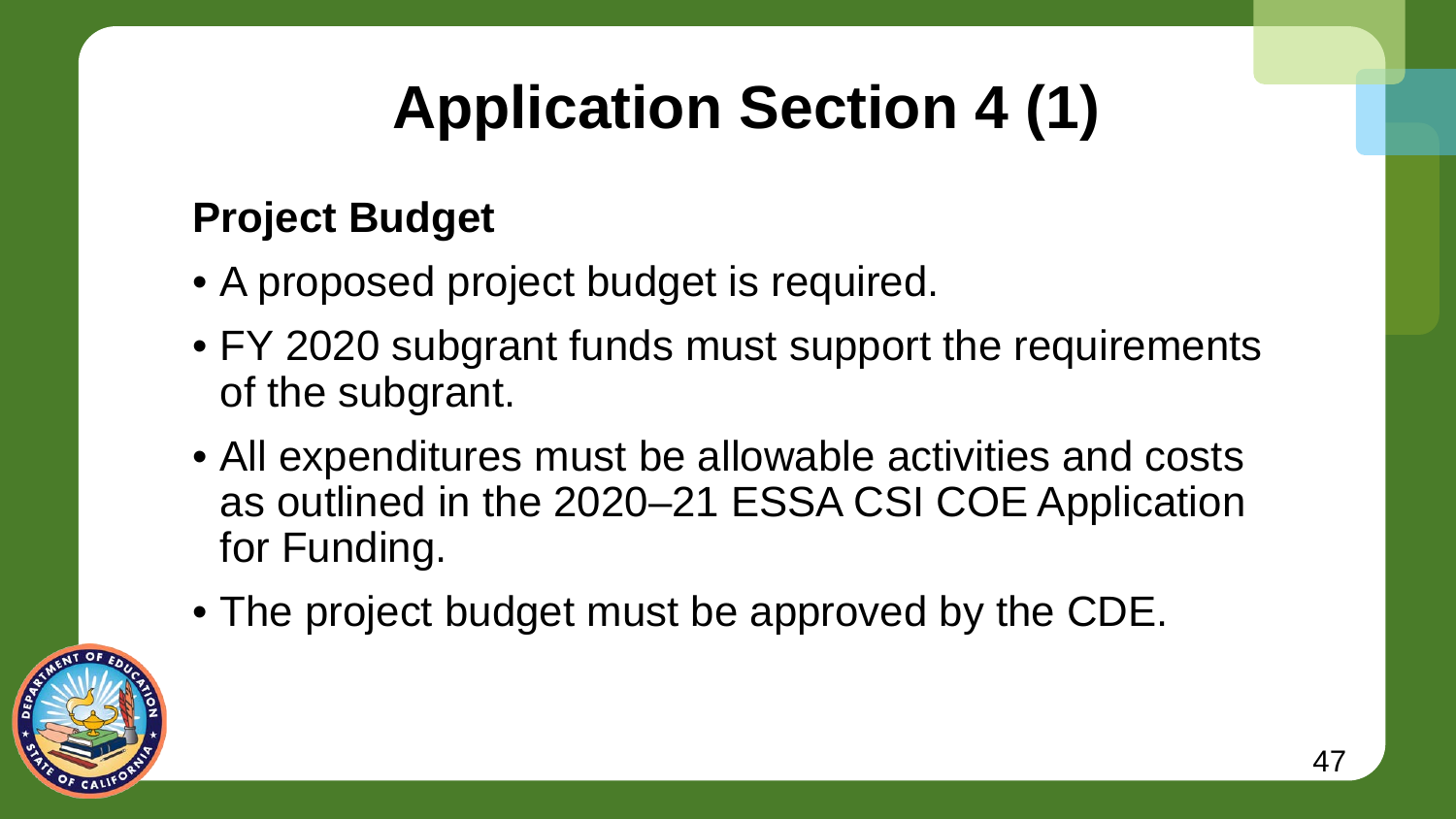# **Application Section 4 (2)**

- Provide an expenditure description for all proposed expenditures within the major Object Codes.
	- Descriptions should directly align to the allowable use of funds described in this application and include how the costs are necessary and reasonable to execute the subgrant requirements.
- The Total Budget Amount must match the Preliminary FY 2020 Allocation Amount.

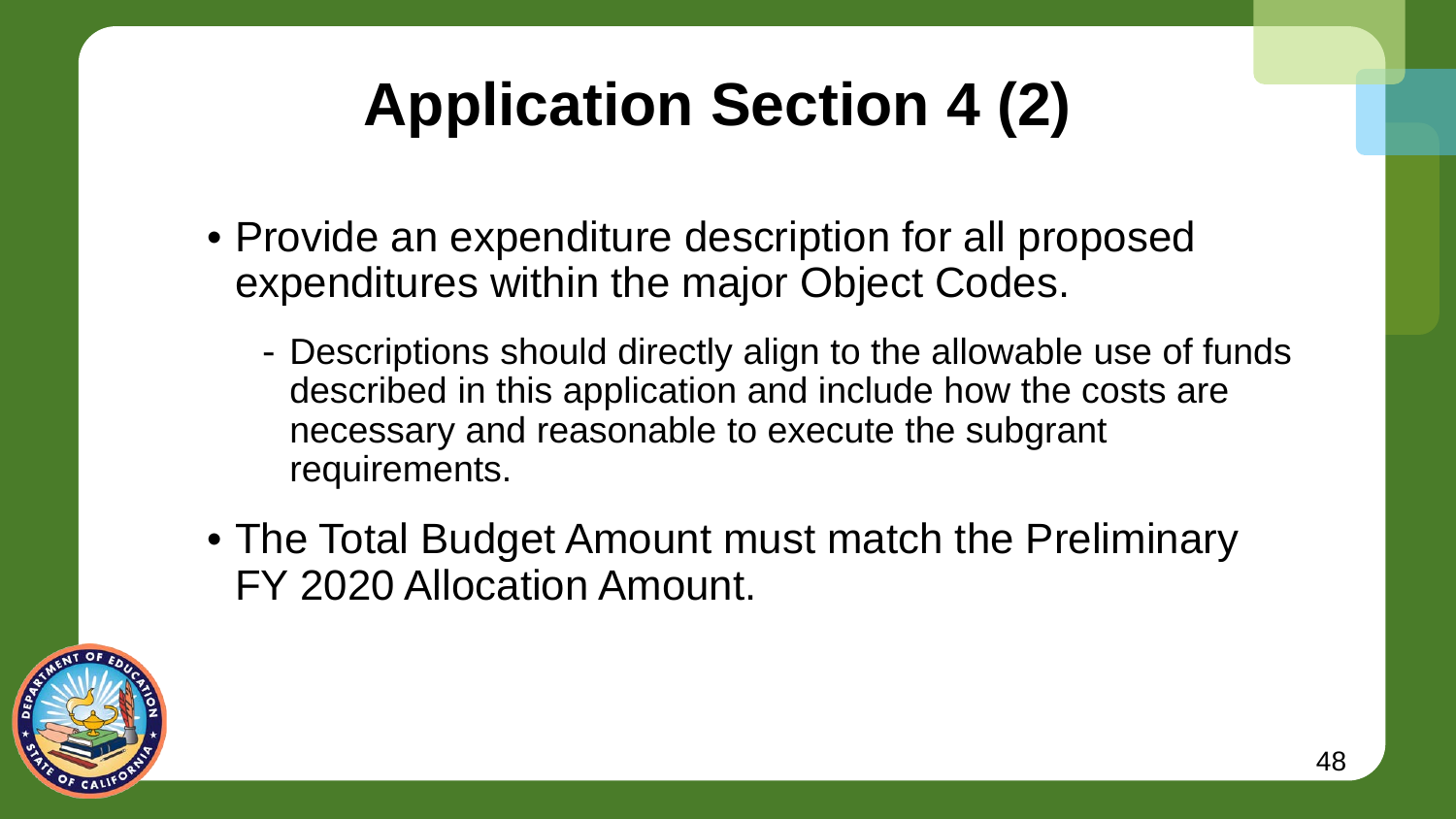#### **Application Section 4 (3)**

Save and Continue to Section 5

or

Save and Logoff

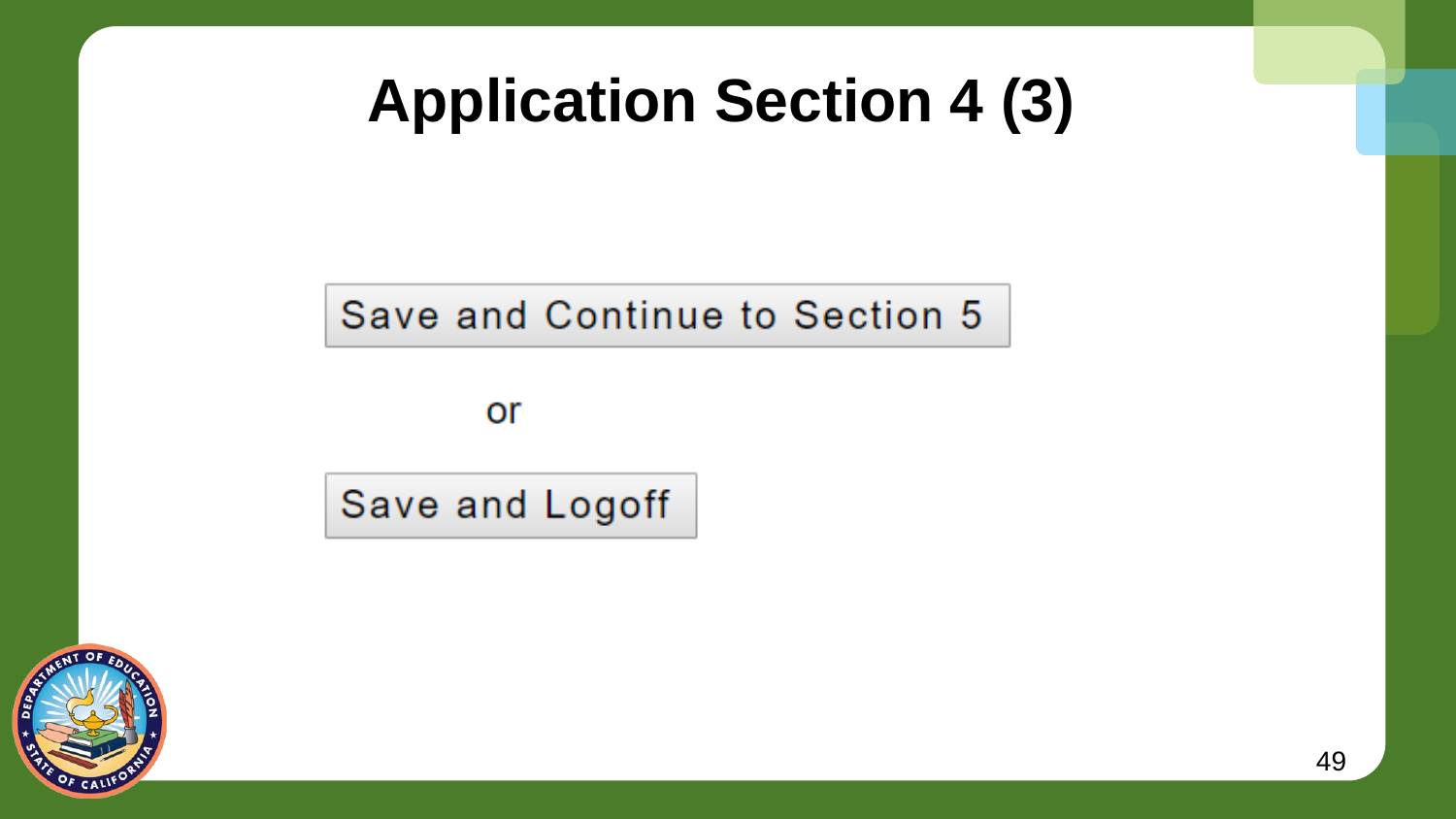# **Application Section 5 (1)**

The County Office Superintendent or authorized designee will be prompted to check the following:

#### **ASSURANCES/CERTIFICATIONS/TERMS/CONDITIONS:**

 $\Box$  As the duly authorized representative of the applicant, I have read all assurances, certifications, terms, and conditions associated with the 2020–21 Every Student Succeeds Act Comprehensive Support and Improvement County Office of Education Application for Funding and I agree to comply with all requirements as a condition of funding.



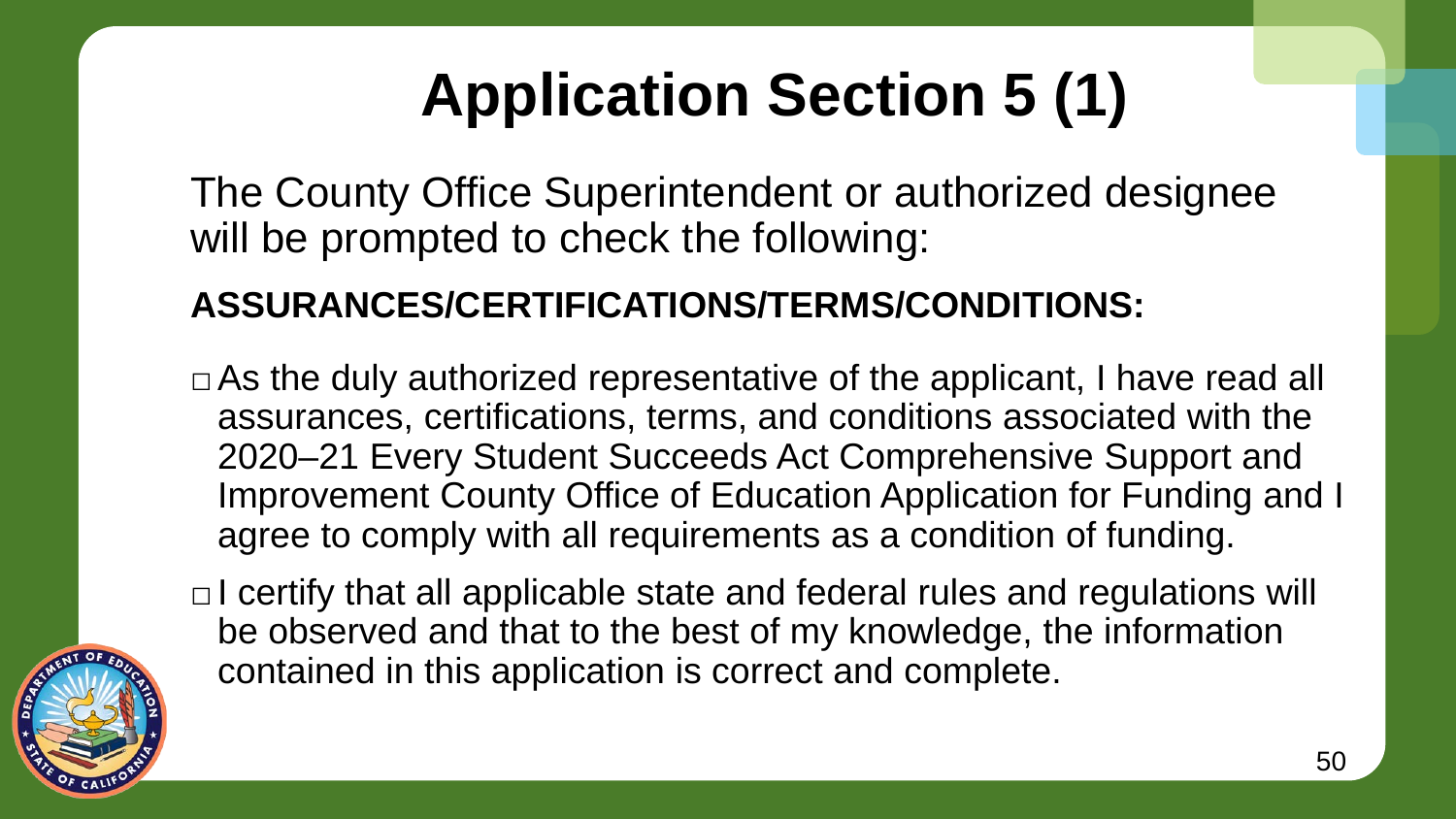#### **Application Section 5 (2)**

**Submit Application** 

or

Save and Logoff

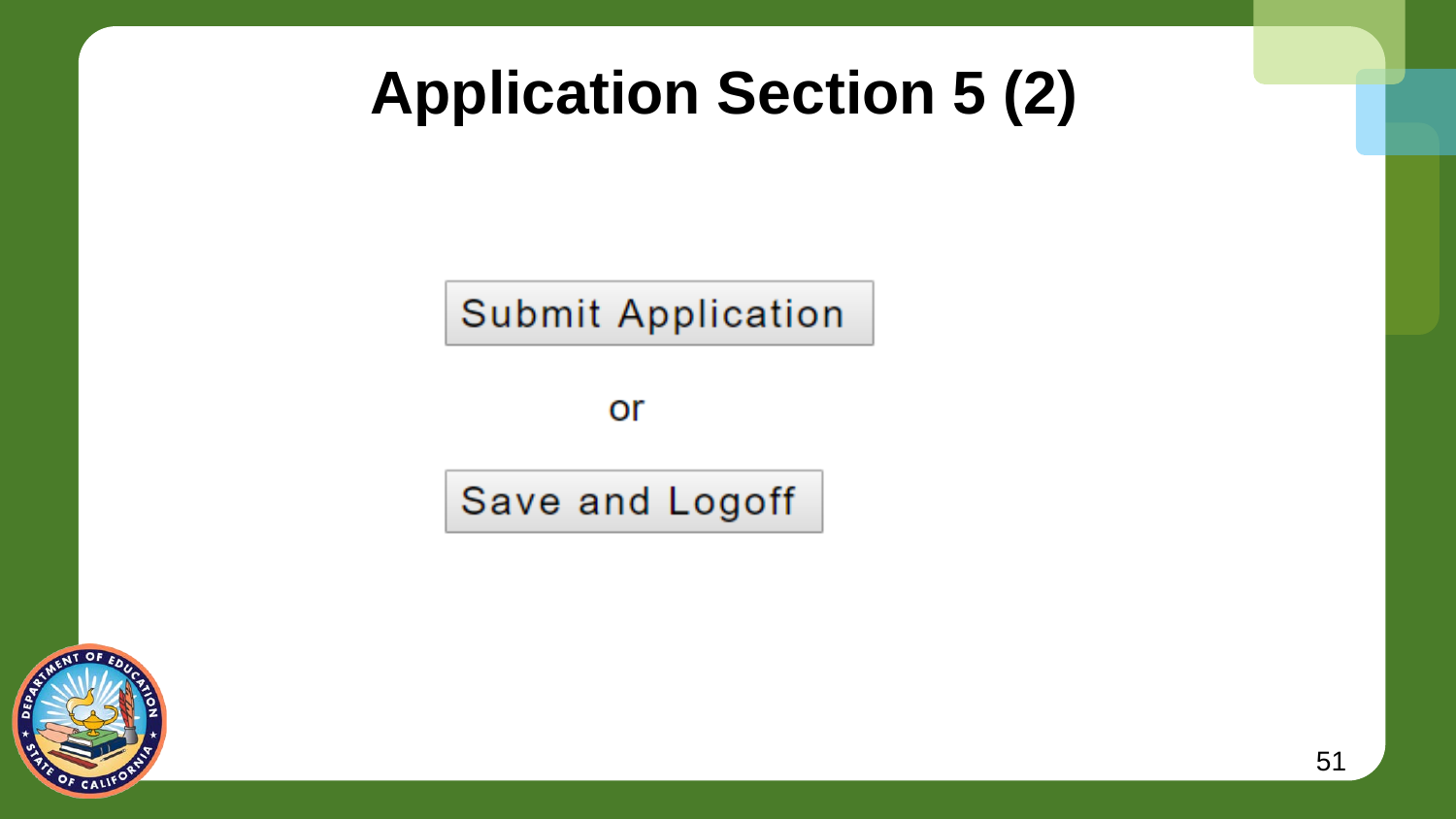### **Application Status**

#### Application Status **Application Status: Submitted**

The COE should adhere to its record retention policies and print this application for record keeping.

Print Submitted Application

Application Submission and Review History:

\*\*\* There is no data in this field.

| <b>Application</b><br><b>Version</b> | <b>Application</b><br><b>Status</b> | Date and Time   Name |           | <b>Notes</b> |
|--------------------------------------|-------------------------------------|----------------------|-----------|--------------|
|                                      | Submitted                           | 01/15/21<br>10:23:31 | Abcd Efgh | ***          |

Reference the Appendix for alternative text version.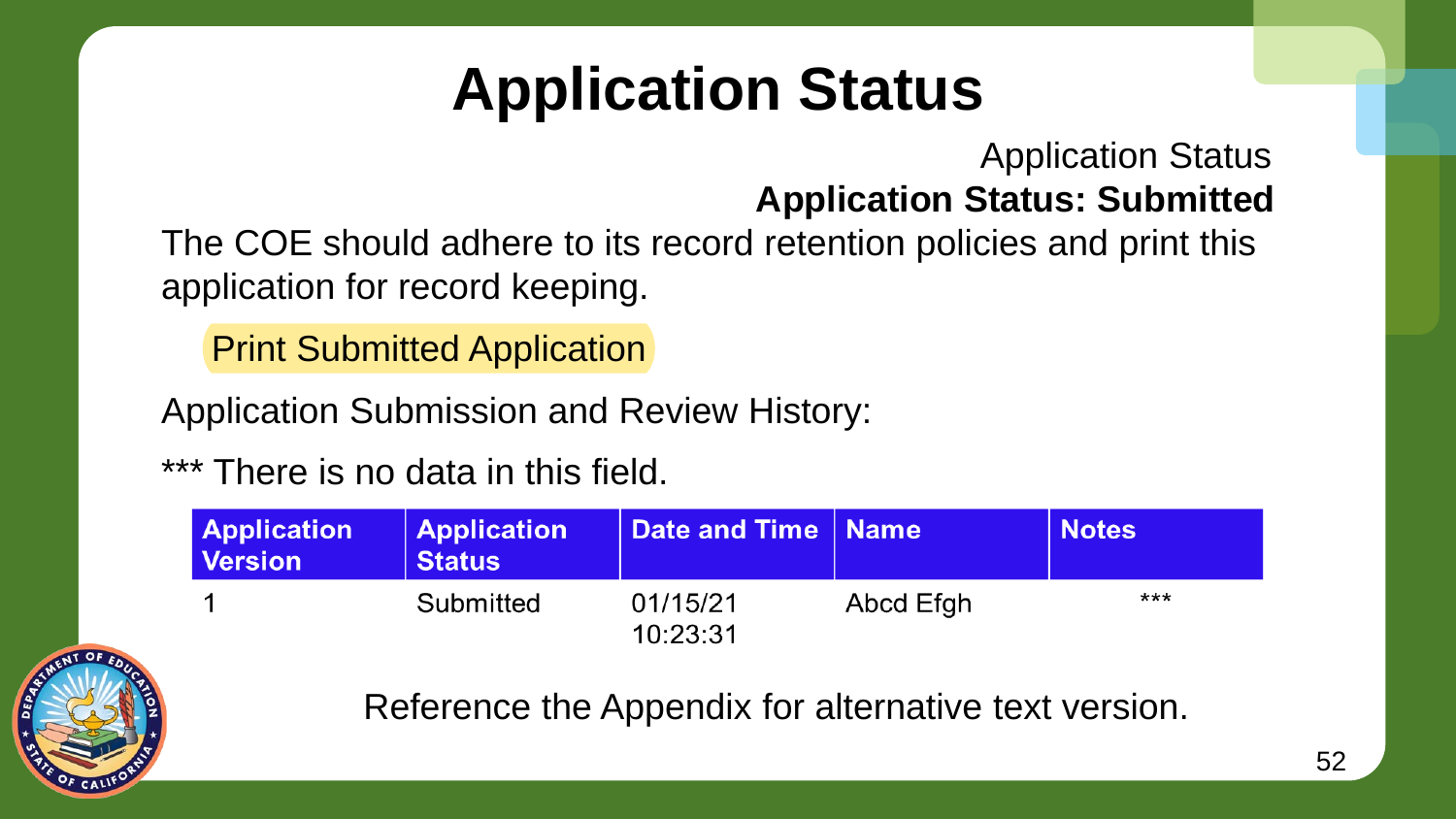# Frequently Asked Questions (1)

- Must the LEA submit its CSI plan/s/ to the COE for review and/or approval?
	- The LEA is not required to submit its CSI plan/s/ to the COE for review and/or approval. The LEA uses the CSI Prompts located in the Plan Summary section of the LCAP to summarize and report its efforts to partner with stakeholders to develop, implement, and monitor its CSI plans.

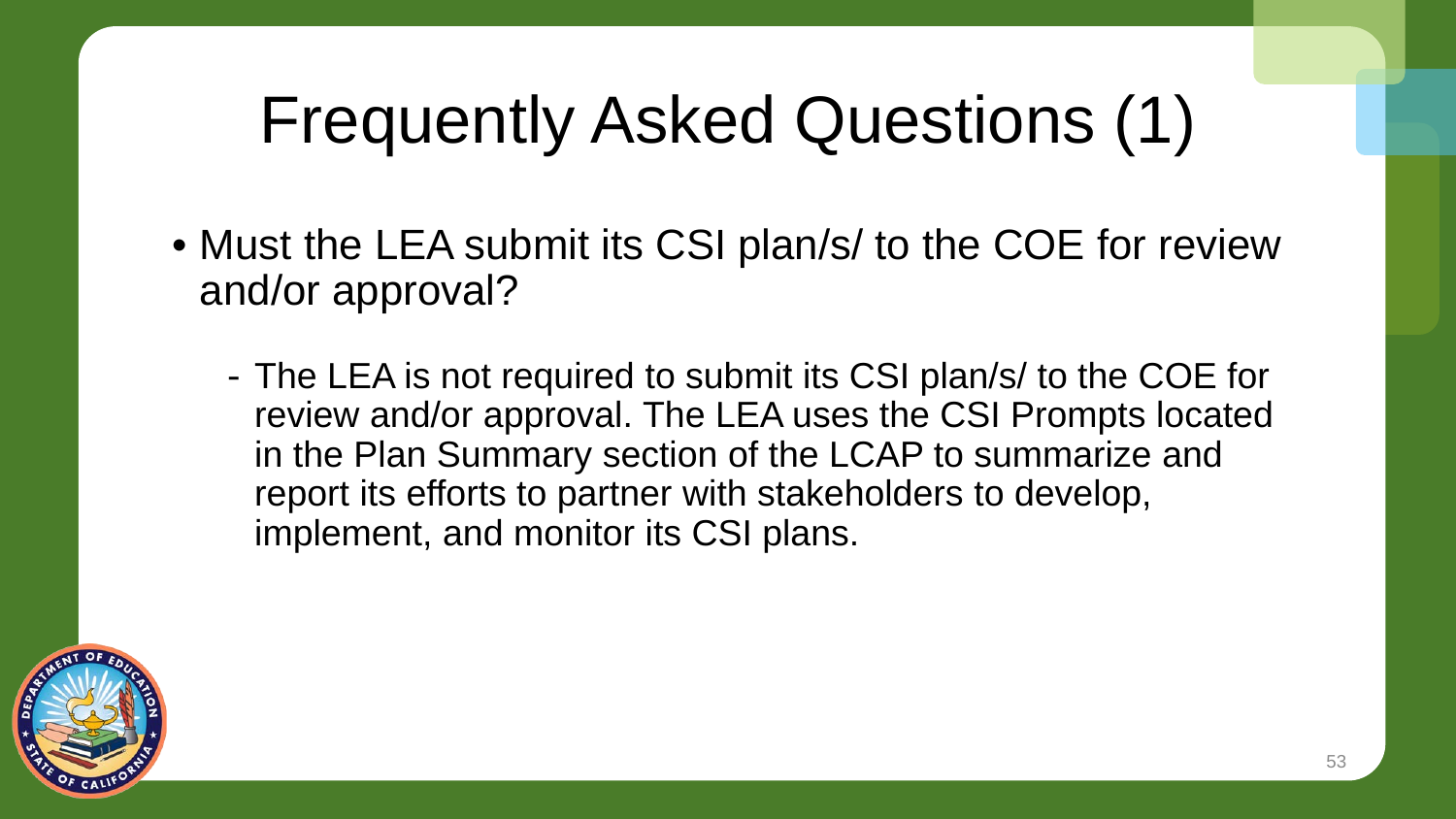# Frequently Asked Questions (2)

- Must the COE approve responses to the CSI Prompts for charter schools in its county that are identified for CSI?
	- Yes, the COE must review and approve responses to the CSI Prompts for charter schools in its county that are identified for CSI. **The charter school is not required to submit its entire LCAP to the COE.** The charter school submits only its responses to the CSI Prompts to the COE for review and approval.

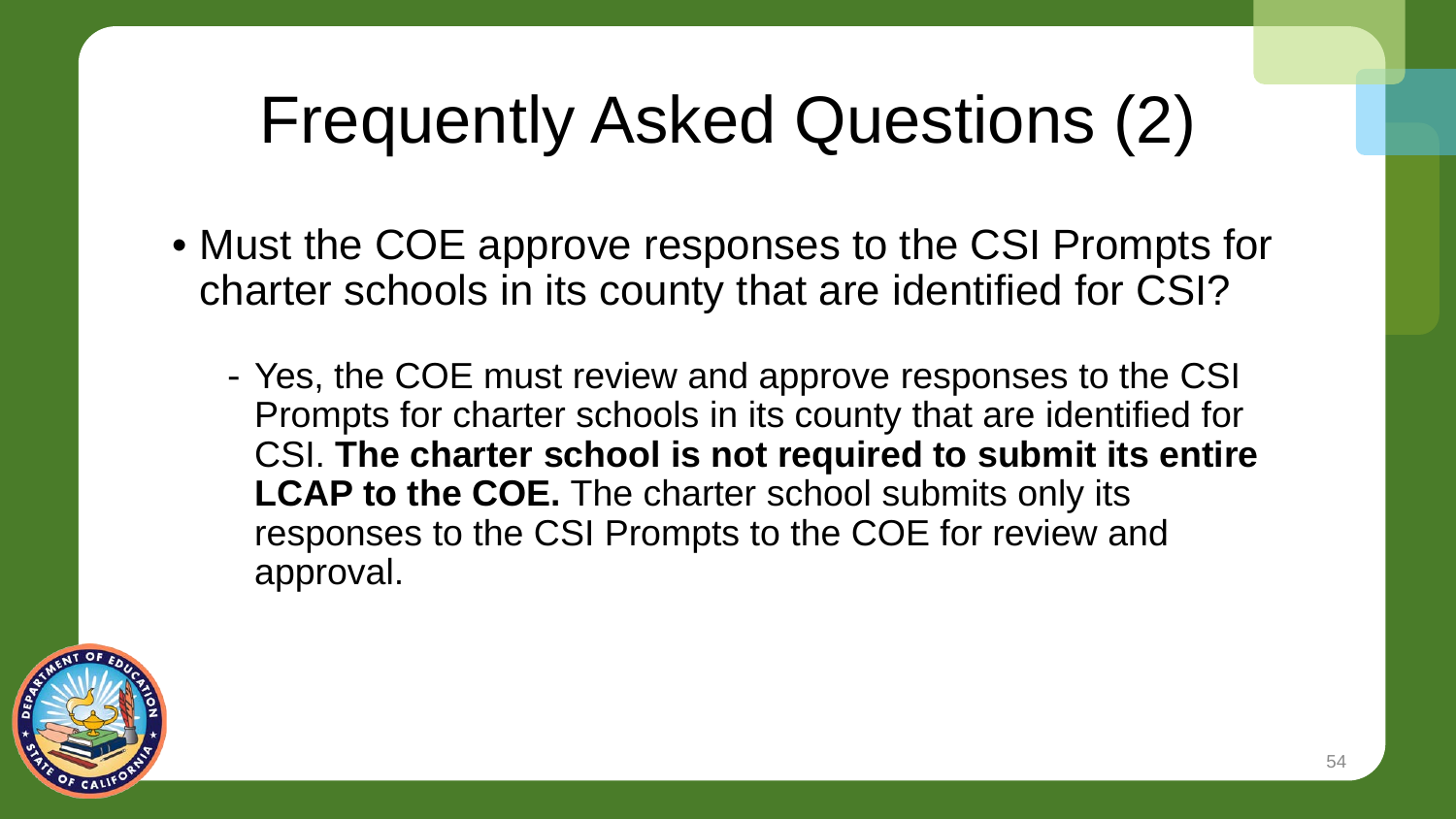### **Questions?**

Please enter questions in the Question Answer Area.

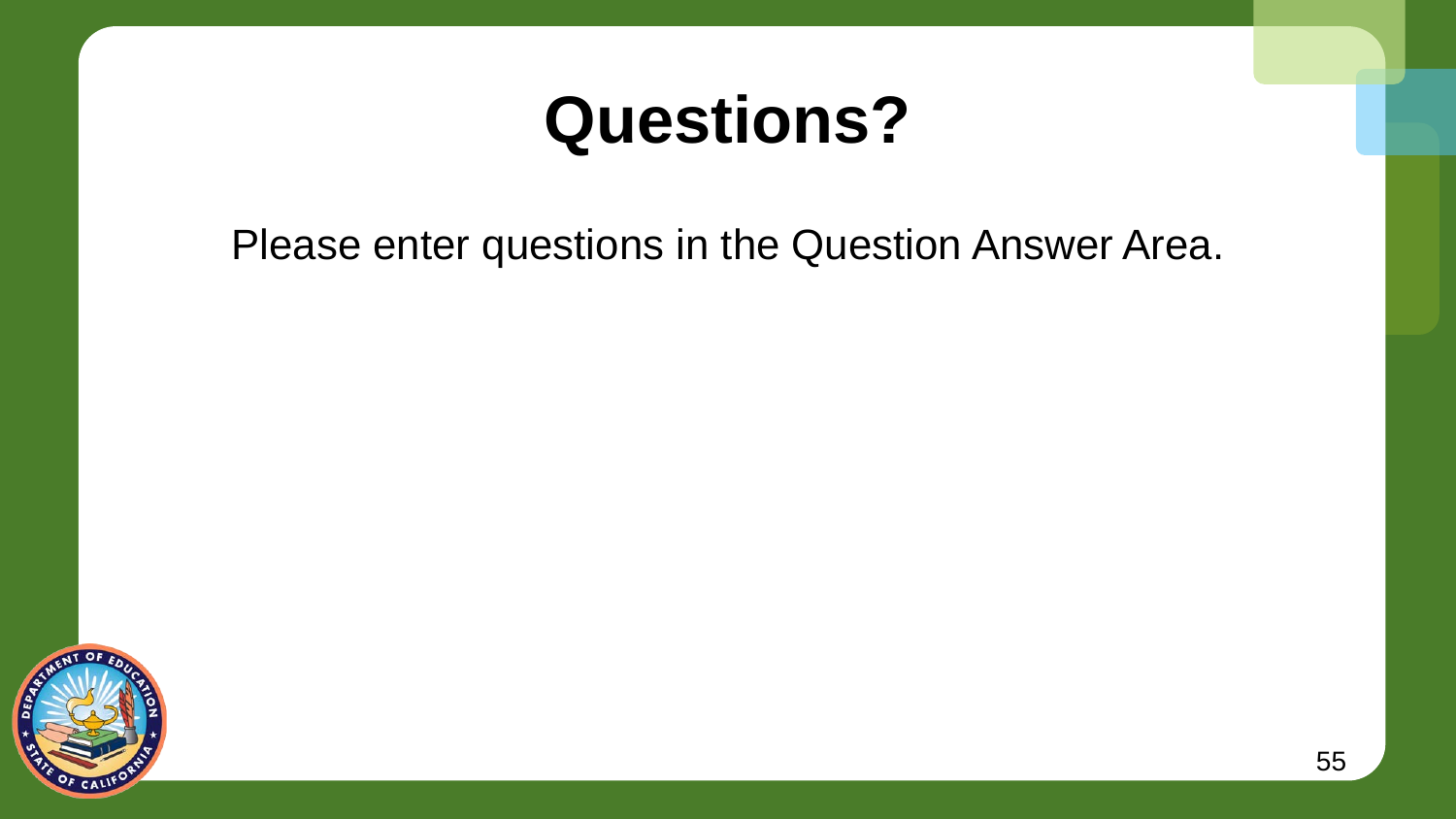# **Evaluation**

Please comment in the Question-Answer space regarding your experience of this webinar.

- 1. How engaged did you feel during this webinar? (type a word or phrase: very engaged to not very engaged)
- 2. How would you rate your knowledge of the material presented? (type a word or phrase: very knowledgeable to not very knowledgeable)

3. Please add any suggestions for improvement in the future.

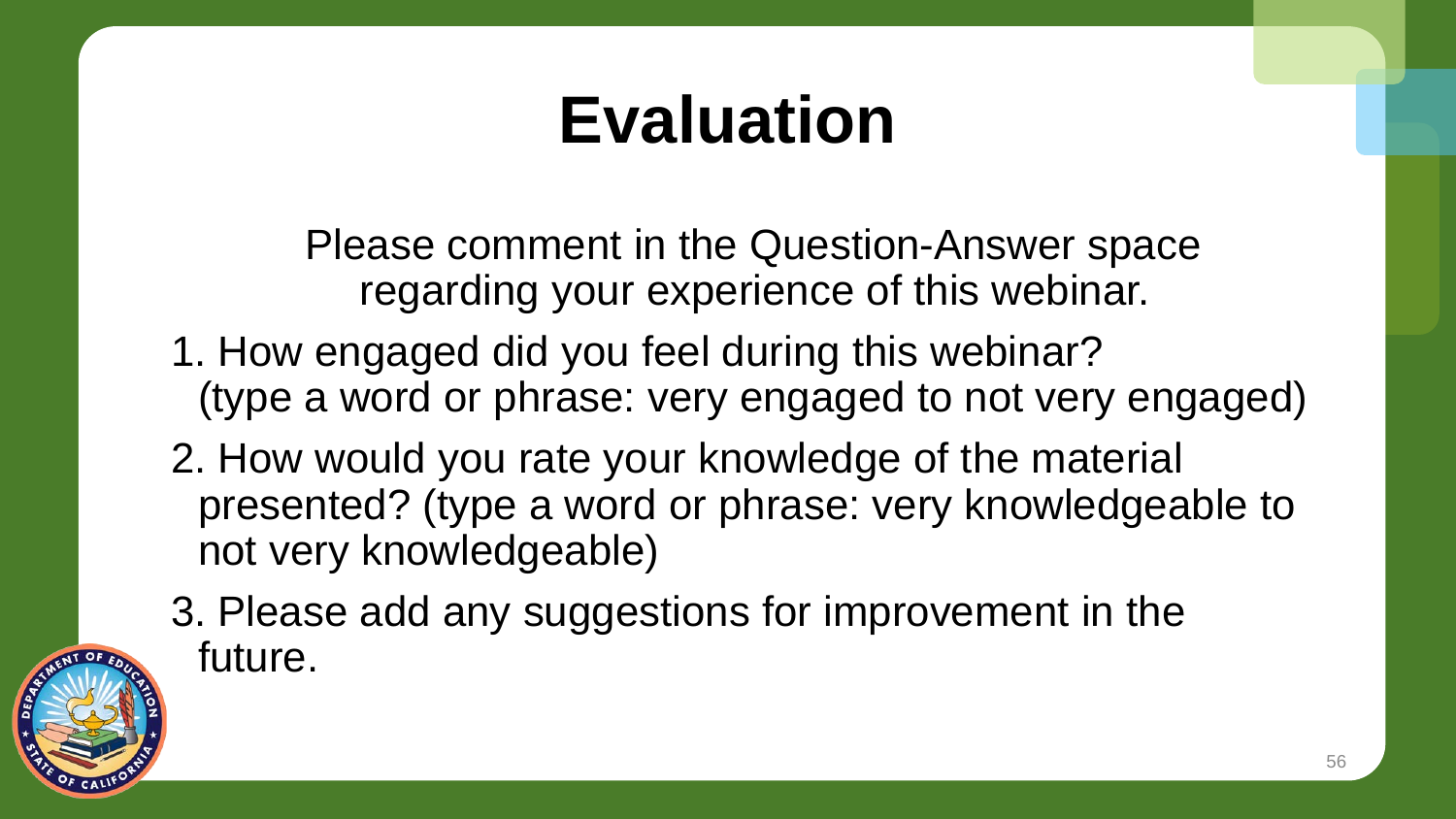### **Contact Information (1)**

#### **Questions about the Application for Funding and COE CSI Program Requirements:**

School Improvement and Support Office

April Tormey

[ESSACOE@cde.ca.gov](mailto:ESSACOE@cde.ca.gov)

916-319-0833

CSI Web Page:<https://www.cde.ca.gov/sp/sw/t1/csi.asp>

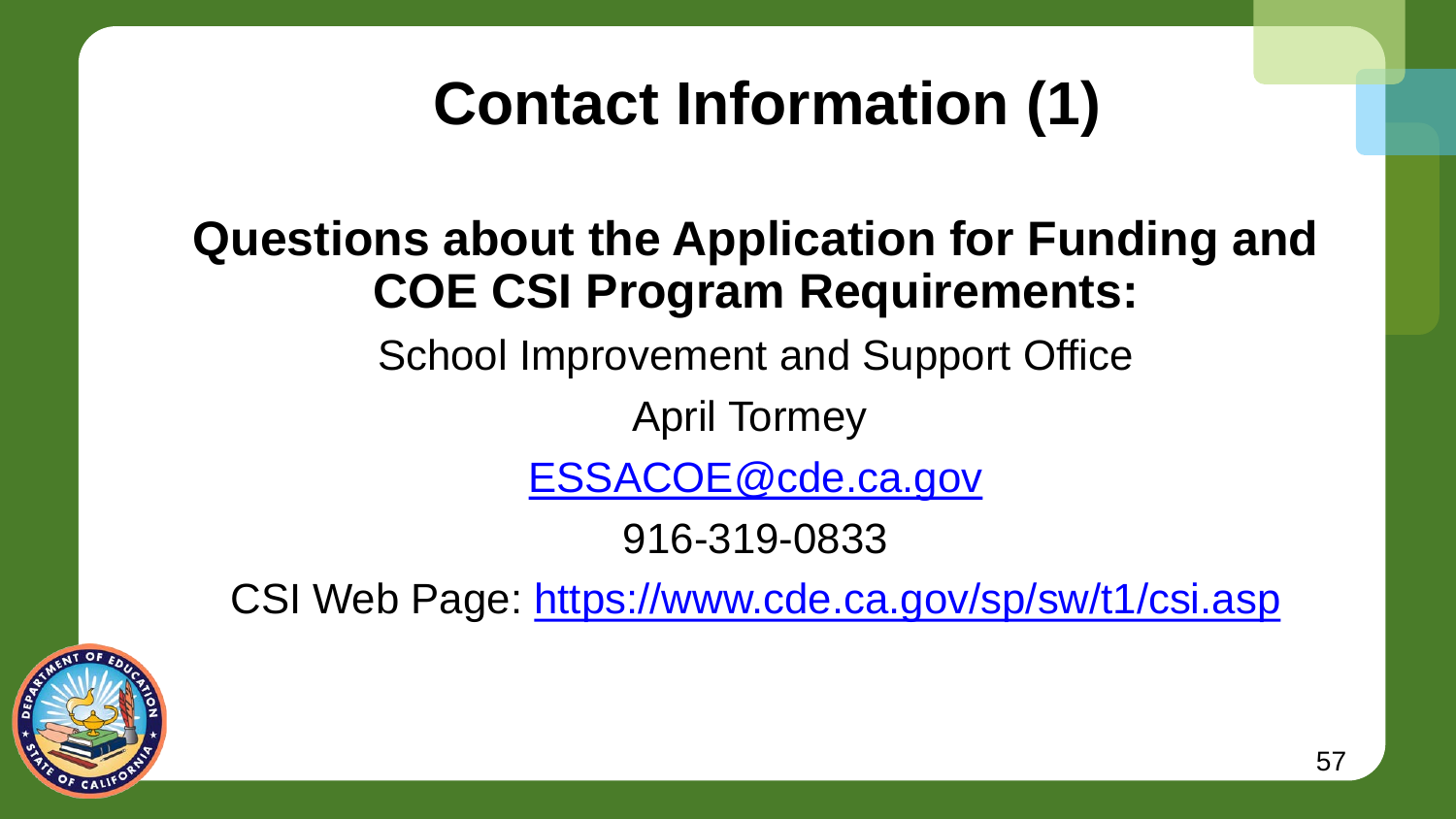### **Contact Information (2)**

#### **Questions about CSI Planning Requirements:** School Improvement and Support Office April Tormey [siso@cde.ca.gov](mailto:siso@cde.ca.gov)

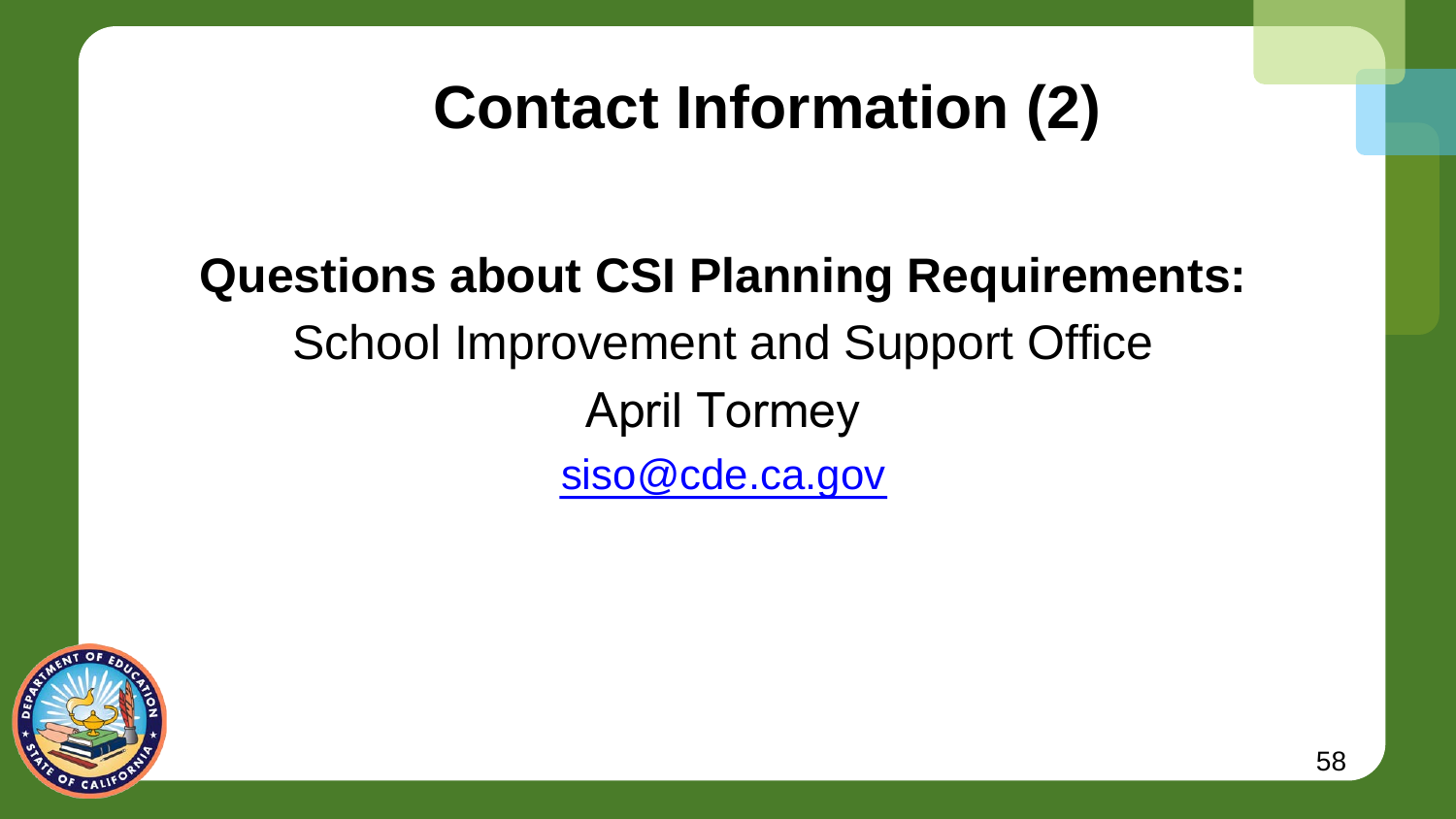### **Contact Information (3)**

#### **Questions about CSI Prompts, the LCAP, and School-wide Planning Requirements under Title I, Part A, including the SPSA:**

Local Agency Systems Support Office

[LCFF@](mailto:LCFF@cde.ca.gov)[cde.ca.gov](mailto:LASSO@cde.ca.gov)

#### 916-319-0809

LCAP Web Page: <https://www.cde.ca.gov/re/lc/>

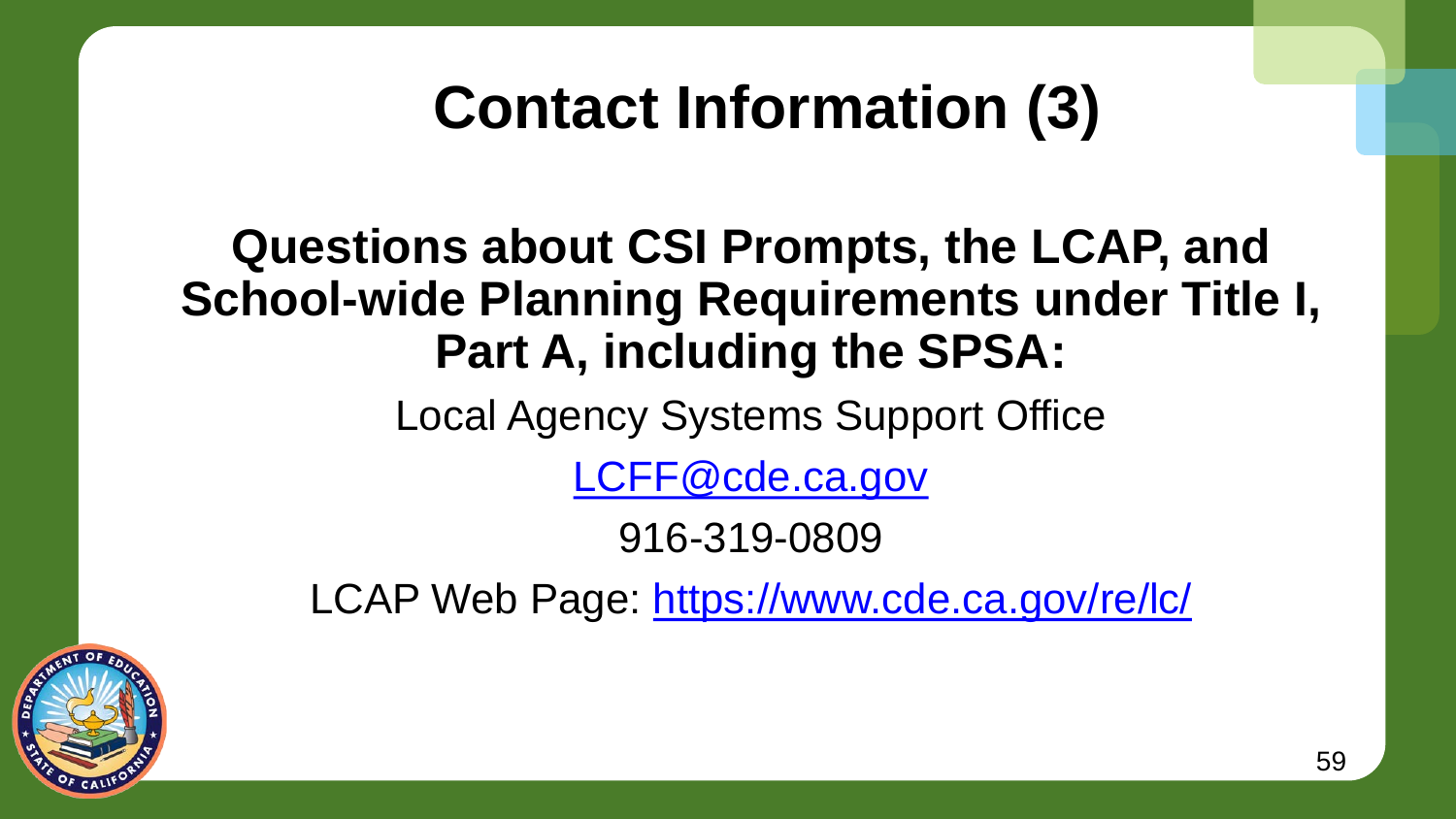# Appendix (1)

#### **Slide 33**

This is a screen print of the Application Overview section of the subgrant application on the GMART web page. It contains the following information:

- Navigation tabs at the top of the page for each section of the grant application: GMART Home; Application Overview; Section 1–Assurances; Section 2–COE Information; Section 3‒Narrative Responses; Section 4‒Project Budget; Section 5–Signatures; Application Status; and CDE Contact Information
- Link to Logoff

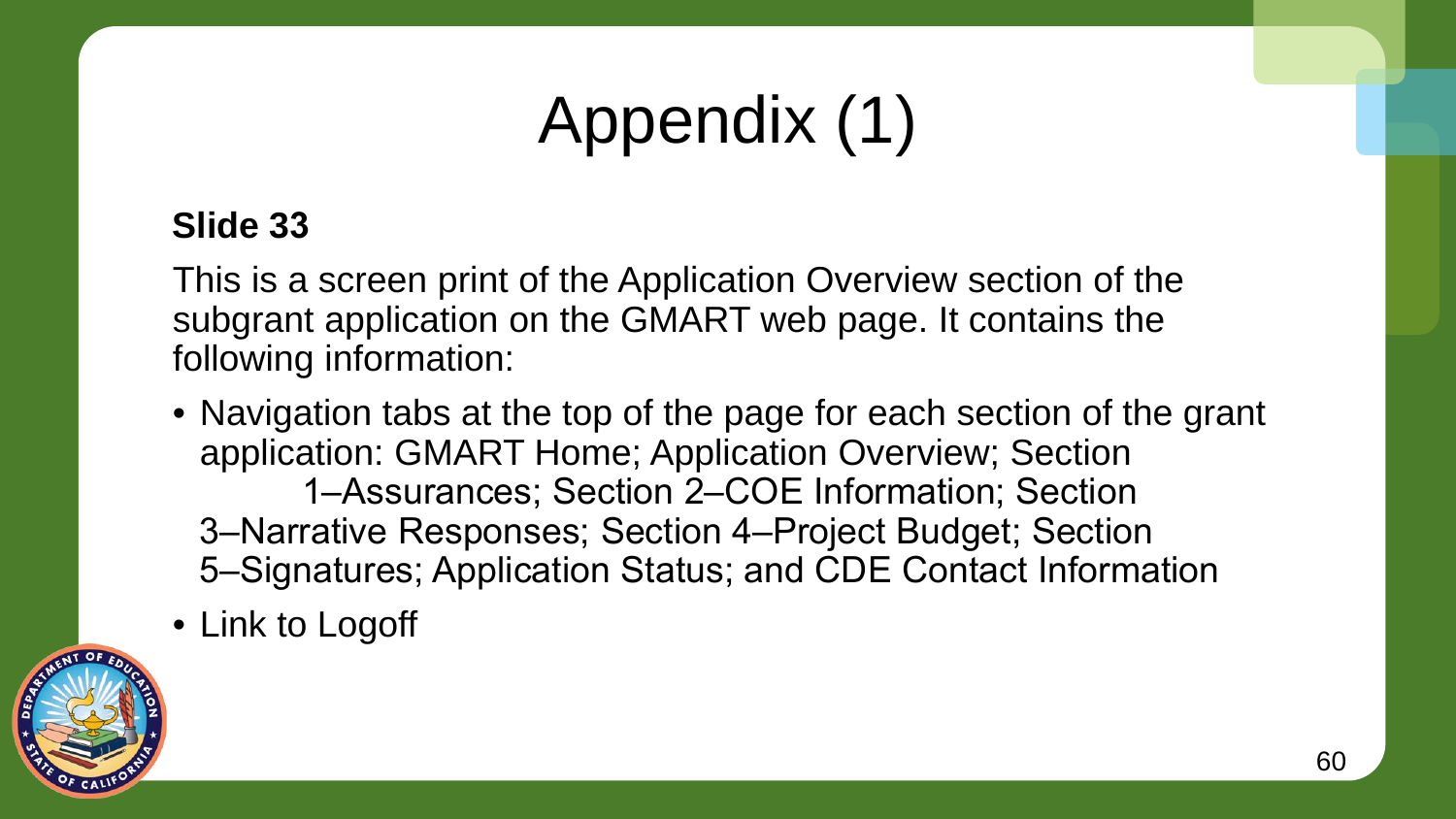# Appendix (2)

#### **Slide 34**

- 2020–21 Every Student Succeeds Act Comprehensive Support and Improvement County Office of Education Application for Funding
- Due: January 20, 2021
- Application Status: Not Submitted
- Application Overview
- Note: Each section of this application must be completed before advancing to subsequent sections.

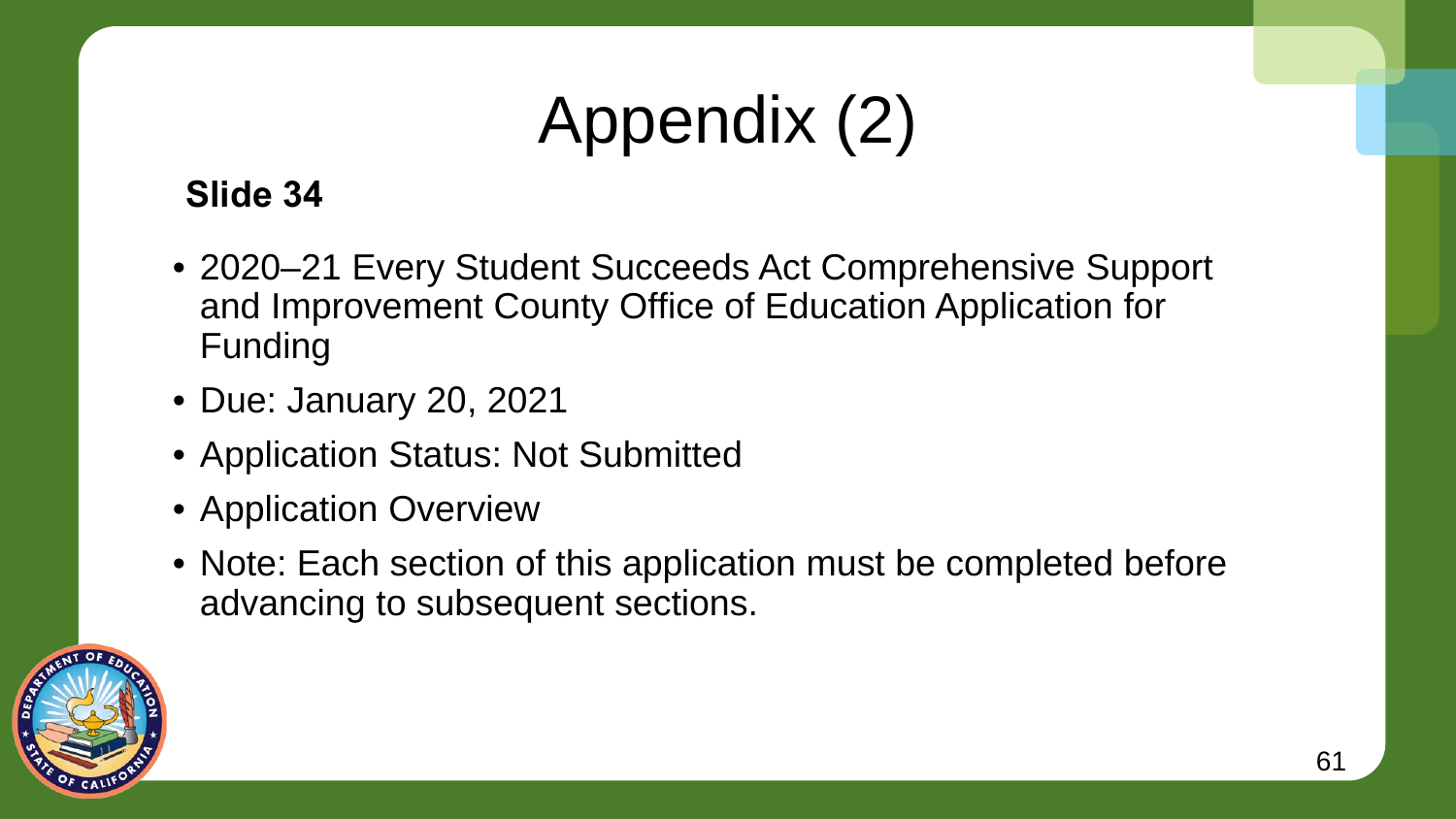# Appendix (3)

#### **Slide 35**

This is a screen print of the Application Overview with the statement: I certify that I have read the above information and would like to continue to Section 1 of the application.

There are boxes that display: Save and Continue to Section 1

Or

Save and Logoff

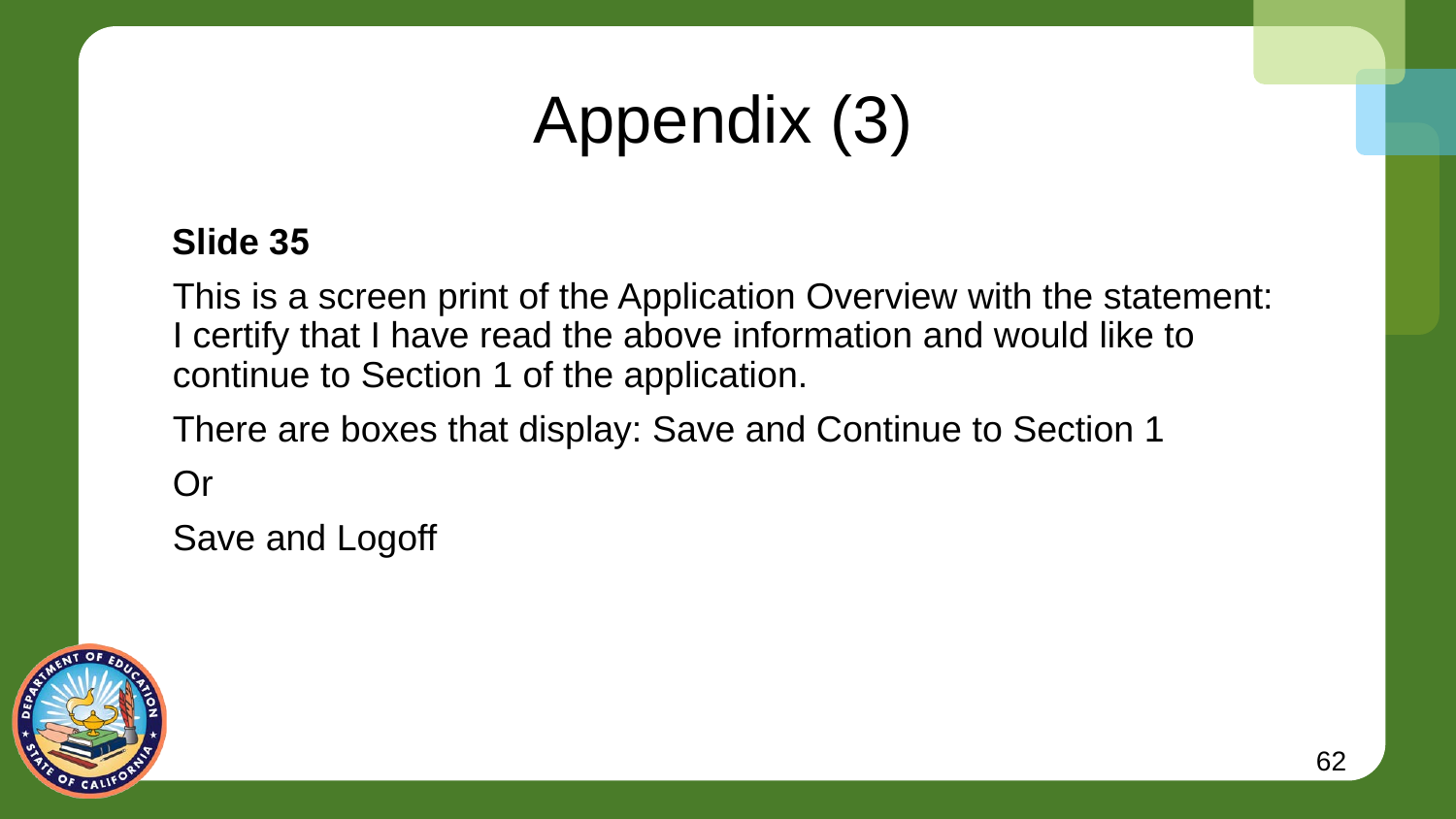# Appendix (4)

#### **Slide 43**

This is a screen print of the check boxes in Section 2 of the subgrant application on the GMART web page. It contains the following information:

- Button to select to edit contact information
- Button to select to cancel
- Sub-heading titled "Primary Grant Coordinator" with the following fields to complete:

oFirst and Last Name, Title, Phone, Extension, Email, and Fax